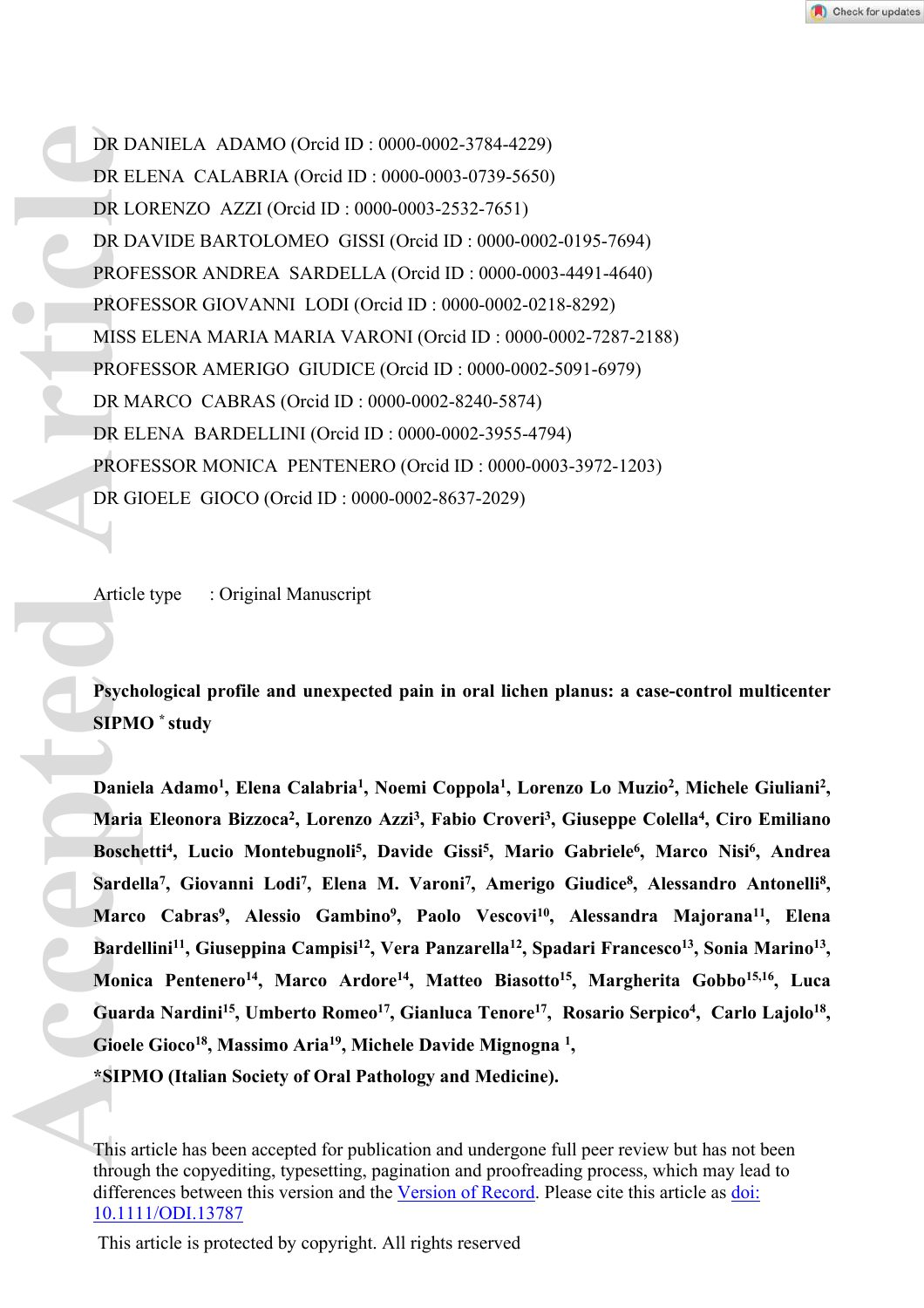<sup>1</sup> Department of Neurosciences, Reproductive and Odontostomatological Sciences, University of Naples Federico II, Naples, Italy.

<sup>2</sup> Department of Clinical and Experimental Medicine, University of Foggia, Foggia, Italy

<sup>3</sup> Unit of Oral Medicine and Pathology, ASST dei Sette Laghi, Department of Medicine and Surgery, University of Insubria, Varese, Italy.

<sup>4</sup> Multidisciplinary Department of Medical, Surgical and Dental Specialties, University of Campania Luigi Vanvitelli, Naples, Italy.

<sup>5</sup> Department of Biomedical and Neuromotor Sciences, Section of Oral Sciences, University of Bologna, Bologna, Italy

6 Department of Surgical Pathology, Medicine, Molecular and Critical Area, University of Pisa, Pisa, Italy.

7 Department of Biomedical, Surgical and Dental Sciences, University of Milan, Milan, Italy.

8 Department of Health Sciences, Magna Graecia University of Catanzaro, Catanzaro, Italy.

9 Oral Medicine Section, Department of Surgical Science, CIR Dental School, University of Turin, Turin, Italy.

<sup>10</sup> Department of Medicine and Surgery, Oral Medicine and Laser Surgery Unit, University Center of Dentistry, University of Parma, Parma, Italy.

<sup>11</sup> Department of Medical and Surgical Specialities, Radiological Sciences and Public Health, University of Brescia, Brescia, Italy.

<sup>12</sup> Department of Surgical, Oncological, and Oral Sciences, University of Palermo, Palermo, Italy.

<sup>13</sup> Department of Biomedical, Surgical and Dental Sciences, Maxillo-facial and Dental Unit, Fondazione IRCCS Ca' Granda Ospedale Maggiore Policlinico. University of Milan, Milan, Italy.

<sup>14</sup> Department of Oncology, Oral Medicine and Oral Oncology Unit; University of Turin, Turin, Italy.

<sup>15</sup> Department of Medical, Surgical and Health Sciences; University of Trieste, Trieste, Italy.

<sup>16</sup> Unit of Oral and Maxillofacial Surgery, Ca' Foncello Hospital, Treviso, Italy.

<sup>17</sup> Department of Oral Sciences and Maxillofacial Surgery. University of Rome La Sapienza, Rome, Italy.

<sup>18</sup> Head and Neck Department, Fondazione Policlinico Universitario A. Gemelli IRCCS, School of Dentistry, Università Cattolica del Sacro Cuore, Rome, Italy.

<sup>19</sup> Department of Economics and Statistics, University Federico II of Naples, Italy.

**Running Title:** Pain and Oral Lichen Planus **Manuscript words count:** 6368 **Abstract words count:** 198 **Table count:** 6 Federic<sup>2</sup> Departies of the Unit of the Departies of the Departies of the Departies of the Departies of the Departies of the Departies of the Unit of the Unit of the Unit of the Unit of the Unit of the Unit of the Unit of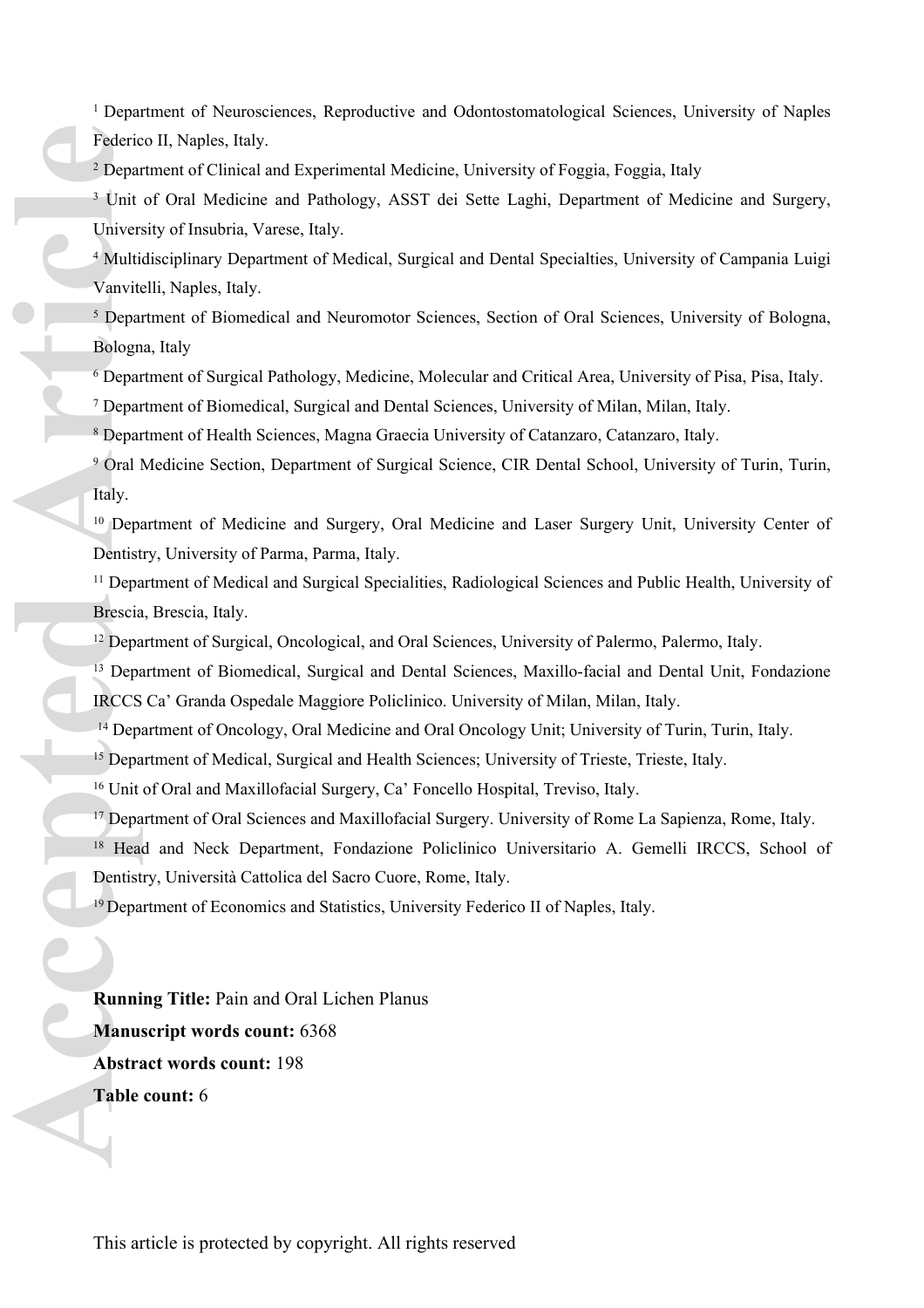# **Figure:** 1

**References:** 63

# **Corresponding Author:**

**Elena Calabria** DDS, PhD student Department of Neurosciences, Reproductive and Odontostomatological Sciences University Federico II of Naples Via Pansini n°5 Naples; 80131 Italy. Phone: 00393409078516 E-mail: [calabriaelena92@gmail.com](mailto:calabriaelena92@gmail.com) **Accelering Corresponding Controlling Controlling Controlling Controlling Controlling Controlling Controlling Controlling Controlling Controlling Controlling Controlling Controlling Controlling Controlling Controlling Cont** 

## **Compliance with Ethical Standards**

Explanation of any conflicts of interests: The authors have no conflict of interests to declare no financial support and no off-label or investigational use.

The content of the manuscript has not been previously published and is not currently submitted elsewhere. All authors have contributed to the work and are familiar with the primary data; each has read the final version of the manuscript, and approved its content. All authors have agreed to have their name added to the paper.

The manuscript is free of falsification, fabrication, plagiarism and self-plagiarism. All applicable principles of scientific integrity, including ethical treatment of human subjects, have been followed

# **Funding**

The work was supported by the Department of Neurosciences, Reproductive and Odontostomatological Sciences, Oral Medicine Unit, of the "Federico II University of Naples", Italy.

# **Ethical approval**

All procedures performed were in accordance with the ethical standards of the institutional and/or national research committee and with the 1964 Helsinki declaration and its later amendments or comparable ethical standards**.**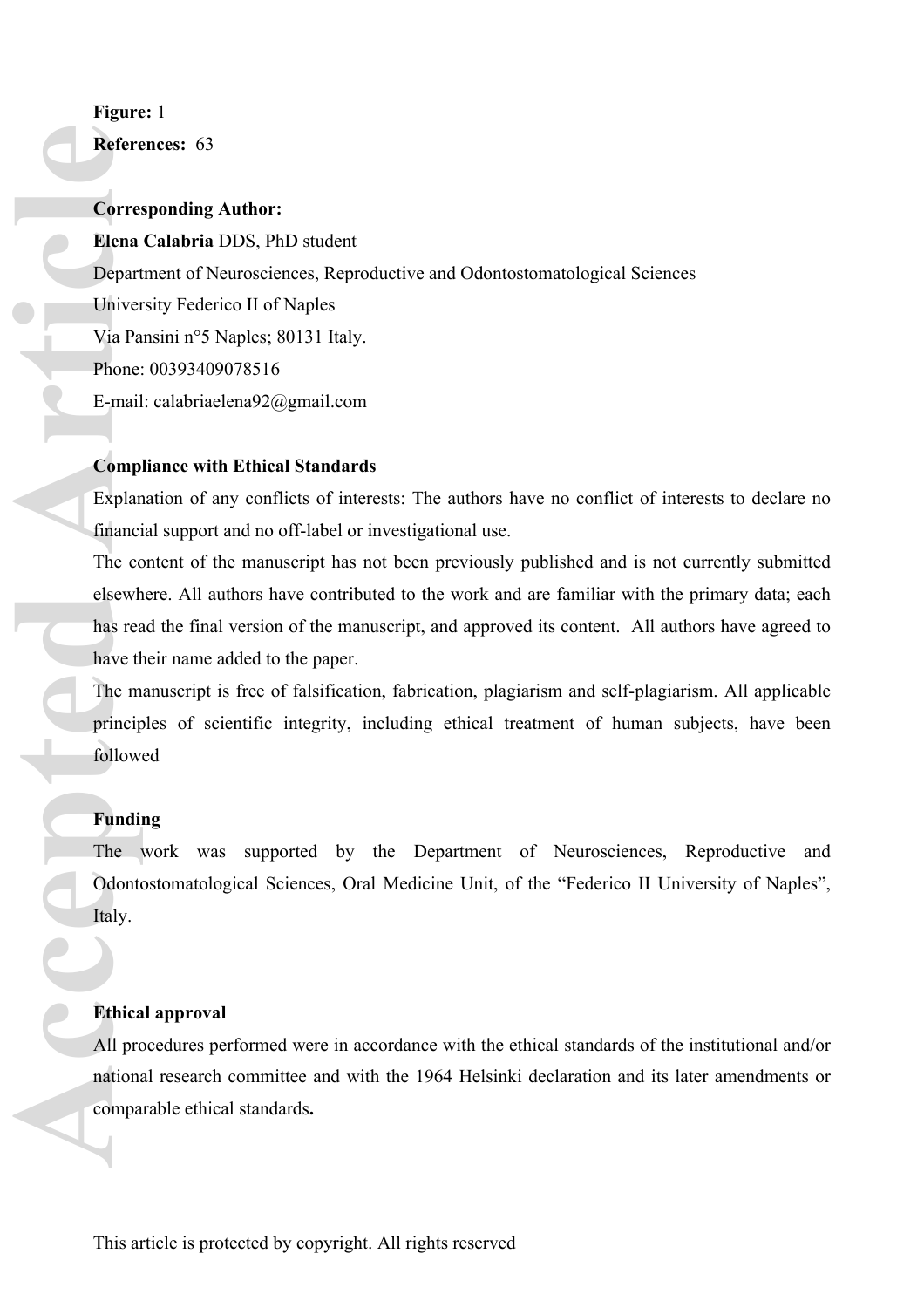**Informed consent:** For this type of study, written informed consent was obtained from all the patients included in the study.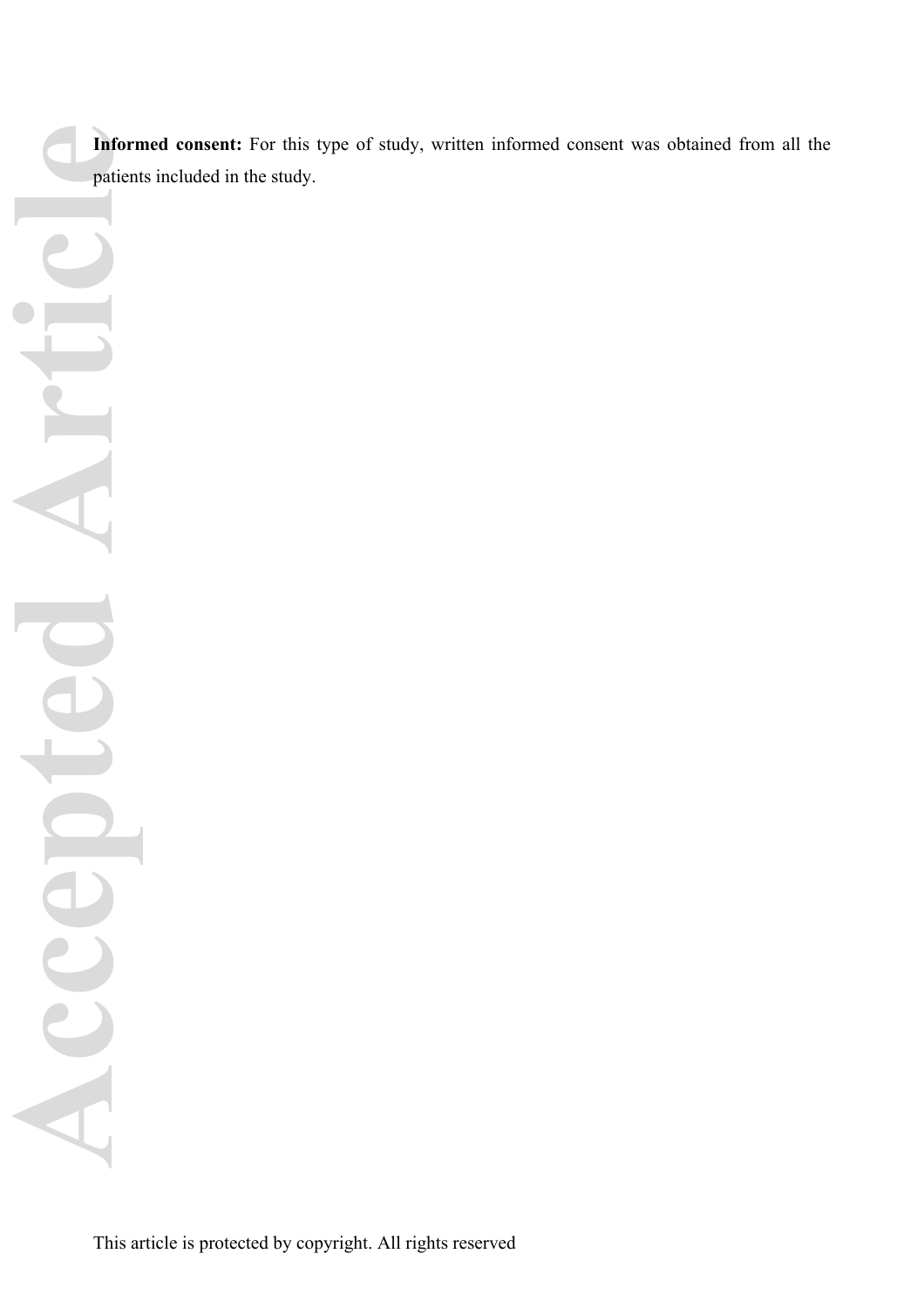**Objectives:** To analyze psychological profiles, pain and oral symptoms in patients with oral lichen planus (OLP).

**Materials and methods:** 300 patients with keratotic OLP (K-OLP; reticular, papular, plaque-like subtypes), 300 patients with predominant non-keratotic OLP (nK-OLP; erythematosus atrophic, erosive, ulcerative, bullous subtypes) and 300 controls were recruited in 15 universities. The number of oral sites involved and oral symptoms were recorded. The Numeric Rating Scale (NRS), Total Pain Rating Index (T-PRI), Hamilton Rating Scales for Depression and for Anxiety (HAM-D and HAM-A), Pittsburgh Sleep Quality Index (PSQI) and Epworth Sleepiness Scale (ESS) were administered. **Abstra**<br> **Abstra**<br> **Cobject**<br>
Lichen<br>
Mater<br>
subtyp<br>
erosive<br>
numbe<br>
(NRS)<br>
(HAM<br>
(ESS)<br>
Result<br>
HAM-betwee<br>
sympto<br>
of K-(<br>
sympto<br>
Conclus symptomed Symptomed Symptomed Symptomed Symptomed Symptomed Symptomed Symptomed

**Results:** The OLP patients, especially the nK-OLP, showed higher scores in the NRS, T-PRI, HAM-D, HAM-A and PSQI compared with the controls (p-value < 001<sup>\*\*</sup>). A positive correlation between the NRS, T-PRI, HAM-A, HAM-D and PSQI was found with the number of oral symptoms and number of oral sites involved. Pain was reported in 67.3 % of nK-OLP and 49.7% of K-OLP cases with poor correspondence between the site of lesions and the site of the symptoms.

**Conclusions:** Mood disorders are frequently associated with OLP with an unexpected symptomatology correlated with the number of oral symptoms and with the extension of disease suggesting a peripheral neuropathy.

**Key words:** oral lichen planus, depression, anxiety, sleep disturbance, pain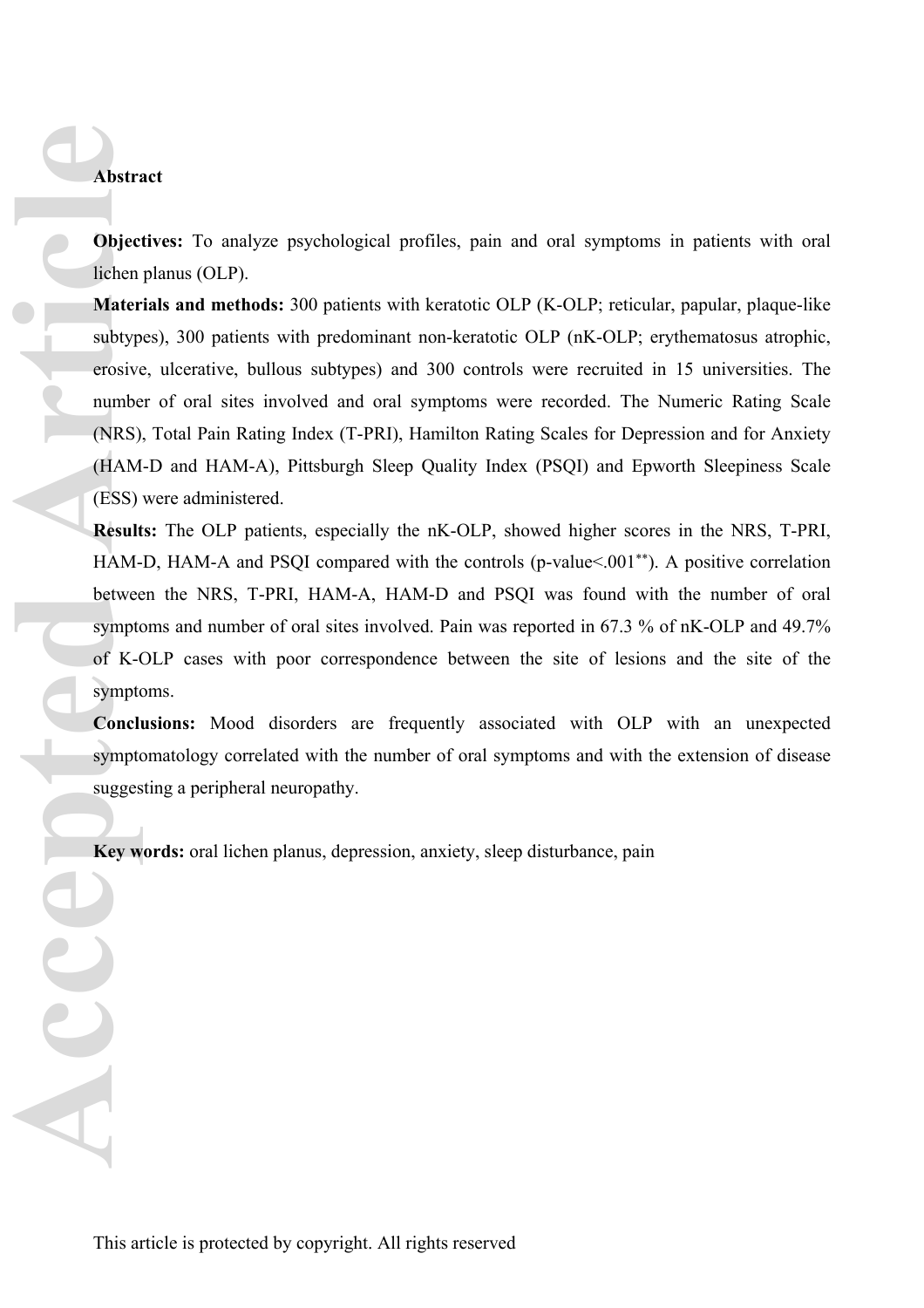## **Introduction**

Oral lichen planus (OLP) is an immune‐mediated inflammatory chronic disease of the oral mucosa, with an unknown etiology (DeAngelis, Cirillo & McCullough, 2019) and a global prevalence of 1.01% (González-Moles et al 2020). The association of several psychological comorbidities, such as anxiety (A), depression (D) and sleep disturbance (SD) has been reported and should be evaluated in the patient's clinical management (Rojo‐Moreno et al, 1998; Chaudhary, 2004; Lundqvist et al, 2006; Gavic et al 2014, Adamo et al. 2015; Wiriyakijja et al 2020). OLP may have different patterns of clinical manifestations which range from keratotic manifestations (white reticular, papular and/or plaque-like lesions) to predominantly non-keratotic lesions (atrophic, erythematous and/or erosive, ulcerative or bullous lesions) (Alrashdan, Cirillo & McCullough, 2016; Carrozzo, et al, 2019). Furthermore, clinical variants can change over time in the same patient. **Accepted Articles**<br> **Accepted Articles**<br> **Accepted Articles**<br> **Accepted Articles**<br> **Accepted Articles**<br> **Accepted Articles**<br> **Accepted Articles**<br> **Accepted Articles**<br> **Accepted Articles**<br> **Accepted Articles**<br> **Accepted Ar** 

Keratotic OLP (K-OLP) is usually asymptomatic while predominantly non-Keratotic OLP (nK-OLP) is associated to oral discomfort, burning sensation and even severe pain (Park, Hurwitz & Camp; Woo; 2012; Alberdi-Navarro, Aguirre-Urizar, & Ginestal-Gómez; 2020). Painful lesions may affect eating, swallowing and speaking, causing an impaired quality of life in OLP patients (Wiriyakijja et al 2020). Moreover, other complex oral symptoms, probably related to changes in the surface of the oral mucosa, have been reported (Larsen et al, 2017; Adamo et. al 2017). This symptomatology, in association with an unpredictable behavior of the disease and the risk of cancer development, could contribute to an impaired psychological well-being, causing emotional changes and a worsening of the quality of life of patients, which in time could amplify the symptoms of pain (Radwan-Oczko et al 2018; Vilar-Villanueva et al 2019, Wiriyakijja et al 2020).

It is also necessary to consider that pre‐existing mood disorders may affect the perception of pain and the ability of the patient to cope with the disease and its symptoms, contributing not only to the development but also an exacerbation of the disease (Mohamadi Hasel et al, 2013).

Until now, a few single center studies have evaluated the prevalence of mood disorders in OLP (Vallejo et al 2001; Adamo et al 2015; Manczyk et al 2019; Chaitanya et al, 2020;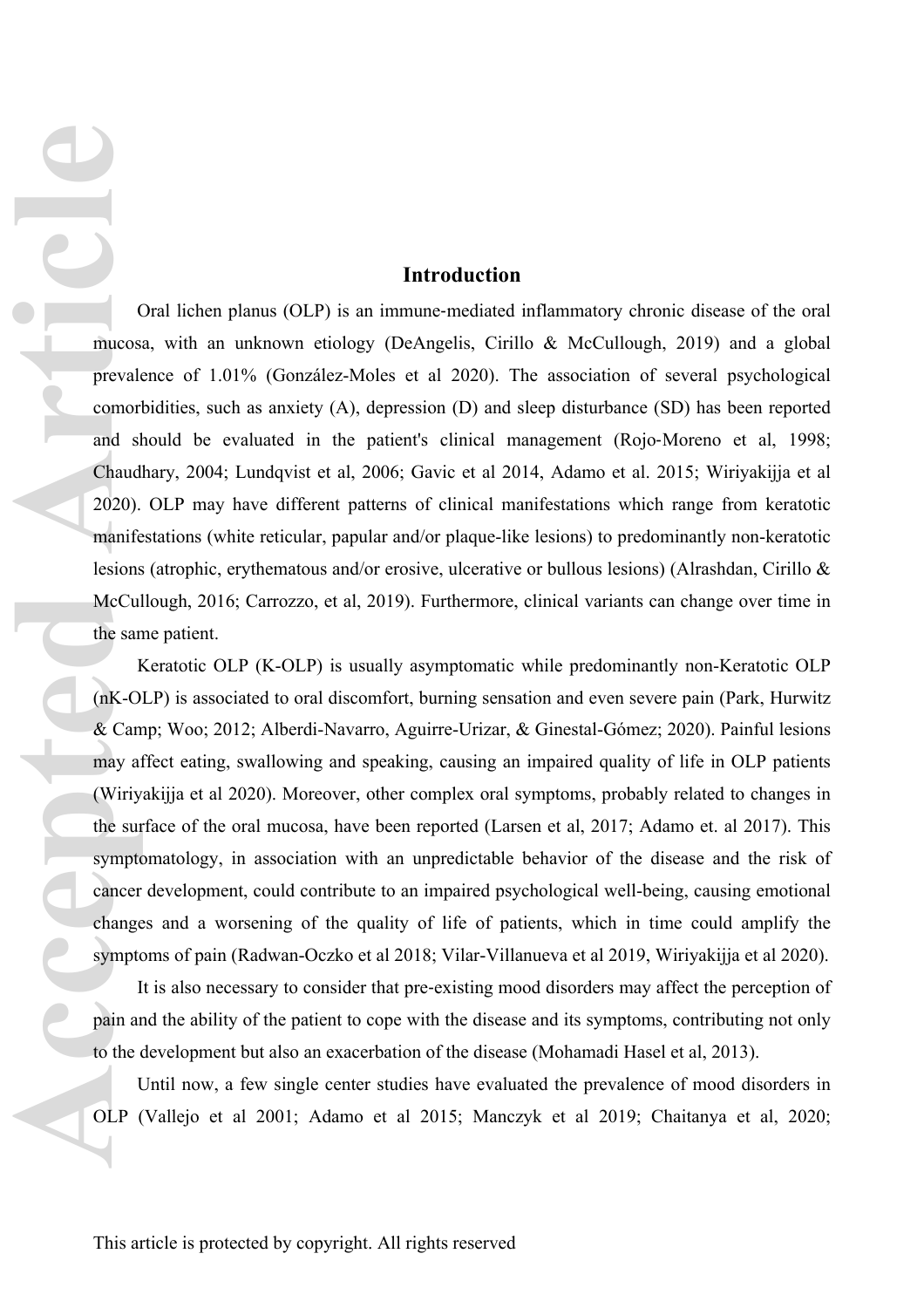Wiriyakijja et al 2020; Wiriyakijja et al 2020), analyzing the differences between K-OLP and nK-OLP, with unclear results (Rojo-Moreno et al 1998), and no evident relationships between intensity and quality of pain (Larsen et al 2017).

Recently, a high prevalence of A, D and SD in a group of patients with K-OLP has been identified (Adamo et al 2017; Alberdi-Navarro, Aguirre-Urizar & Ginestal-Gómez 2020). In addition, this subset of patients was strongly symptomatic (Adamo et al 2018) with a prevalent burning as an oral complaint in addition to mood disorders (Adamo et al 2017).

Therefore, we decided to perform a multicenter case-control study in a large cohort of patients with different OLP clinical patterns in order to better evaluate the potential relationships between pain, burning sensations and mood disorders in this disease. To the best of our knowledge this is the first study which assesses oral symptoms and mood disorders in such a large number of patients with OLP. **COLP,**<br>
intensi<br>
Identif<br>
addition<br>
burnin,<br>
patient<br>
betwee<br>
this is<br>
patient<br>
addition<br>
betwee<br>
betwee<br>
betwee<br>
betwee<br>
betwee<br>
betwee<br>
betwee<br>
patient<br>
addition<br>  $\frac{1}{2}$ <br>
betwee<br>
betwee<br>
betwee<br>
betwee<br>
patient<br>
addi

The primary aim of this study was to analyze the psychological profile (A, D and SD), the reported pain and additional intra-oral symptoms in cohorts of patients with K-OLP and nK-OLP, comparing the results between the two groups and with those relative to the control group.

The secondary objective of the present study was to analyze the topographic correlation between the site of the pain and the location of the OLP lesions and to investigate the correlation between the intensity and quality of the pain with the demographic factors, psychological profile, number of oral symptoms reported and number of sites of OLP lesions involved.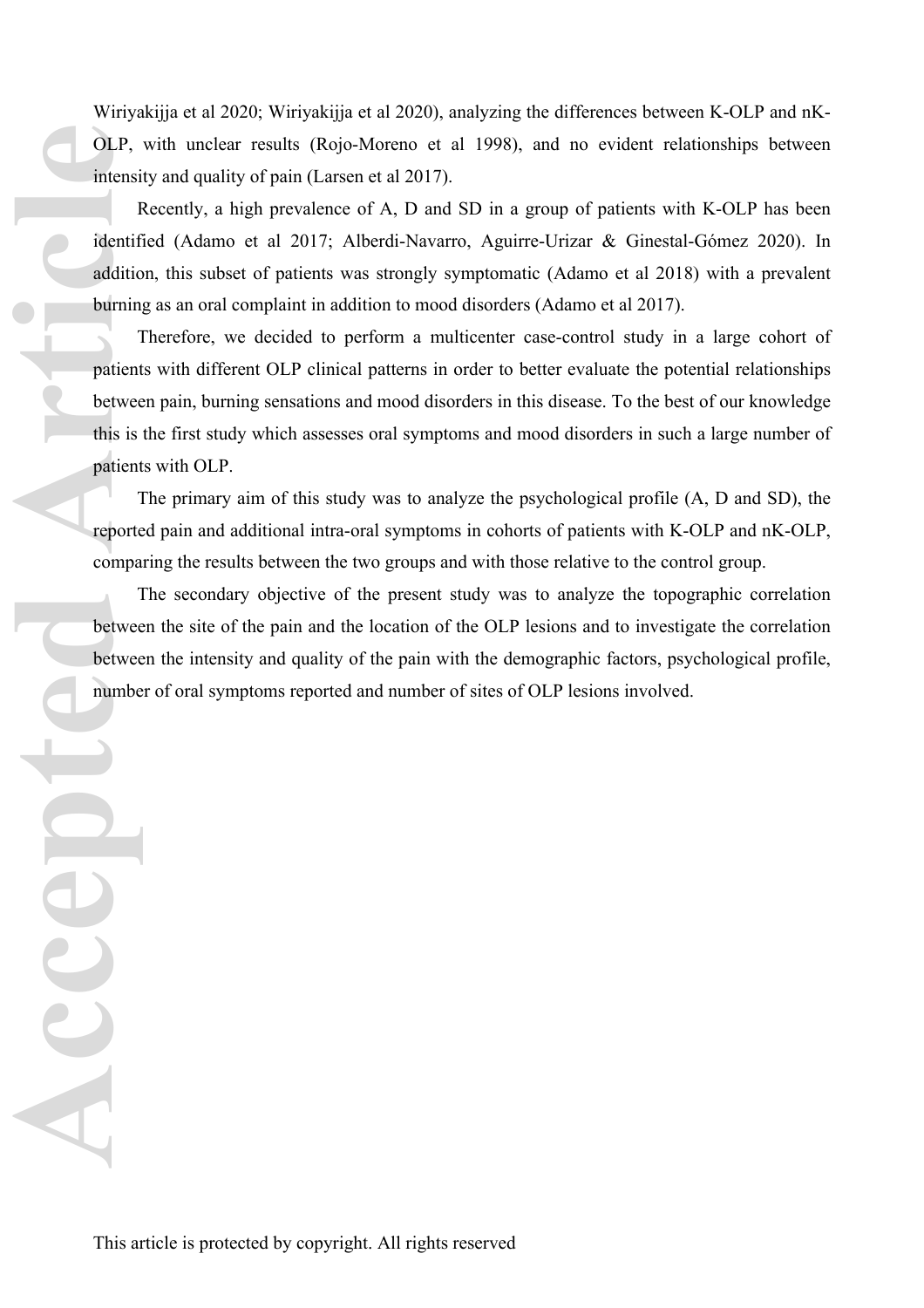## **Material and Methods**

## **Study design**

This was an observational multicenter case–control study carried out in fifteen Italian Oral Medicine outpatients' departments of different Italian Universities (eight northern, three central and four southern universities) join with the Italian Society of Oral Pathology and Medicine (SIPMO- Società Italiana di Patologia e Medicina Orale). The Oral Medicine department of Federico II university of Naples was the chief investigator center and the Ethics Committee of the Federico II University of Naples approved the study (reference number: 184/18). All the other Oral Medicine departments which participated at the study, had to obtain the ethical approval by their local ethics committees. The study was conducted in accordance with the ethical principles of the World Medical Association Declaration of Helsinki. **Accepted Article Construction**<br> **Accepted Article Construction**<br> **Accepted Article Construction**<br> **Accepted Article Construction**<br> **Accepted Article Construction**<br> **Accepted Article Construction**<br> **Accepted Article Constr** 

## **Participants**

Overall, the study groups comprised a total of 300 K-OLP patients and 300 nK-OLP patients selected for the OLP group, and 300 healthy subjects for the control group.

The participants' recruitment was conducted between December 2018 and January 2020 and was based upon a convenience sampling. All potentially eligible participants in all Oral Medicine outpatients' clinics, were invited to participate at the present study and provided their written informed consent.

Recruitment process ended when each department had included a total of twenty patients with K-OLP, twenty patients with nK-OLP and twenty healthy control subjects. The patients and controls were matched by age and gender. Firstly, we recruited the patients and then calculated the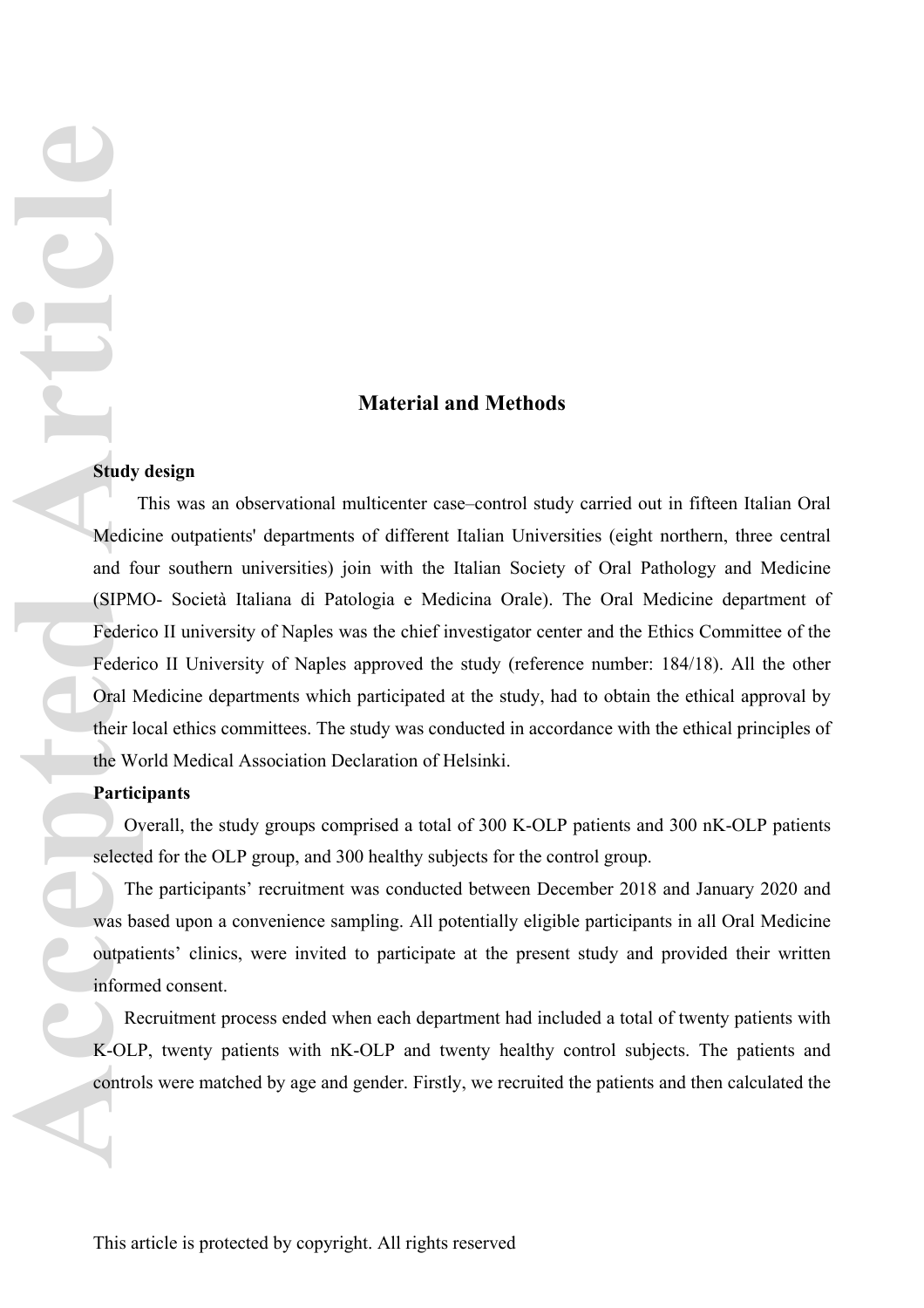gender distribution and the average age; secondly, we recruited the controls to obtain matched sample.

Participants of either gender and aged 18 or older were included based upon the following inclusion/exclusion criteria. The inclusion criteria for the K-OLP and nK-OLP were: (i) a clinical and histopathological confirmation of OLP based upon the modified WHO diagnostic criteria (van der Meij & van der Waal, 2003); (ii) patients with exclusive keratotic pattern (presence of white reticular, papular and/or plaque-like lesions) of the oral cavity were included in the K-OLP group; (iii) patients with a predominant non-keratotic pattern and the occurrence of atrophic, erythematous, erosive, ulcerative and /or bullous lesions with or without the presence of keratotic lesions were included in the nK-OLP group. **Example**<br>
Pa<br>
inclusi<br>
and his<br>
der Me<br>
reticul.<br>
(iii) p<br>
eryther<br>
lesions<br>
Th<br>
breastf<br>
lesions<br>
oral m<br>
occurre<br>
and St<br>
abuse;<br>
drugs;<br>
Th<br>
Univer<br>
oral m<br>
breastf<br>
Lesions<br>
ceurre<br>
and St<br>
abuse;<br>
Th<br>
Univer<br>
oral m<br>

The exclusion criteria for both the K-OLP and nK-OLP groups were: (i) pregnant or breastfeeding women; (ii) evidence of oral epithelial dysplasia; (iii) a suspicion that the oral lesions may be related to any drug use or oral restoration; (iv) the presence of any other identified oral mucosal disease, autoimmune disease, serious systemic disease or tumor, or a history or occurrence of psychiatric illness as defined by the American Psychiatric Association Diagnostic and Statistical Manual of Mental Disorders 5 (DSM‐5); (v) a history of alcohol or substance abuse; (vi) ongoing treatment with systemic and/or topical corticosteroids or with psychotropic drugs; (vii) an inability to understand the questionnaires.

The inclusion criteria for the control group encompassed: (i) patients referred to the same University Dental Clinics for routinely dental care during the study period; (ii) the absence of any oral mucosal lesions. The exclusion criteria for the healthy controls were: (i) pregnant or breastfeeding women; (ii) the presence of any autoimmune disease, serious systemic disease or tumor or a history or occurrence of psychiatric illness as defined by the DSM‐5; (iii) a history of alcohol or substance abuse; (iv) ongoing treatment with a psychotropic drug; (v) an inability to understand the questionnaires.

#### **Sample size calculation**

The sample size, namely 300 subjects for each of the three groups, was set by fixing a test power of no less than 90% associated with a significance of no more than 5% (software G\*Power 3.1.9.7 by Dusseldorf University). This sample size calculation was performed using the effect size estimation from a previous published research study regarding scales of mood disorders and pain (Adamo et al, 2015; Adamo et al 2017).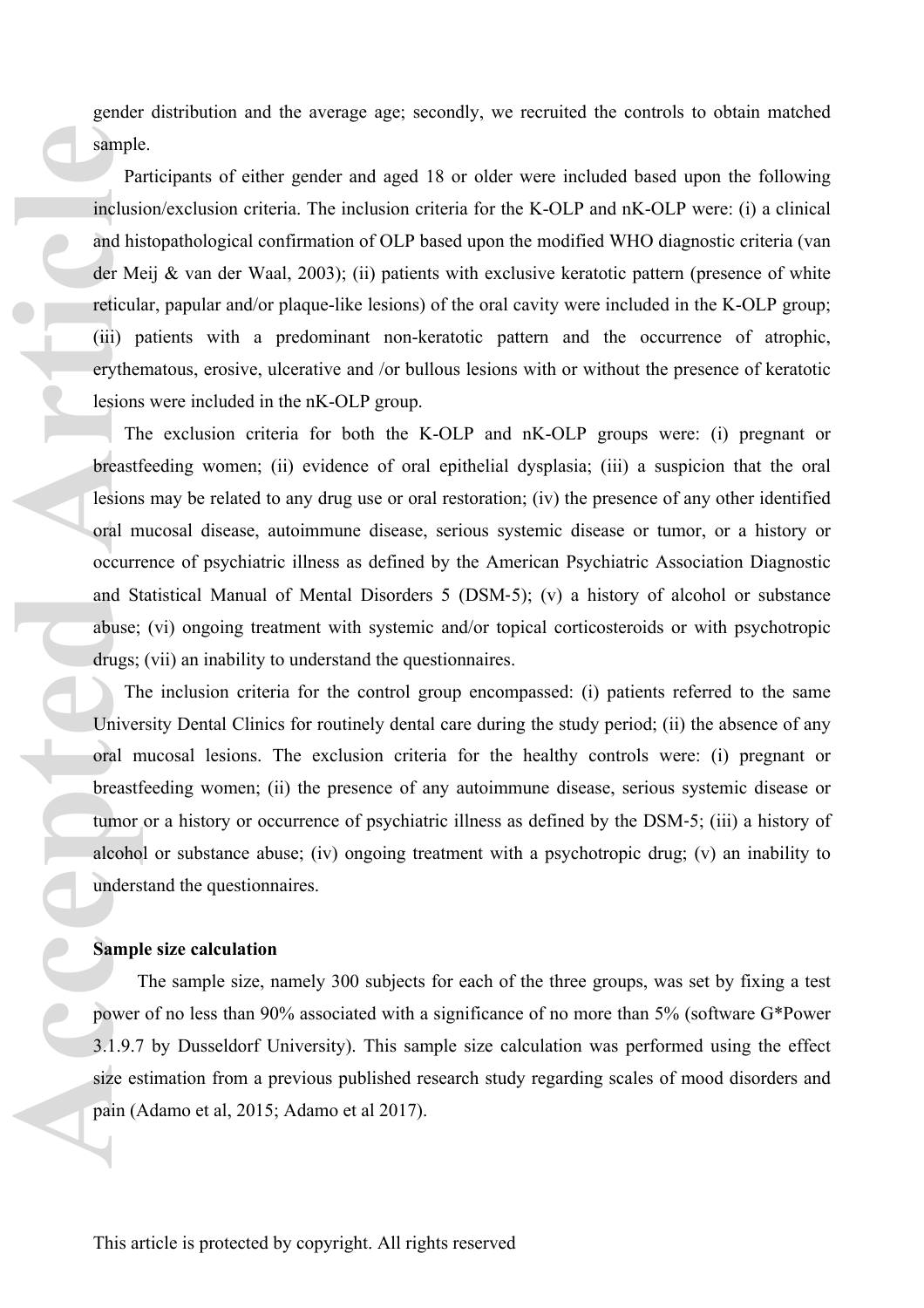## **Procedure**

All the patients underwent a comprehensive intra- and extra-oral examination carried out by two oral medicine experts with a documented experience in the evaluation and treatment of OLP. At admission, sociodemographic data such as age, gender, educational level (in years), marital status, job status, social habits (smoking and alcohol consumption), oral mucosal disease onset, body mass index (BMI), the presence of any systemic diseases and drug consumption were recorded for the patients and controls. Participants were given a set of questionnaires evaluating the intensity and quality of pain, their psychological status (level of anxiety and depression) and quality of sleep. **Proced**<br>
two or:<br>
At adr<br>
status,<br>
body 1<br>
record<br>
the int<br>
quality<br>
1<br>
- the N<br>
intensi<br>
- the H<br>
intensi<br>
- the H<br>
(HAM<br>
- the H<br>
intensi<br>
- the H<br>
And<br>
- the H<br>
assessi<br>
All the<br>
their I<sub>i</sub><br>
Report<br>
studies<br>
Outco<br>
D<br>

The questionnaires comprised:

- the Numeric Rating Scale (NRS) and Total Pain Rating Index (T-PRI) from the Short Form of the McGill Pain Questionnaire (SF-MPQ) for the assessment of the oral discomfort, and the intensity and quality of pain (Hjermstad et al 2011; Melzack ,1987);

- the Hamilton Rating Scale for Depression (HAM-D) and the Hamilton Rating Scale for Anxiety (HAM-A) for the evaluation of depression and anxiety (Hamilton 1958; Hamilton 1960);

- the Pittsburgh Sleep Quality Index (PSQI) and the Epworth Sleepiness Scale (ESS) for the assessment of sleep (Curcio et al; 2013; Vignatelli et al 2003).

All the questionnaires were reviewed for completeness before collection and were administered in their Italian versions. The present study was reported in accordance with the Strengthening the Reporting of Observational Studies in Epidemiology (STROBE) guidelines for observational studies (Appendix) (von Elm et al, 2014).

#### **Outcomes**

The outcomes evaluated for the primary objective of the present study were the presence of psychological comorbidities as measured by HAM-A, HAM-D, PSQI, ESS, and the reported pain as measured by NRS, T-PRI along with additional intra-oral symptoms, with the aim to detect any potential differences between the OLP subgroups and the control group. For the secondary objective, we recorded the location of the reported pain in each patient and the location of the OLP-lesions in order to investigate the topographic correlation between the site of the pain and the location of the OLP lesions. Finally, we looked at the correlation between the intensity and quality of the pain with the psychological profile, number of intra-oral symptoms reported and number of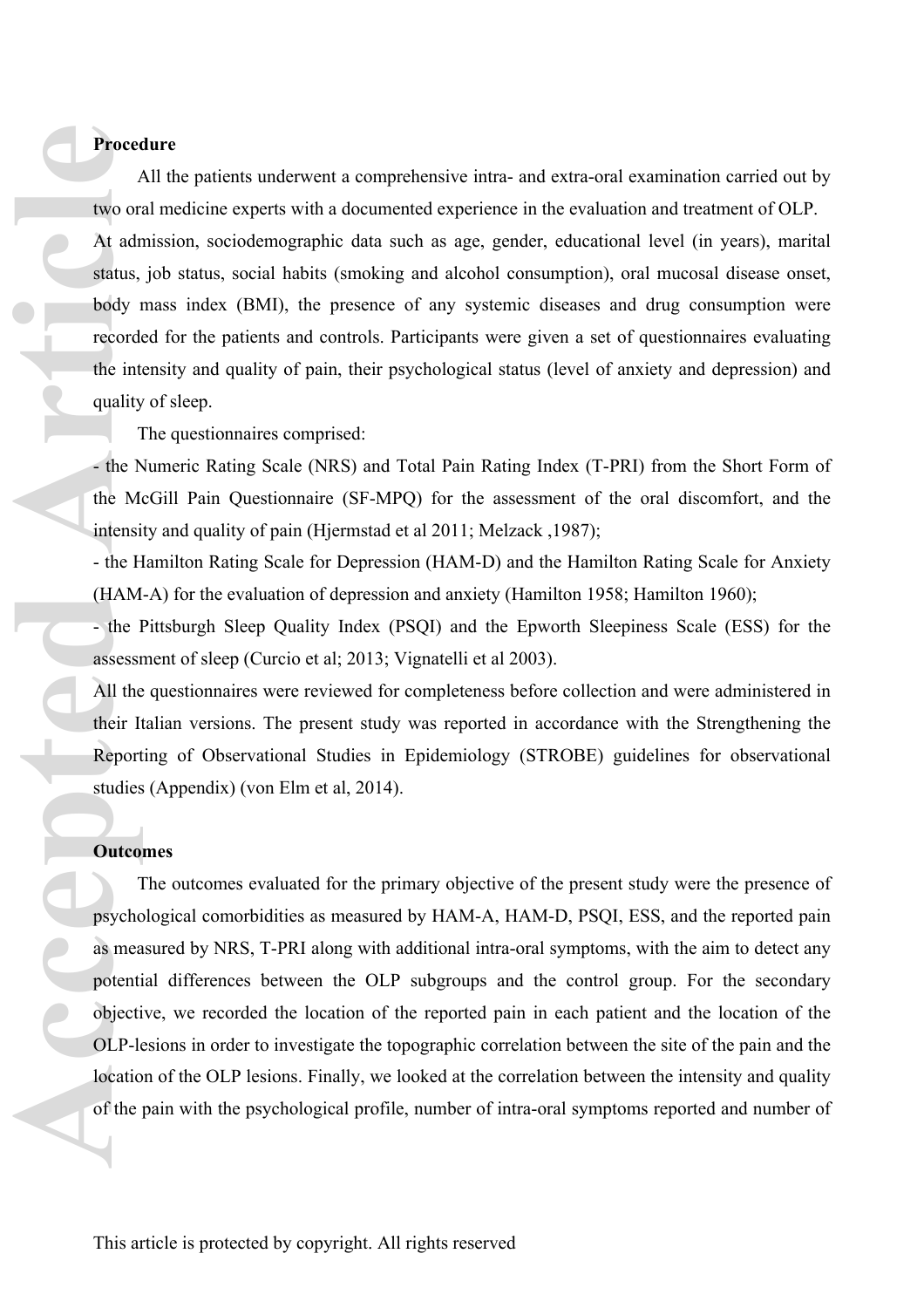sites of OLP lesions involved. To determine associated predictors of psychological profile and pain, the clinical type of OLP (K-OLP versus nK-OLP) the number of oral symptoms and the number of oral sites were also assessed. In addition, independent predictors of worse pain were investigated. Demographic factors (gender, age, education, family status and employment), current smoker, alcohol use (at least  $\leq 14$  units/week) and body mass index, psychological factors (anxiety, depression and sleep disturbance) and clinical types of OLP (K-OLP and nK-OLP) were considered.

#### **Outcome measures**

#### *Measures of oral pain*

*The Numeric Rating Scale (NRS-11)* is a well-validated instrument for the evaluation of pain intensity, whose scale ranges from 0 to 10  $(0=$  no oral symptoms and 10=the worst imaginable discomfort). Respondents are asked to report pain intensity in the last 24 hours (Hjermstad et al 2011).

*The Total Pain Rating Index (T-PRI)* from the short form of *the McGill Pain Questionnaire (SF-MPQ)* is a measure of the quality of pain and it is a multidimensional pain questionnaire which measures the sensory, affective, and evaluative aspects of the perceived pain. It comprises 15 items from the original MPQ, each scored from 0 (none) to 3 (severe). The T-PRI score is obtained by summing the item scores (range 0-45). There are no established critical cut points for the interpretation of the scores, and as for the MPQ, a higher score indicates worse pain (Melzack ,1987) pain, the number investion and the internal of the *N*<br>
acceptable (anxiet consider)<br>
Cutto *Measu*<br>
The *N*<br>
intensidiscom<br>
2011).<br>
The *Tc*<br> *MPQ*) measur<br>
tems<br>
obtaine the intensidiscom<br> *PRP*<br> *MPQ*) measur<br> *The H*<br>

#### *Measures of psychological factors*

*The Hamilton Rating Scale for Anxiety (HAM-A)* is a measure of anxiety symptoms and it comprises 14 items. Scores can range from 0 to 56. A score <17 indicates mild symptoms, scores between 18 and 24 indicate mild-to-moderate severity, and scores >25 indicate moderate- tosevere anxiety (Hamilton 1958).

*The Hamilton Rating Scale for Depression (HAM-D)* is a measure of depression symptoms and it comprises 21 items pertaining to the affective field. Scores can range from 0 to 54. A score >7 indicates impairment. Scores in the 7-17 range indicate mild depression, scores between 18 and 24 indicate moderate depression, and scores over 24 indicate severe depression (Hamilton 1960).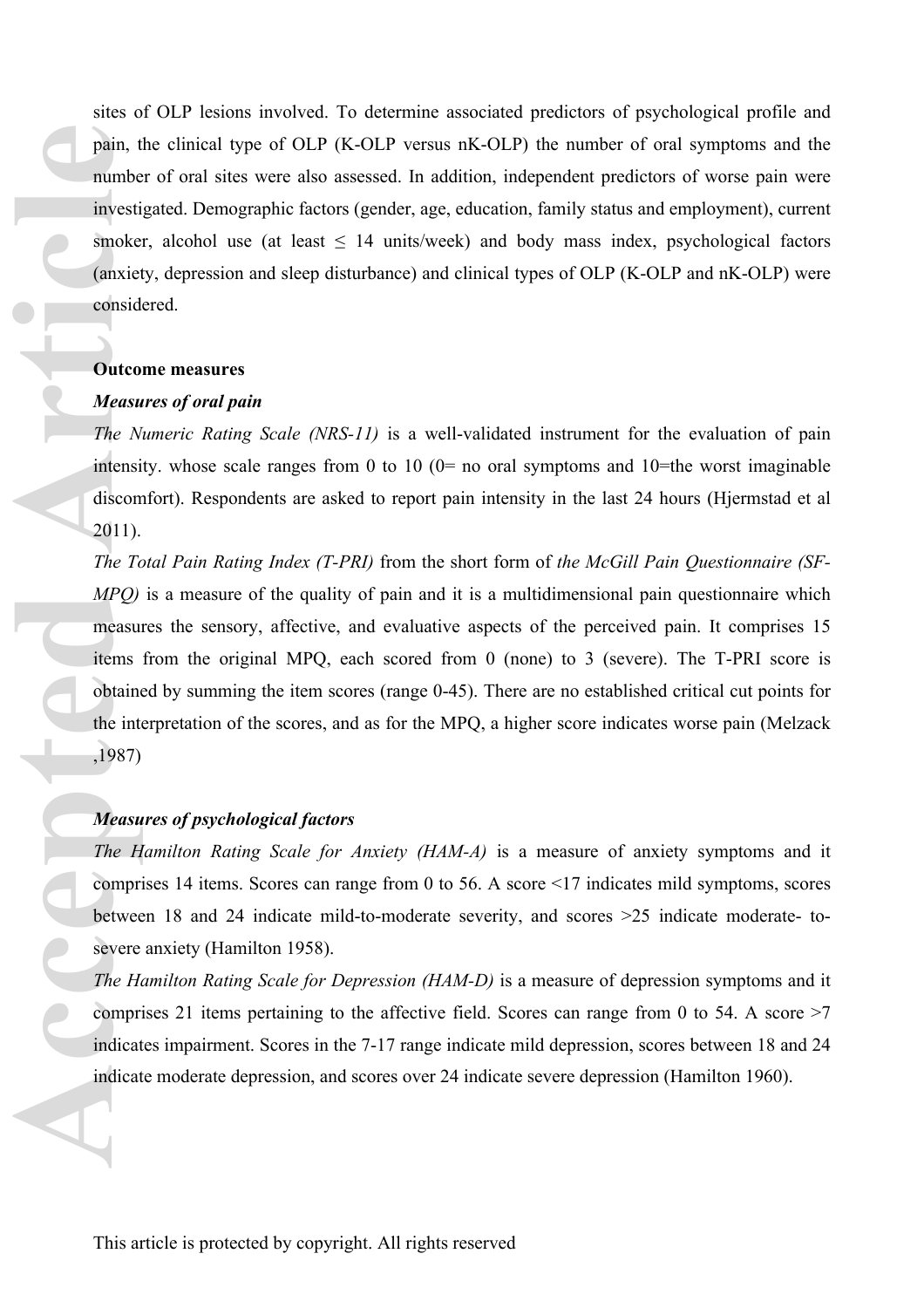*The Pittsburgh Sleep Quality Index (PSQI)* is a standardized questionnaire assessing sleep quality and disturbances**.** This instrument comprises 19 items, generating 7 'component' scores: subjective sleep quality, sleep latency, sleep duration, habitual sleep efficiency, sleep disturbances, use of sleep medication and daytime dysfunction. Each item is scored from 0 to 3, with higher scores indicating poorer sleep or more frequent sleep problems. Items are combined to yield the seven components (scores ranging from 0 to 3), and the sum of the scores for these seven components yields 1 global score ranging from 0 to 21. Global scores above five distinguish poor sleepers from good sleepers with high sensitivity (90–99%) and specificity (84–87%) (Curcio et al; 2013). *The Epworth Sleepiness Scale (ESS)* measures subject's general level of daytime sleepiness. The instrument comprises 8 items assessing the propensity for sleep in eight common situations. Subjects rate their likelihood of dozing in each situation on a scale of 0 (would never doze) to 3 (a high chance of dozing). The ESS score is the sum of the eight items, ranging from 0 to 24, with a cut-off value of  $>10$  indicating excessive daytime and d<br>subject<br>use of<br>scores<br>seven<br>compo<br>sleeper al; 201<br>genera<br>sleep i<br>scale c<br>eight i<br>sleepir<br>Clinic:<br>7<br>(K-OL<br>In addi<br>and the<br>7<br>compo<br>sensatil in the proper sleep in the sleepir<br>compo<br>sensatil morph<br>small).

#### **Clinical assessement**

sleepiness (Vignatelli et al 2003)

The participants were categorized into two groups considering the clinical variant of OLP (K-OLP versus nK-OLP). The sites of oral mucosa involved by OLP lesions were also recorded. In addition, the clinicians analyzed the type and number of oral symptoms reported by the patients and the number of oral sites involved for both groups.

The oral symptoms reported were pain (often expressed with a predominant burning component, xerostomia, dysgeusia, sialorrhea, subjective halitosis, globus pharyngeus, itching sensation, intraoral foreign body sensation, tingling, occlusal dysesthesia, changes in the tongue morphology, oral dyskinesia and dysosmia (qualitative alteration or distortion of the perception of smell). A point was assigned to the presence of each of these symptoms, with a maximum of 13.

The oral cavity was divided into nine sites: the maxillary gingiva, the mandibular gingiva, the right buccal mucosa, the left buccal mucosa, the upper/lower lips, the ventrum and dorsum of the tongue, the floor of the mouth, the hard palate, the soft palate. The upper and lower lips and the ventrum and dorsum of the tongue were considered each as one site. A point was assigned to the presence of OLP-lesions at these sites, with a maximum of 9.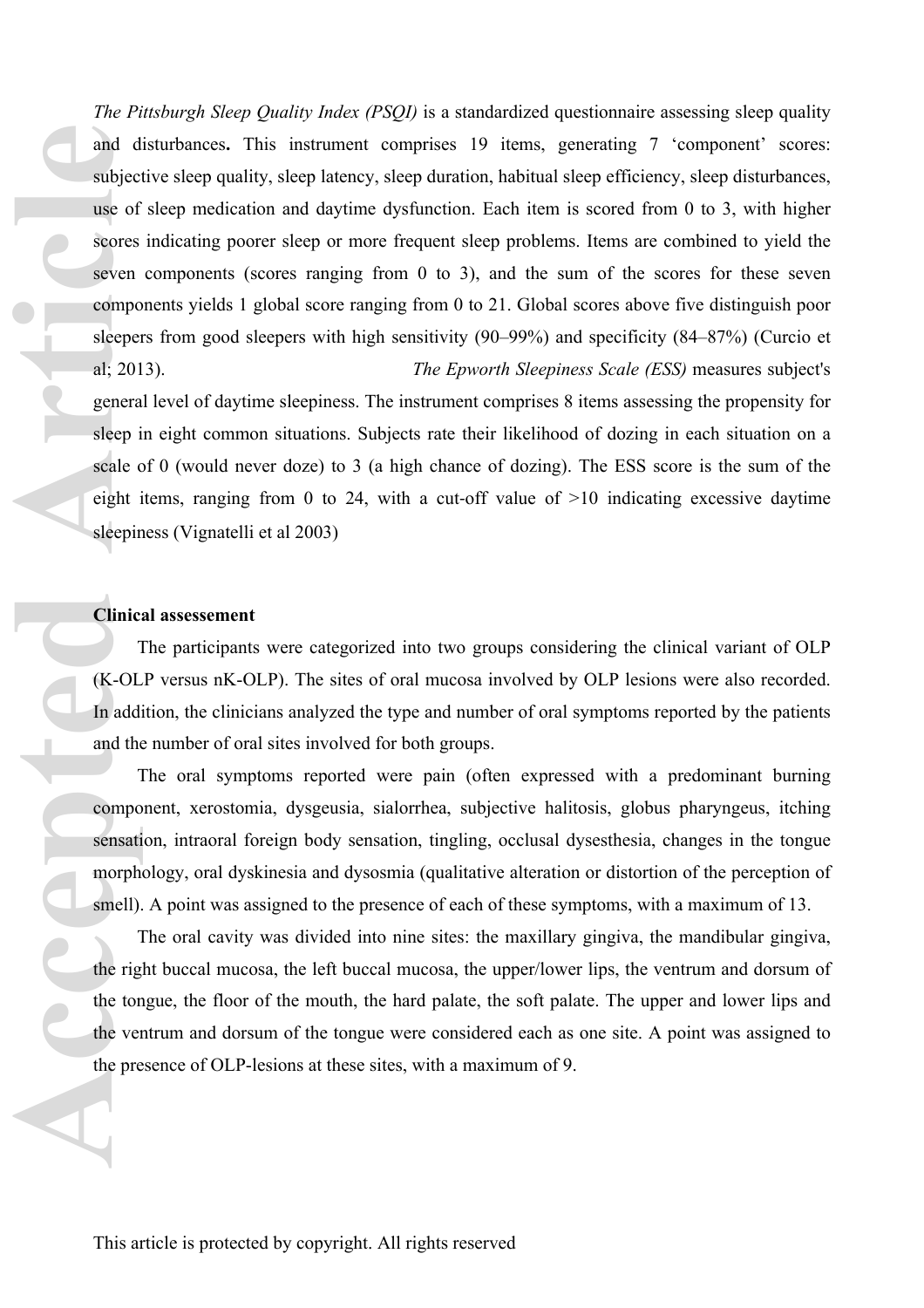#### **Statistical analysis**

The statistical analysis was performed using the SPSS software v. 23. Descriptive statistics, including means, standard deviations, medians, and interquartile range (IQR), were used to analyze the socio-demographic and clinical characteristics of the three groups. The Pearson Chi Square test was used to test the significance differences between the percentages in the three groups. Differences associated with p values less than .05 or .01 were considered moderately or strongly significant, respectively. The non-parametric ANOVA procedure by Kruskal-Wallis was employed to test for any differences between the recorded medians of the HAM‐D, HAM‐A, PSQI, ESS, NRS and T-PRI in the groups. P‐values <.05 were considered to reflect a statistical significance. The Mann‐Whitney U test with the Bonferroni correction was performed among the same variables in the three groups in any case in which a significant difference in the former test was found. In this analysis, P-values <.008 were considered to represent a statistical significance. The Spearman test was used to analyze the correlation between the number of oral symptoms and the number of oral sites in relation to the NRS, T-PRI, HAM-A, HAM-D, PSQI and ESS. Tincludi<br>
analyz<br>
Square<br>
groups<br>
strongl<br>
emplo:<br>
PSQI,<br>
signific<br>
same v<br>
was fo<br>
The S<sub>I</sub> was fo<br>
The S<sub>I</sub> was fo<br>
The S<sub>I</sub> was fo<br>
The S<sub>I</sub> mundju<br>
patient<br>
consid<br>
Full m<br>
contrit<br>
I unadju<br>
model<br>
steps, y<br>
inferer

To identify potential predictors of intensity and quality of pain in K-OLP and in nK-OLP patients, multiple linear regression analyses were performed, in each of the two OLP groups, considering sociodemographic variables, smoking, alcohol use, BMI and psychological profile. Full models, when all the variables were entered simultaneously, were used to evaluate the relative contributions of these variables to pain.

In detail, a sequential regression model analysis including predictors, one by one, to obtain unadjusted coefficient estimations was performed. Moreover, in a final step, we performed a full model analysis considering all predictors, simultaneously, to estimate adjusted coefficients. In all steps, we provided standard errors of model coefficients which measure the statistical precision of inference estimation of the model parameters.

## **Results**

AC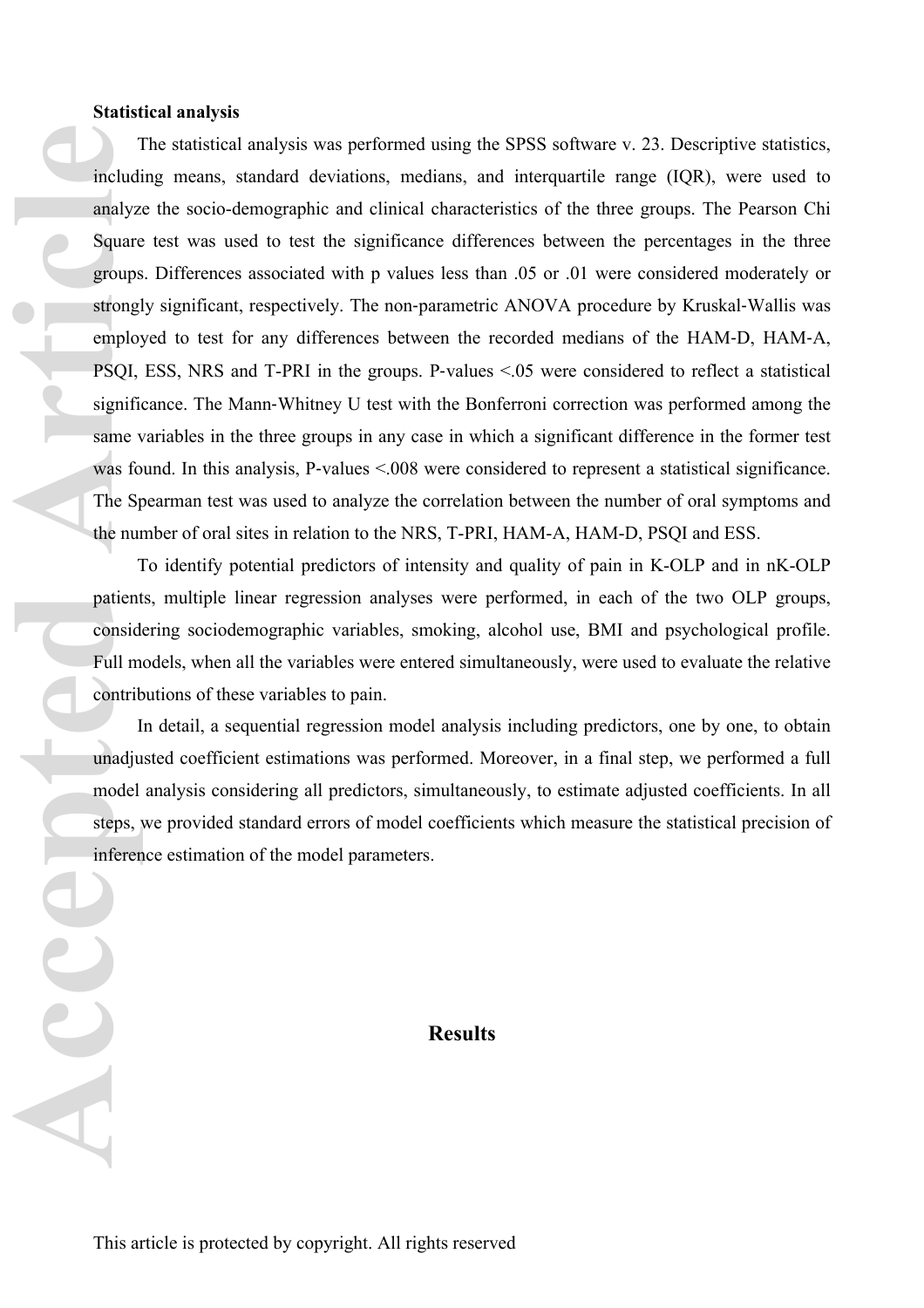A total of 900 participants, with no missing data recorded, were finally enrolled in the present study: 300 nK-OLP patients, 300 K-OLP patients for the study groups, and 300 healthy subjects for the control group. The sociodemographic characteristics of the K-OLP and nK-OLP patients and controls are summarized in **Table 1**. A statistically significant difference was found in relation to education and BMI between the patients and controls (p-values  $\leq 0.001**$  and  $0.041*$ ) respectively). In addition, the controls were characterized by a significantly higher percentage of employment (155 patients; 51.7%) and a higher percentage of smokers (96 patients; 32%).

**Table 2** shows the frequency of systemic comorbidities and the drugs used by the patients of the study groups. Hypertension was the most common associated disease for patients and controls and a statistically significant difference between patients and controls was found (p-value < 0.001\*\*). A statistically significant difference was also found in relation to Beta-Adrenergic receptor blocker, Calcium channel blocker, ACE-inhibitor, Antiplatelet and Proton Pump Inhibitor use between patients and controls. Beta‐Adrenergic receptor blockers, ACE-inhibitors and Proton Pump Inhibitors were the most frequently taken drugs by the K-OLP and nK-OLP patients. **Presen**<br>
subject<br>
patient<br>
relation<br>
respect<br>
employ<br>
<sup>1</sup><br>
the stu and a<br>
0.001\*<br>
recept<br>
use be<br>
Pump<br>
1<br>
and co<br>
a statis<br>
not will relation<br>
respect<br>
relation<br>
respect<br>
relation<br>
(HAM<br>
(HAM<br>
(HAM<br>
SD (P)<br>
regard<br>
1<br>
th

The clinical parameters and the multiple comparison test of the K-OLP and nK-OLP patients and controls are summarized **in table 3**. NRS, T-PRI, HAM-A, HAM-D and PSQI scores showed a statistically significant difference between the OLP patients and controls (p-value < 0.001\*\*) but not with respect to the ESS (p-value 0.315). In addition, a significant statistical difference in relation to the NRS, T-PRI and HAM-D scores (p-value  $\leq 0.001**$ ;  $\leq 0.001**$  and  $\leq 0.07*$ respectively) between the K-OLP and nK-OLP groups was observed, but this was not the case in relation to the HAM-A and PSQI scores.

The score analysis of the psychological profiles of the K-OLP and nK-OLP patients has shown that 48.3% (145) of the K-OLP patients and 54% (162) of the nK-OLP patients had A (HAM-A  $>$ 7); 44.7% (134) of the K-OLP patients and 51.3% (154) of nK-OLP patients had D  $(HAM-D > 7)$  and 49% (147) of the K-OLP patients and 51.7% (156) of the nK-OLP patients had SD (PSQI >5). No statistically significant difference was detected between the two groups with regard to the scores rates distribution.

**Table 4** shows the frequency of the oral symptoms, the oral sites involved by OLP lesions, the location of symptoms for the K-OLP and nK-OLP groups, and the comparison test of the number of oral symptoms reported and the number of oral sites associated with pain/burning among the K-OLP and nK-OLP groups. For most of these patients, pain was described as burning in character. There was a statistically significant difference between the two groups in terms of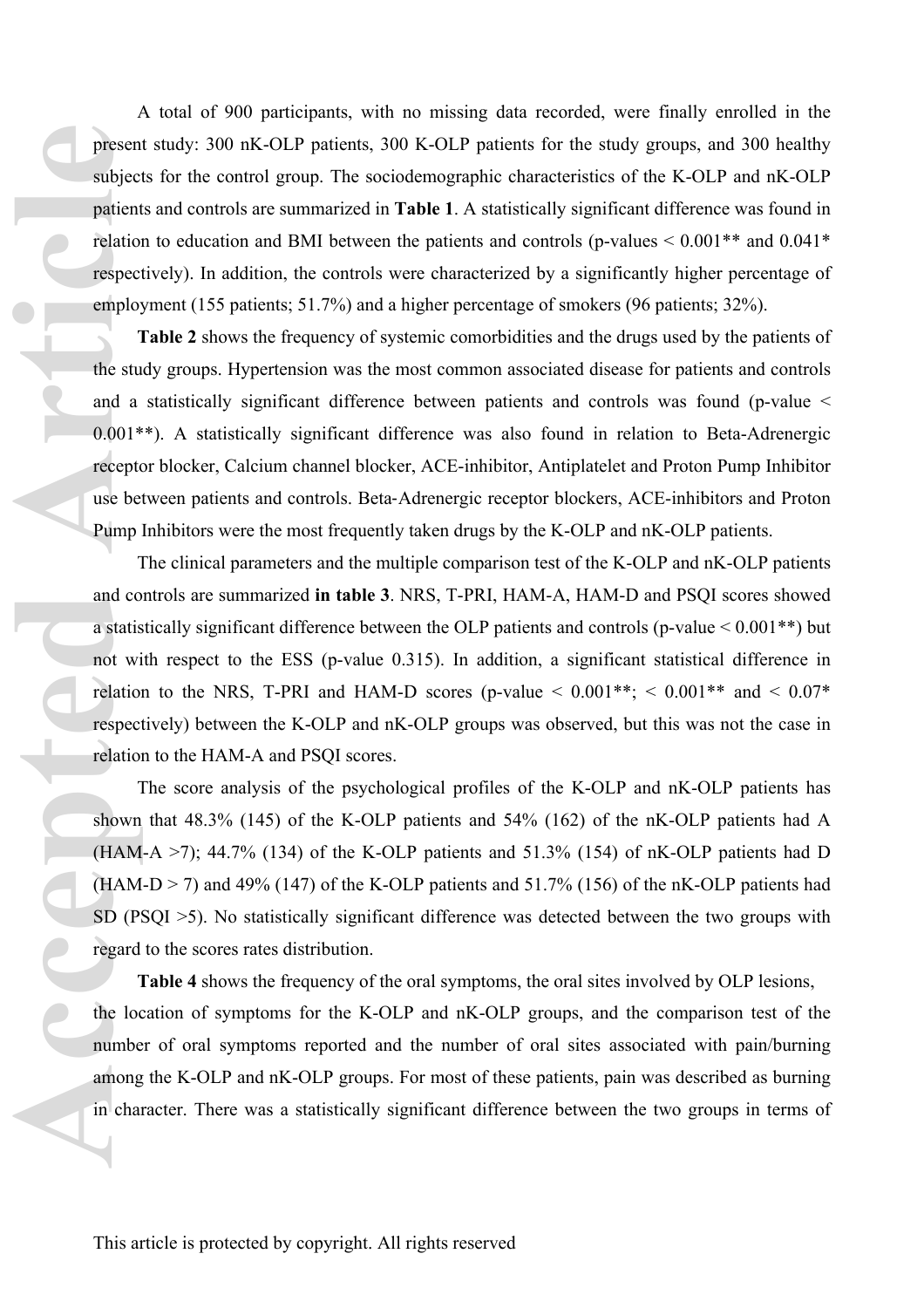pain/burning sensation (p-value  $< 0.001**$ ) and sialorrhea (p-value: 0.004\*\*), these two symptoms being the most frequently reported in nK-OLP. Burning was the most frequent and worst oral symptom reported, and present in 58.3% (174) of the K-OLP patients and 71.7% (215) of the nK-OLP patients. The most frequently affected site involved in relation to the pain/burning was the tongue for the K-OLP patients (72.6%) and the buccal mucosa for the nK-OLP patients (90.6%). In addition, the K-OLP patients more frequently reported a diffusion of the burning to the entire oral mucosa, compared with the nK-OLP patients (15.3% versus 8.7%, p-value: 0.012).

From an analysis of these data, it emerges that the frequency of pain/burning was higher than the frequency of the oral sites involved by OLP lesions and that these symptoms were reported in sites without any clinical manifestation of the disease in each patient group. Therefore, there may be a poor topographic relationship between the location of the OLP lesions and the location of pain. In oral sites with a lower frequency of OLP lesions, such as the floor of the mouth (15.3% of the K-OLP patients and 22.7% of the nK-OLP patients) and the soft palate (15.3% of the K-OLP patients and 20.3% of the nK-OLP patients), the subjective perception of pain was found in 58.8% and 73.9% of the K-OLP patients, and 54.1% and 71.7% of the nK-OLP patients respectively. **Access 1993**<br> **Access 1999**<br> **Access 1999**<br> **Access 1999**<br> **Access 1999**<br> **Access 1999**<br> **Access 1999**<br> **Access 1999**<br> **Access 1999**<br> **Access 1999**<br> **Access 1999**<br> **Access 1999**<br> **Access 1999**<br> **Access 1999**<br> **Access 1999** 

 Other frequent symptoms reported were xerostomia (33.7% of the K-OLP patients and 34.7% of the nK-OLP patients), dysgeusia (19.3% of the K-OLP patients and 22.0% of the nK-OLP patients), sialorrhea (10.3% of the K-OLP patients 18.7% of the nK-OLP patients) and subjective halitosis (18.3% of the K-OLP and 20.3% of the nK-OLP patients).

Relatively uncommon symptoms reported were globus (13.3% of the K-OLP patients and 22.0% of the nK-OLP patients), itching (11.4% of the K-OLP patients and 22.0% of the nK-OLP patients), a tingling sensation (9.7% of the K-OLP patients and 12.7% of the nK-OLP patients), occlusal dysesthesia (7.7% of the K-OLP patients and 12.7% of the nK-OLP patients) and dysosmia (6.3% of the K-OLP patients and of the nK-OLP patients).

The most frequent site involved by OLP lesions was the buccal mucosa, considering the right and left side for both groups (in 46.3% of the K-OLP patients and 45.8% of the nK-OLP patients). There was a statistically significant difference in the location of the lesions on the floor of the mouth between the K-OLP and nK-OLP groups (p-value: 0.023\*).

Moreover, a statistically significant difference was observed in the number of oral symptoms reported by the K-OLP and nK-OLP patients (p value: 0.006\*\*) with the latter group reporting a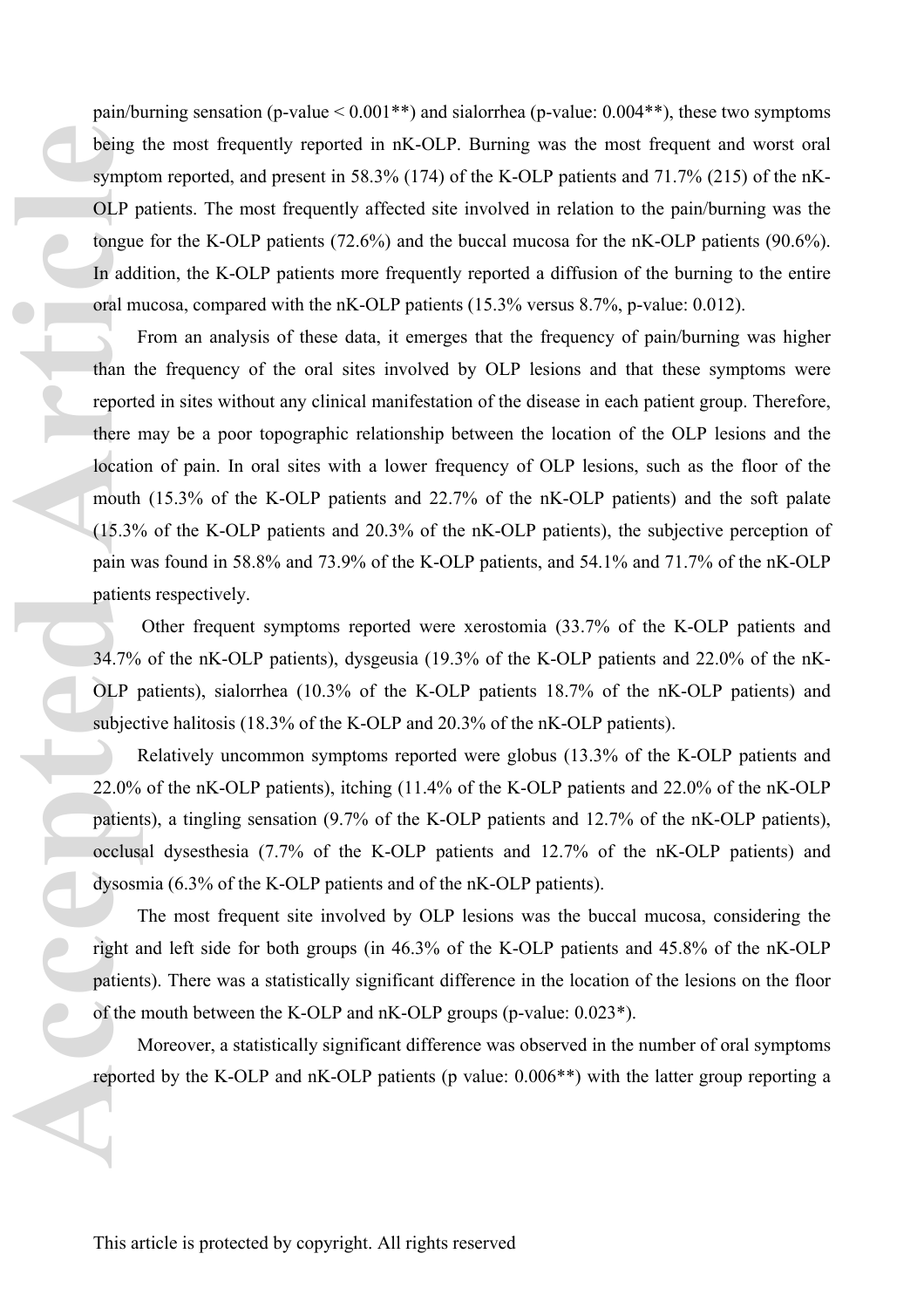greater number of oral symptoms, but not in terms of the number of oral sites involved (p-value 0.412).

**Table 5** shows a positive correlation between the total scores of the NRS (pain intensity), T-PRI (pain quality), HAM-A (anxiety), HAM-D (depression) and PSQI (sleep disturbance) with the number of oral symptoms reported and the number of oral sites involved for the K-OLP and nK-OLP groups.

The results of the simultaneous multiple linear regression analyses for the K-OLP and nK-OLP groups, predicting the intensity and quality of pain (NRS and T-PRI), are shown in **Table 6**. The model tests the contribution of the demographic variables and confounding factors with pain. The first model tests the contributions of the demographic variables and habits to the intensity and quality of pain (NRS and T-PRI) which were not found to be statistically significant for either the K-OLP or nK-OLP groups. The addition of A (model 2) resulted in a significant increase in the R2 value for NRS (K-OLP: DR2=8.1%; p-value <  $0.001**$ ; nK-OLP: DR2=6.4%; p-value <  $0.001**$ ) and for T-PRI (K-OLP: DR2=4.3%; p-value 0.003\*; nK-OLP: DR2=19.8%; p-value < 0.001\*\*). The addition of D (model 3) resulted in a significant increase in the R2 value for NRS (K-OLP: DR2=4.6 %; p-value <  $0.001**$ ; nK-OLP: DR2=3.5%; p-value  $0.001**$ ) and for T-PRI (K-OLP: DR2=4.1%; p-value <  $0.001$ <sup>\*\*</sup>; nK-OLP: DR2=15.9 %; p-value <  $0.001$ <sup>\*\*</sup>). The addition of SD (model 4) resulted in a significant increase in the R2 value for NRS (K-OLP: DR2=9.2 %; p-value  $< 0.001$ \*\*; nK-OLP: DR2=7.7%; p-value 0.001\*\*) and for T-PRI (K-OLP: DR2=2.9 %; p-value  $0.002**$ ; nK-OLP: DR2=10.6%; p.value < 0.001\*\*). The final full model (model 5) in which all of the variables were entered simultaneously could explain 11.5%, 4.6%, 10.4% and 21.2% of the variance in the total NRS score (pain intensity) and total T-PRI score (quality of pain), respectively, for the K-OLP and nK-OLP groups.

**Accepted Article**<br> **Accept 1**<br> **Accept 1**<br> **Accept 1**<br> **Accept 1**<br> **Accept 1**<br> **Accept 1**<br> **Accept 1**<br> **Accept 1**<br> **Accept 1**<br> **Accept 1**<br> **Accept 1**<br> **Accept 1**<br> **Accept 1**<br> **Accept 1**<br> **Accept 1**<br> **Accept 1**<br> **Accept 1**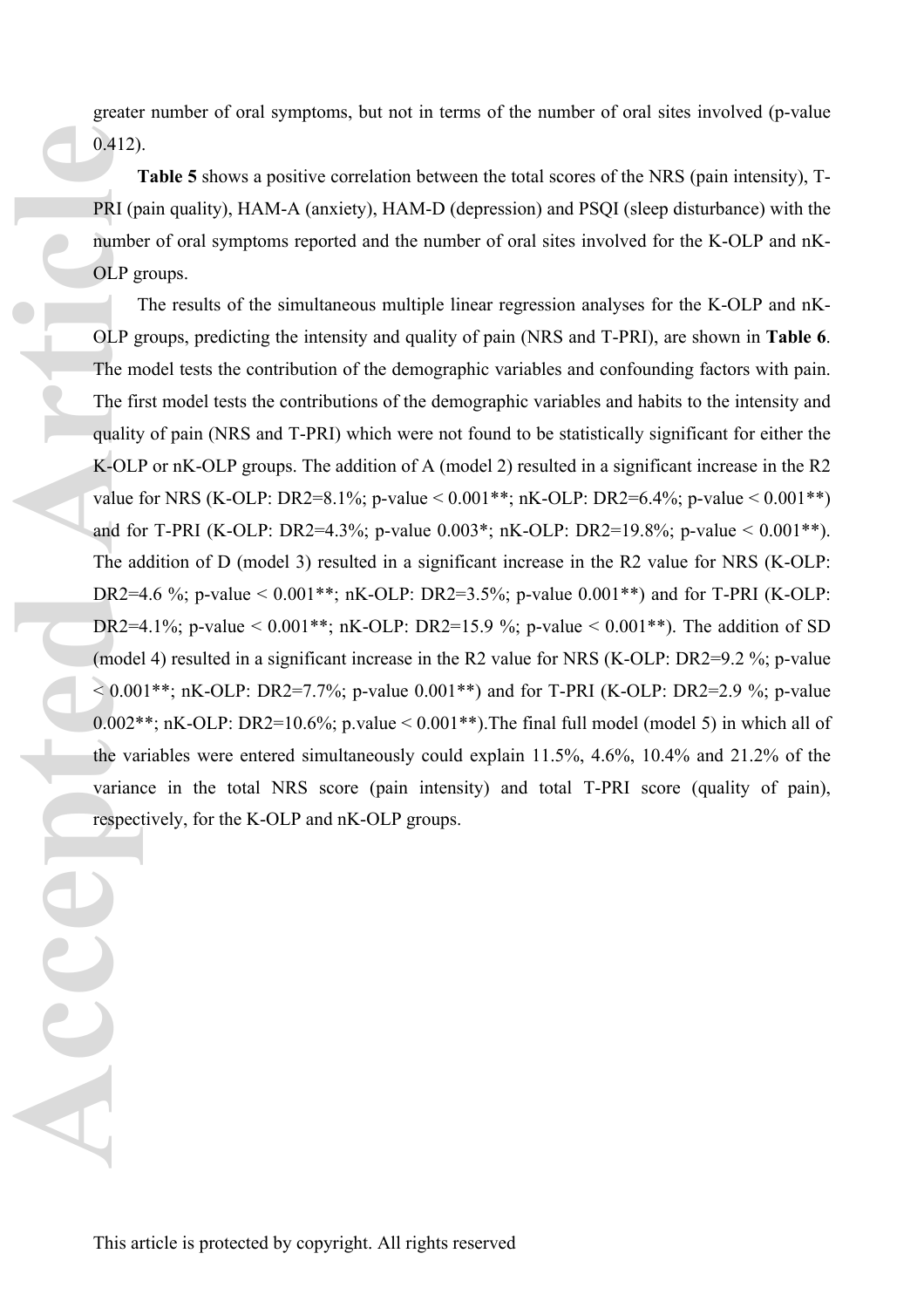## **Discussion**

The present study provides an evaluation of psychological profile and oral symptoms in a large group of patients with different OLP clinical patterns.

The association of psychological factors with OLP and their role with respect to this condition continue to be frequently underestimated despite several studies have suggested that stress, anxiety, depression, and sleep disturbances could affect and impair the patient's quality of life, and contribute to the onset and exacerbation of the disease (Vallejo et al 2001; Alves et al, 2015; Adamo et al 2015; Manczyk et al 2019; Vilar-Villanueva et al 2019, Wiriyakijja et al 2020).

 Similar to these considerations, a recent meta-analysis of Jalenques et al showed a prevalence of depression and anxiety in 27% and in 28%, respectively, of patients affected by lichen planus (Jalenques et al 2020). Similarly, Wiriyakijia et al found a prevalence of anxiety and depression of 39.3% and 20.77 %, respectively, in 260 OLP patients and concluded that anxiety was the second most common comorbidity in OLP patients after hypertension (Wiriyakijia et al 2020). These findings were close with the results of the study from Gavic et al. (Gavic et al, 2014).

The results of the present research further confirm the higher prevalence of anxiety and depression, but also of sleep disturbances, in OLP patients compared with healthy subjects. Until now, this is the first case control study examining the prevalence of mood disorders in such a large group of patients with OLP. In the OLP patients considered we found anxiety in 51% (307 out of 600 patients), depression in 48% (291 out of 600) and SD in 50.5 % (303 out of 600). An analysis of multiple comparisons revealed that the nK-OLP pattern was associated with a higher frequency of depression compared with K-OLP while no differences in the prevalence of anxiety and sleep disturbances were found between the two groups. Therefore, the prevalence of mood disorders in OLP was definitely higher compared with the results of the previous studies and mood disorders should be considered one of the most prevalent comorbidities in OLP patients. In general, these **Access**<br> **Access**<br> **Access**<br> **Access**<br> **Access**<br> **Access**<br> **Access**<br> **Access**<br> **Access**<br> **Access**<br> **Access**<br> **Access**<br> **Access**<br> **Access**<br> **Access**<br> **Access**<br> **Access**<br> **Access**<br> **Access**<br> **Access**<br> **Access**<br> **Access**<br> **A**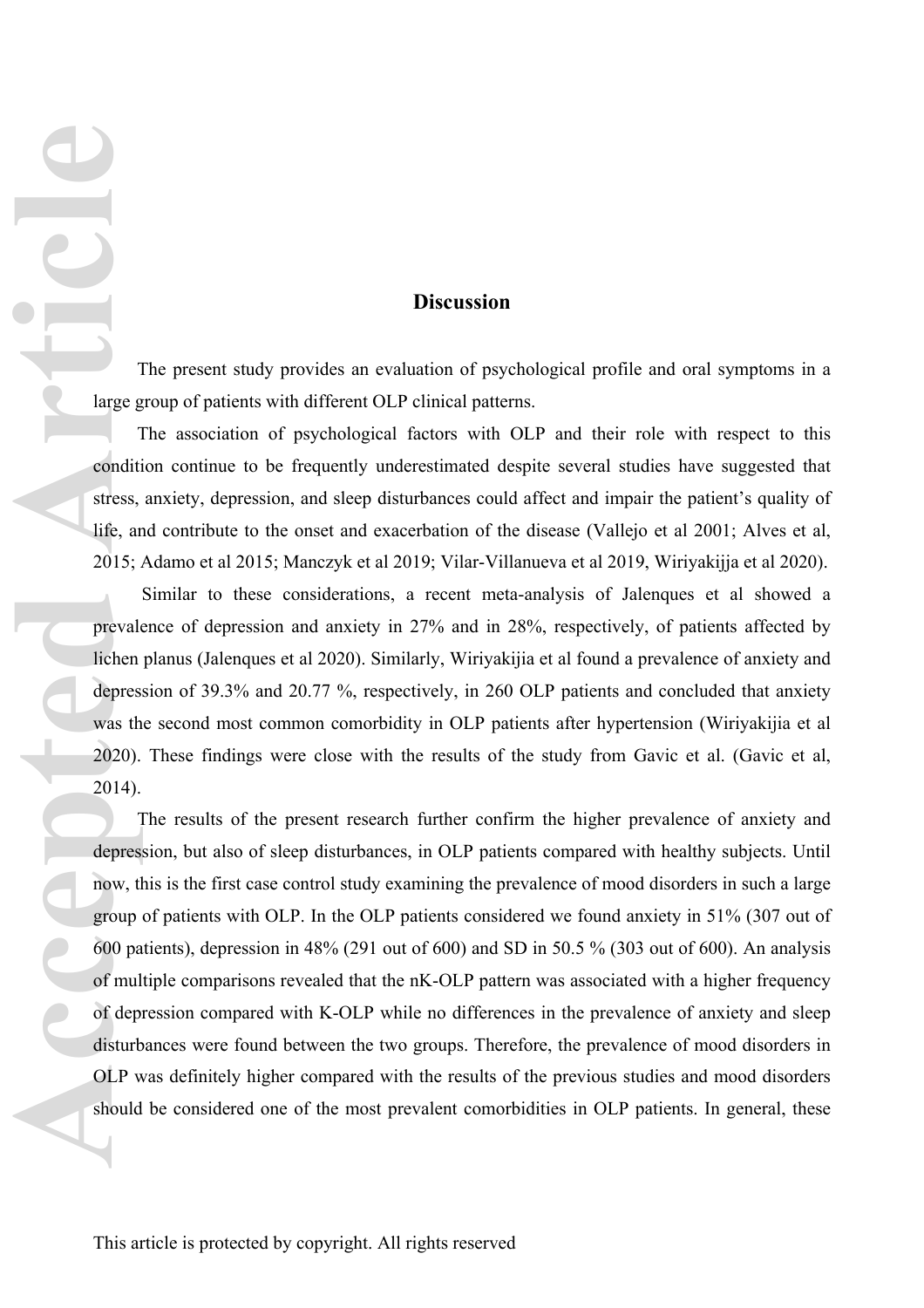results confirm the higher prevalence of anxiety in OLP compared with other psychological factors such as depression, as also previously described (Girardi et al, 2011; Zucoloto et al 2019; Liao et al, 2020).

Considering the differences in the clinical variants of OLP, we found a higher prevalence of depression in nK-OLP patients compared with K-OLP patients, in contrast with other previous studies (Lundqvist et al 2006; Rojo-Moreno et al, 1998; Vallejo et al. 2001; Lundqvist et al 2006) that reported a higher prevalence of both psychological comorbidities in erosive OLP.

In this study, a comprehensive analysis of painful oral symptoms was carried out, considering that pain is the most important reason encouraging OLP patients to seek treatment from a clinician (Lodi et al 2012; Gupta, Ghosh, & amp; Gupta, 2017). In our study, the OLP patients reported a great frequency of oral discomfort (64.3%; 389 patients), mostly referred as burning sensation, with the nK-OLP patients reporting a higher prevalence and significantly greater level of pain compared with the K-OLP patients. Most of these patients reported a long duration of continuous pain/burning present daily, worsening with sour or spicy food. It is interesting to note that 174 (58.3%) K-OLP patients, a cluster generally asymptomatic, reported pain/ burning symptoms diffuse in the entire oral mucosa in 15.3% (45) of cases. However, there was a poor topographic relationship between location of the OLP lesions and the reported pain/burning, which was also described in sites without OLP lesions in both groups. This seems to suggest that in many cases pain is not correlated with the site of lesions. In addition to pain, many K-OLP patients presented several complex additional symptoms, some of which have never previously been reported, such as occlusal dysesthesia, oral dyskinesia and dysosmia (qualitative alteration or distortion of the perception of smell). Factors<br>
Liao et<br>
depres<br>
studies<br>
that represent and the red article<br>
from a patient burning greater<br>
duratic interes<br>
pain/b<br>
sugges<br>
K-OLI<br>
previous<br>
alteration<br>
disturb<br>
alteration<br>
disturb<br>
mumbe<br>
associa<br>
lesions<br>
su

The median number of oral symptoms was higher for the nK-OLP patients while no differences in terms of the extension of the disease (number of sites involved by OLP lesions) was found between the two groups. The correlation analysis revealed that anxiety, depression, sleep disturbances and the intensity and quality of pain/burning were positively correlated with the number of oral symptoms and with the number of oral sites involved. Therefore, there was an association between a higher number of symptoms and a higher number of sites involved by OLP lesions and higher scores in anxiety, depression and sleep disturbances, also with a greater subjective perception in the intensity and quality of pain. However, the quality and intensity of pain was poorly correlated with mood disorders suggesting that the perception of pain seems to be an independent factor, related to the extension rather than the severity of the disease. Indeed, an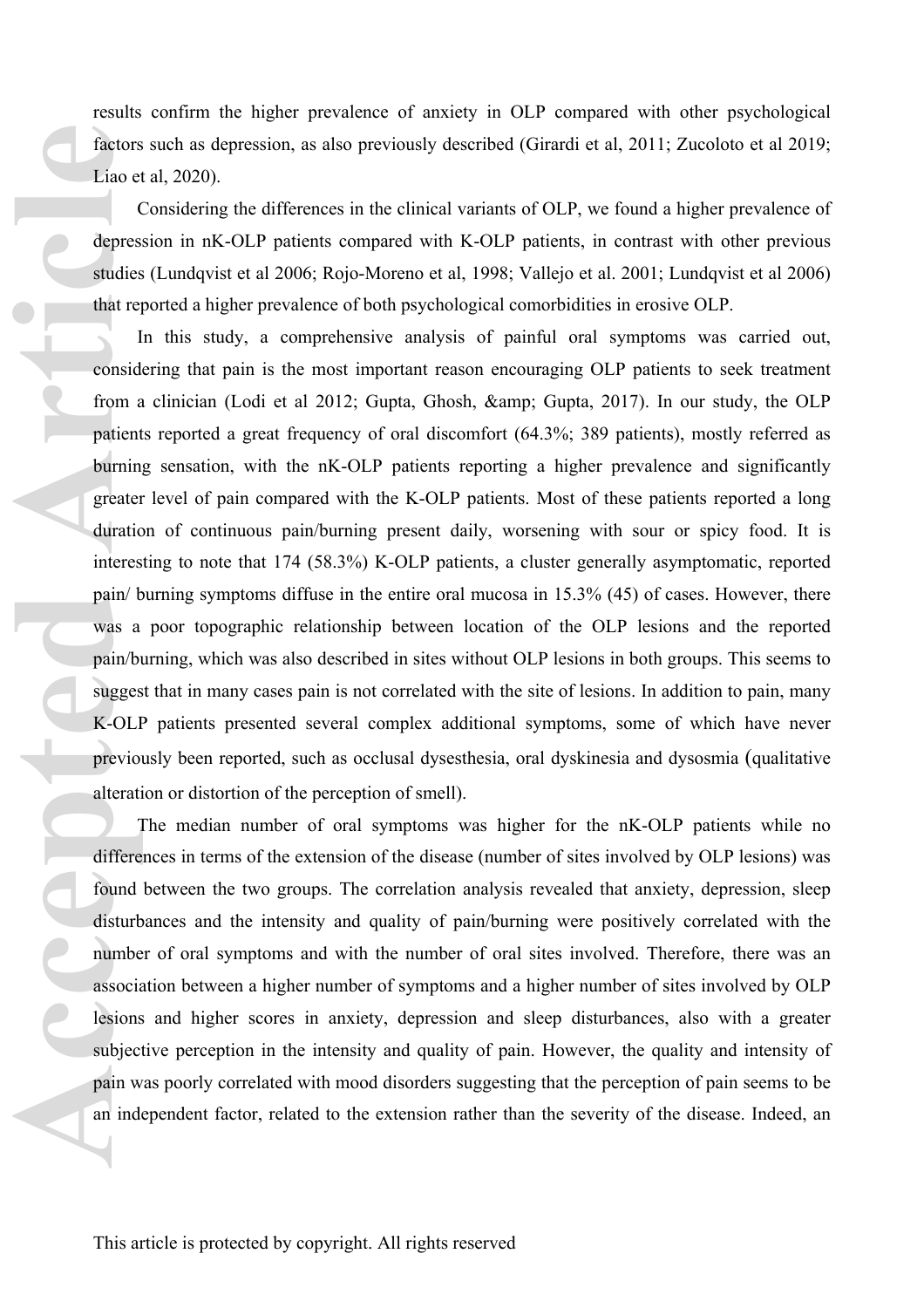analysis of the last model of the hierarchical regression (model 5), suggests that the sociodemographic variables, habits, anxiety, depression and sleep disturbances could explain only 11.5% and 8.9 % of the variance in pain intensity for the K-OLP and nK-OLP patients respectively, and only 10.4% and 21.2% of the variance in quality of pain for the K-OLP and nK-OLP patients, respectively. These results may indicate that pain and mood are processed somewhat independently in the central nervous system, as suggested in imaging studies (Lee, Nassikas, &Clauw,2011; Martucci, & Mackey,2018).

These findings are relatively new and in contrast with previous studies where OLP patients with anxiety and depression reported a higher intensity of oral pain compared with patients with a normal psychological status, suggesting that mood disorders may amplify the perception of the pain (Adamo et al 2015; Wiriyakijja et al 2020), or with the study of Liao et al. where the anxiety was considered as a starting point of the disease possibly occurring prior to the OLP onset and modifying the subjective perception of the patients (Liao et al 2019). However, we cannot exclude the possibility that in a long-standing disease, the simultaneous presence of untreated mood disorders and the stress associated with the potentially malignant evolution of the disease could contribute to an amplification of the pain perception. (Mohamadi et al, 2013). sociod<br>
11.5%<br>
respect<br>
OLP 1<br>
somew<br>
Nassik<br>
<sup>1</sup><br>
with an<br>
normal<br>
pain (*t*<br>
was cc<br>
modify<br>
the po<br>
disorde<br>
contrit<br>
I<br>
sympt<br>
treated<br>
some<br>
Howev<br>
comme<br>
system<br>
1<br>
interce<br>
system<br>
1<br>
interce<br>
system<br>
1<br>
interce<br>
sy

In previous studies, we identified a subset of patients with K-OLP who were strongly symptomatic with a condition resembling that of burning mouth syndrome and were successfully treated with antidepressants (Adamo et al 2015; Adamo et al 2017). Therefore, we concluded that some OLP patients may simultaneously present with another disease (Adamo et al 2018). However, from the results of the current study it is not possible to exclude the hypothesis of a common etiopathogenesis which involves an imbalance in the central and peripheral nervous systems.

The central nervous system and the immunological processes are strictly and bidirectionally interconnected through neurotransmitters, hormones and cytokines, as demonstrated by psychoneuroimmunology (Kusnecov, King, & amp; Husband, 1989). Recent studies have suggested that significant immune disturbances in the periphery may concomitantly influence the immune state of the brain, which in turn could modify the immune modulation peripheral pathways, contributing to the susceptibility of the subject to autoimmune disorders, particularly in genetically predisposed individuals (Theofilopoulos, Kono, & amp; Baccala, 2017; Dantzer, 2018).

OLP is a chronic inflammatory immunological disease in which a key role is played by the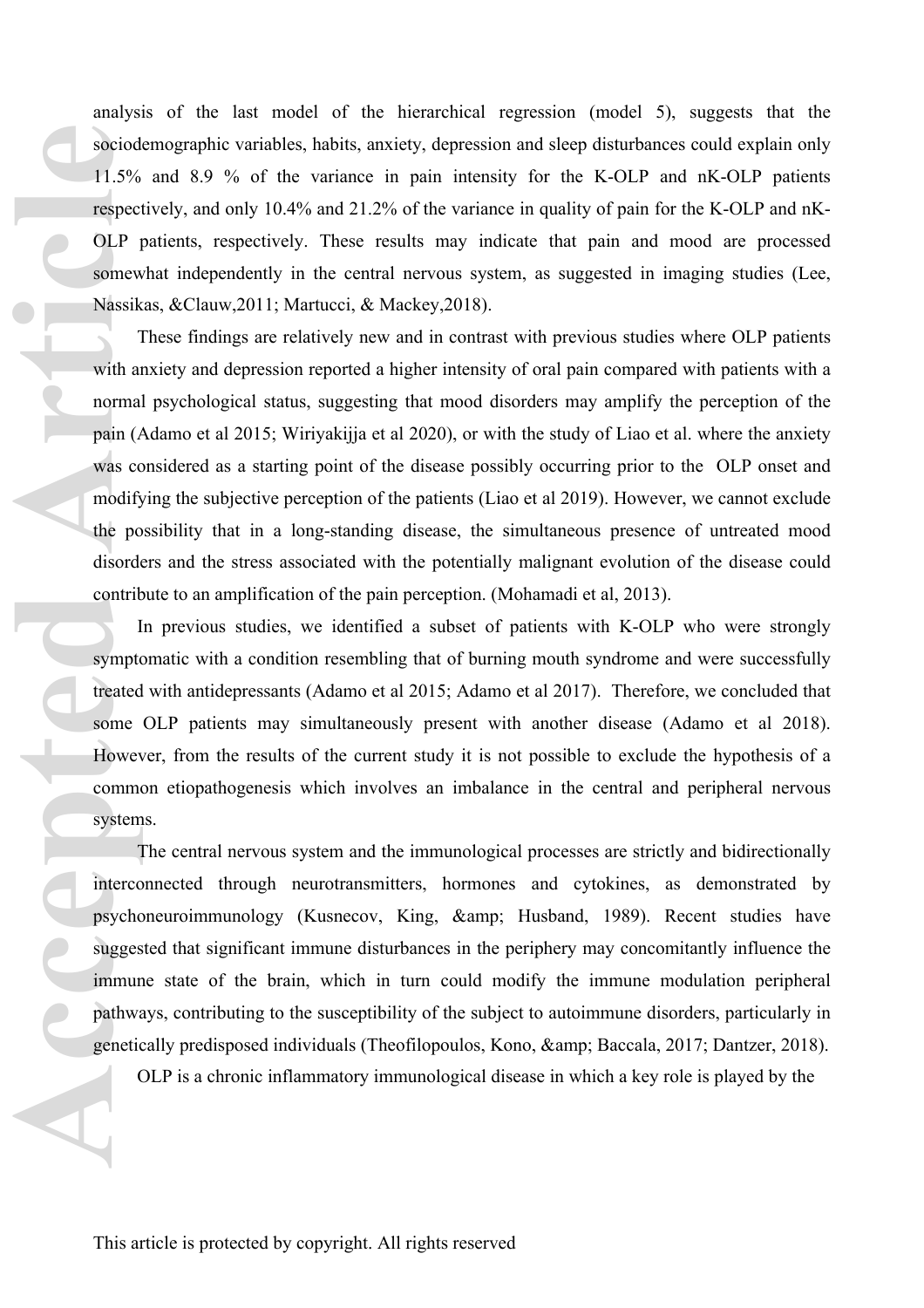increase in local pro-inflammatory cytokines, such as tumor necrosis factor-alpha (TNF-α), interleukin-1 (IL-1), interleukin-6 (IL-6), interleukin-8 (IL-8), interleukin-10 (IL-10) and interleukin 17 (IL-17), released by the endothelial cells, macrophages and keratinocytes and contributing to the recruitment of activated T-lymphocytes (Capuron, L., & Miller, A. H. 2011; Lu et al 2015; Wei et al 2018, Carvalho et al 2019, Solimani et al 2019). The T- lymphocytes and proinflammatory cytokine in the oral submucosa have a critical role in the pathogenesis of OLP, and in turn may contribute to damage the unmyelinated nerve C small fibers causing an increase in pain perception (Magrinelli et al 2015; Duksal et al 2016), in a similar way in which these molecules may participate in mutagenic processes leading to the transformation of normal cells into cancer cells (Anand, Sarode, & Sarode, 2016; Mravec, Tibensky, & Horvathova, 2020).

In addition, these pro-inflammatory cytokines can access the brain and could negatively modulate the descending pain systems (Shubayev et al 2010). In this context, the simultaneous presence of mood disorders could additionally contribute to a worsening of this autoimmune disease (Liu, & Tang, 2018) through the suppression of the protective immunity, exacerbating the chronic inflammation and causing a further increase in the pro-inflammatory cytokines of the brain, such as IL-1, IL-6 and IL-10. In turn, this could aggravate the pain perception over the time through the activation of the hypothalamic- pituitary-adrenal (HPA) axis and the sympatheticadrenal axis induced by the neuroendocrine mediators (Ratnayake et al 2013; Kappelmann et al, 2020). Furthermore, mood disorders seem to be associated with neuronal activation in some brain areas, such as the amygdalae and anterior insula, implicated in processing the motivational‐affective /integrative dimension of pain (Giesecke et al 2015; Namkung, Kim, & Sawa, 2018). interle<br>
interle<br>
interle<br>
contrit<br>
et al 2(<br>
inflam<br>
in turn<br>
pain p<br>
molect<br>
into ca<br>
I<br>
modul:<br>
presen<br>
disease<br>
chronic<br>
brain, :<br>
throug<br>
adrena<br>
2020).<br>
areas,<br>
motiva<br>
sawa,<br>
contrit<br>
the inc<br>
sawa,<br>
contrit<br>
the in

With a bidirectional relationship, the deficiencies in the activity of the endocrine system may contribute to the incidence of immunological diseases (Trombetta, Meroni, Cutolo; 2017). Indeed, the increase of certain pro-inflammatory hormones, such as cortisol, prolactin and the estrogens, may cause the activation of the local proliferation and distribution of inflammatory cells, and subsequently the production of pro-inflammatory cytokines (Cutolo, & Straub, 2009; Girardi et al 2011). Moreover, these hormonal changes may appear before the symptomatic phase of many autoimmune diseases, and therefore it is not possible to exclude the possibility that the first step could be an alteration of the HPA axis, which may promote the loss of immunological tolerance which is a key feature of the etiopathogenesis of OLP (Jara et al 2006; Bellavance, & Rivest, 2014).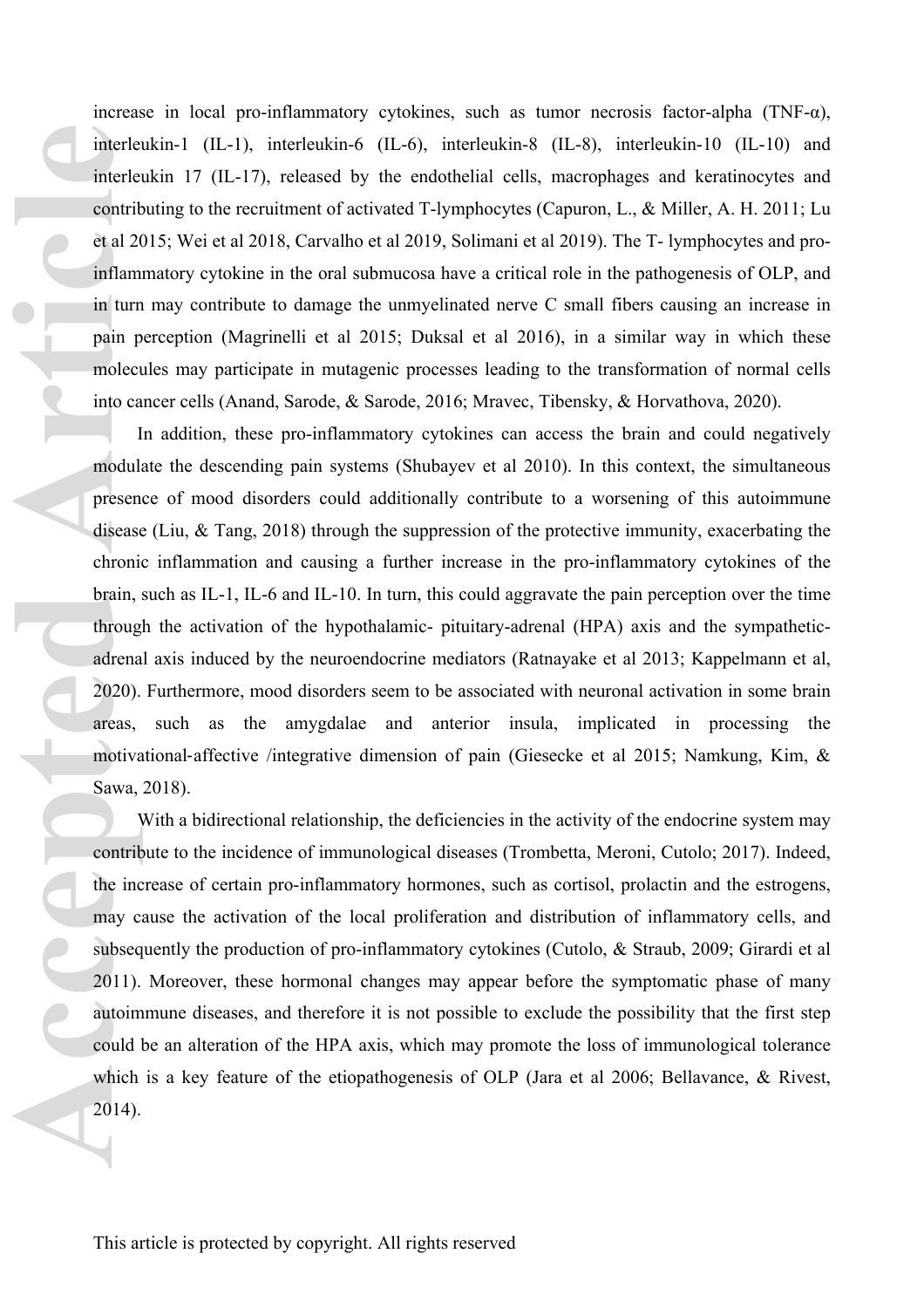Therefore, the results of the present study seem to suggest that the subjective perception of pain in some patients can be potentially due to a peripheral and/or central neuropathy, particularly in those patients with many sites involved by OLP lesions, independently of the mood disorders, which, if present, over time could further amplify the pain.

In the management of OLP it is crucial to assess for the presence of mood disorders and pain using validated tools. Scales such as the NRS or Visual Analogic Scale (VAS), which evaluate only pain intensity, might not be sufficient to reflect the real impact of the symptoms in the patient's life. Therefore, clinicians should analyze not only the intensity of pain but also the psychological profile of their patients. They should consider the clinical subtypes of the OLP lesions, the extension of the disease in terms of the oral sites involved, the characteristics of the symptomatology of the pain including its quality and its location, the topographic relationship existing between the lesions and the symptoms, the frequency, duration and modifying factors of the oral discomfort as well as the additional oral symptoms in order to better understand the characteristics of the patients and plan an adequate treatment.

Until now, in the management of OLP, clinicians have assessed the disease activity based only upon the clinical oral presentation of the disease (Escudier, et al 2007; Carrozzo et al, 2019). However, the results of this study suggest that patients with OLP show a complex symptomatology without a perfect correspondence between the clinical presentation and the experience and perception of the symptoms. Therefore, in symptomatic OLP patients for whom there is no topographic relationship between the location of the pain and the location of the OLP lesions, clinicians should consider a different pharmacological treatment, taking into account also the psychological profile of the patient. Currently, no curative treatment has been determined and therefore the primary management goal must be to relieve the symptoms of pain (Thongprasom, Carrozzo, Furness, & Lodi, 2011). However, if anxiety, depression and sleep disturbances are identified, the clinicians must take responsibility for requesting the assistance of other appropriate specialists, possibly in a multidisciplinary setting, in order to plan a suitable and comprehensive treatment for these patients. pain in those which, I<br>in those which, I<br>using ' only p<br>patient psychocolesions<br>symptocristin<br>the orac computer of charace I<br>only up<br>Howev symptocristing the orac computer of the orac charace is<br>lesions the psychereic carr

## **Limitations**

The study has several limitations. The primary limitation is the absence of any evaluation of the disease activity in accordance with the clinical disease severity score system available in literature. The decision not to adopt this system was based on the evidence of recent studies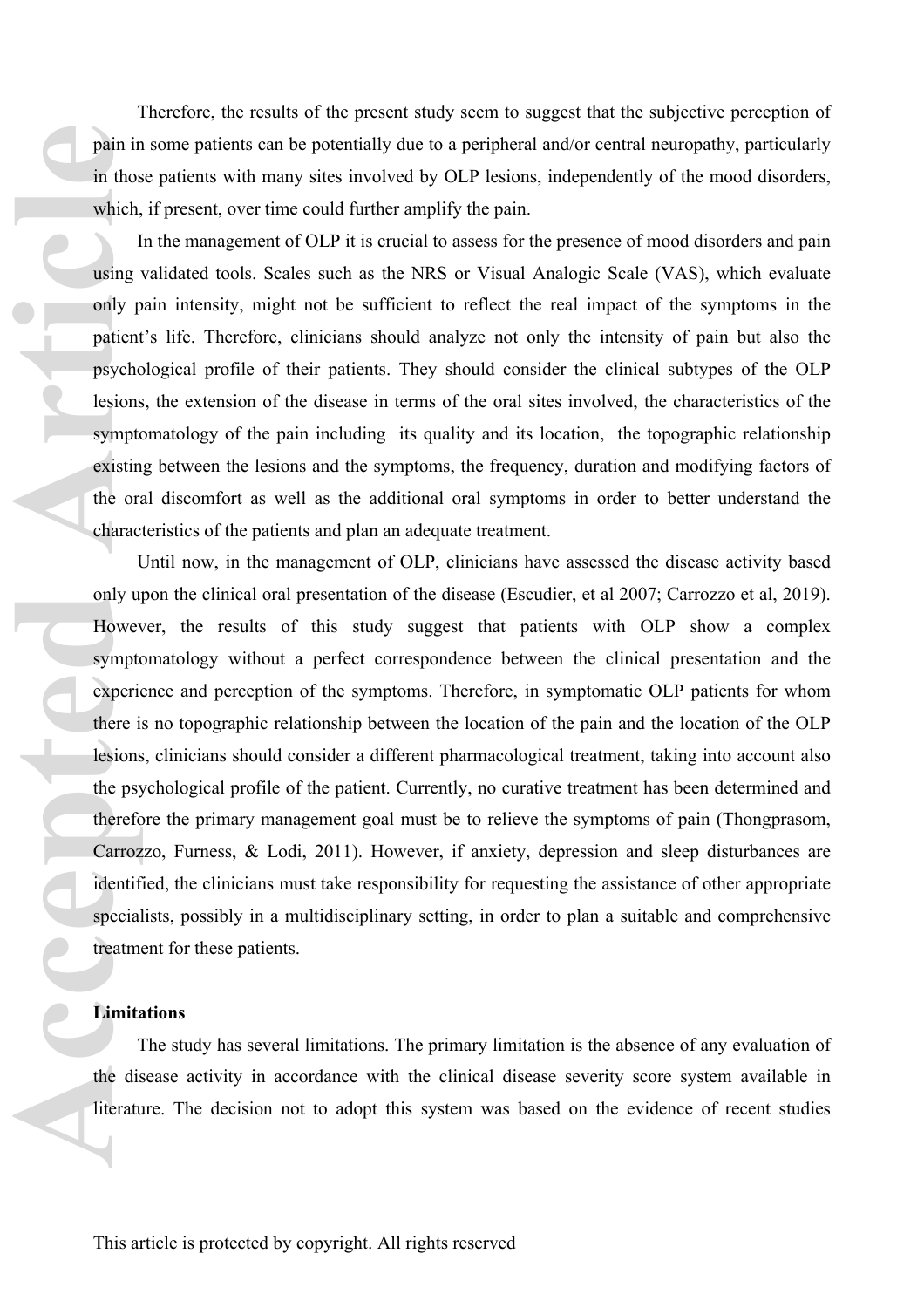(Zucoloto et al, 2019), where the severity of the clinical signs of OLP was found not to be a predictor of mood disorders and pain. In addition, we did not analyze the differences in age, sex and psychological profile between the OLP patients with different clinical patterns. Similarly, we did not evaluate the differences between the symptom profiles and the scores of anxiety, depression and sleep disturbances because it is plausible that the different symptom profiles might be associated with different psychological imbalances and their consequences. predict<br>
and ps<br>
did not<br>
depres<br>
be assoc<br>
scareful<br>
was m<br>
the het<br>
If the nat<br>
He nat<br>
He nat<br>
disturb<br>
symptocrocle<br>
disease<br>
psychoc<br>
interce<br>
disease<br>
psychoc<br>
interce<br>
disease<br>
psyche<br>
interce<br>
disease<br>
psyche<br>
inte

Secondly, the results of the study might be considered exploratory and should be interpreted carefully, taking into account the cross-sectional design of the study and the fact that the analysis was made in tertiary referral Oral Medicine Units, with the presence of confounding factors due to the heterogeneity of the case-control study, particularly in multicenter settings.

Finally, it is not possible to establish a cause-effect relationship between pain and mood due the nature of the study design.

## **Conclusions**

This study has confirmed the higher prevalence of anxiety, depression and sleep disturbances in OLP, with nK-OLP patients presenting a higher prevalence of depression symptoms and a significantly greater level of pain compared with K-OLP patients. In addition, patients with OLP, particularly nK-OLP patients, exhibit various and complex additional oral symptoms, frequently undetected.

This unexpected and subjective symptomatology in OLP patients seems to be strongly correlated with the number of additional oral symptoms reported and with the extension of the disease in terms of the number of oral sites involved by OLP lesions, and poorly with the psychological profile, suggesting a peripheral and central neuropathy in which mood and pain are interconnected but processed somewhat independently in the central nervous system.

A multidisciplinary setting is strongly advised for a proper management of patients with OLP in which clinicians of different medical specialties should not only focus on the treatment of the visible clinical signs of OLP alone but should screen patients carefully, including undertaking a comprehensive analysis of the psychological profile and oral symptoms.

They should use validated tools to screen mood disorders and to examine the topographic relationship between the symptoms of pain, the lesions and the extension of the disease in order to better identify patients who require additional treatment, including psychological support with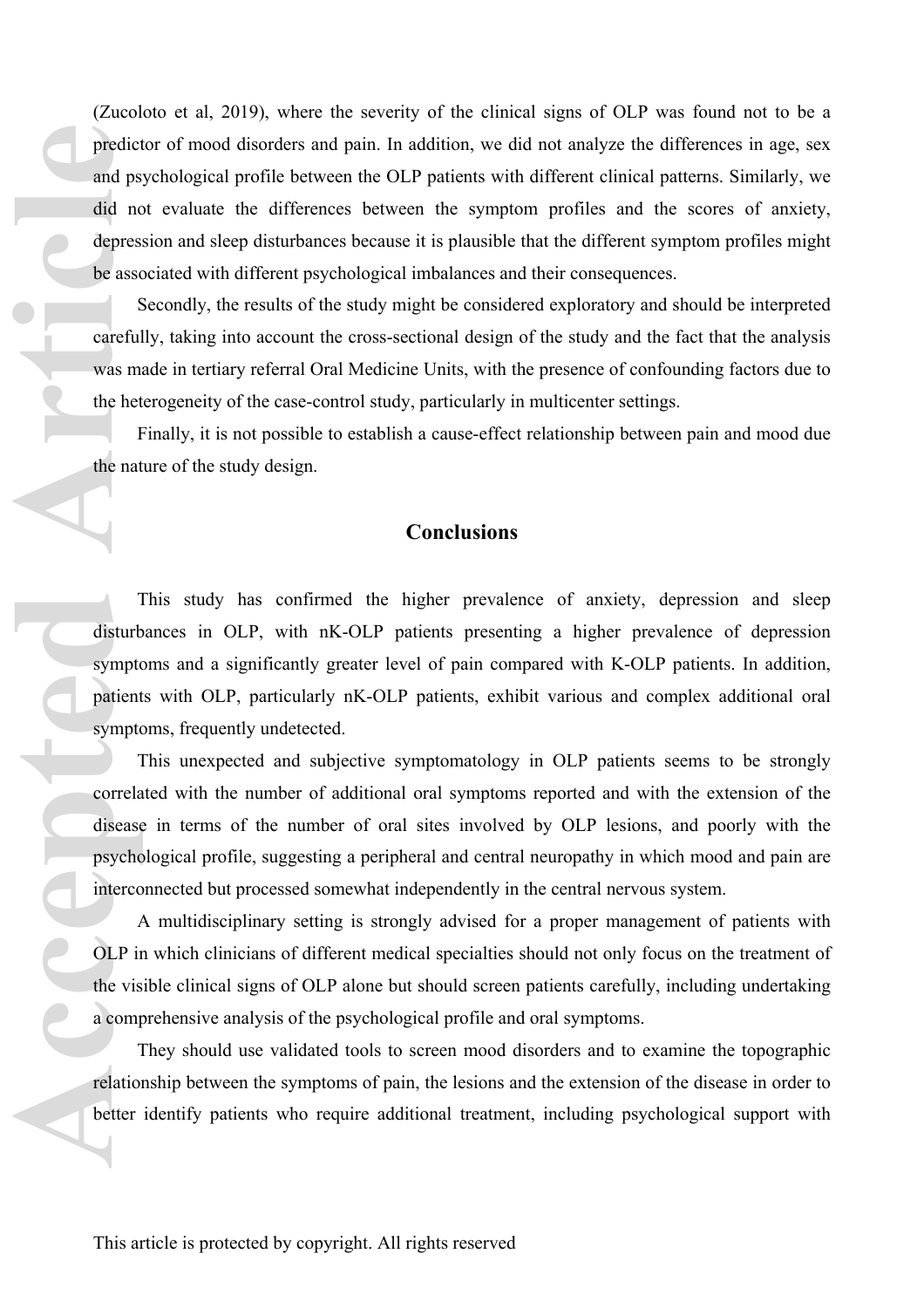conventional therapies. Further studies are required to confirm our results and to evaluate the causal relationships among these variables and the starting points.

# **Acknowledgements**

DA, EC, NC, MDM contributed for the conceptualization of the study, the methodology, the data collection and curation, and drafted the paper. MA analyzed the data and contributed in writing the manuscript. All the other Authors were involved in the data collection and reviewed the manuscript. The Authors have no conflict of interest to declare. The study received no external funding. **Columbus**<br> **Acker**<br> **Acker**<br> **Acker**<br> **Acker**<br> **Acker**<br> **Acker**<br> **Acker**<br> **Acker**<br> **Acker**<br> **Acker**<br> **Acker**<br> **Acker**<br> **Acker**<br> **Acker**<br> **Acker**<br> **Acker** 

# **References**

1. Adamo, D., Ruoppo, E., Leuci, S., Aria, M., Amato, M., & Mignogna, M. D. (2015). Sleep disturbances, anxiety and depression in patients with oral lichen planus: a case-control study. Journal of the European Academy of Dermatology and Venereology: JEADV, 29(2), 291–297. https://doi.org/10.1111/jdv.12525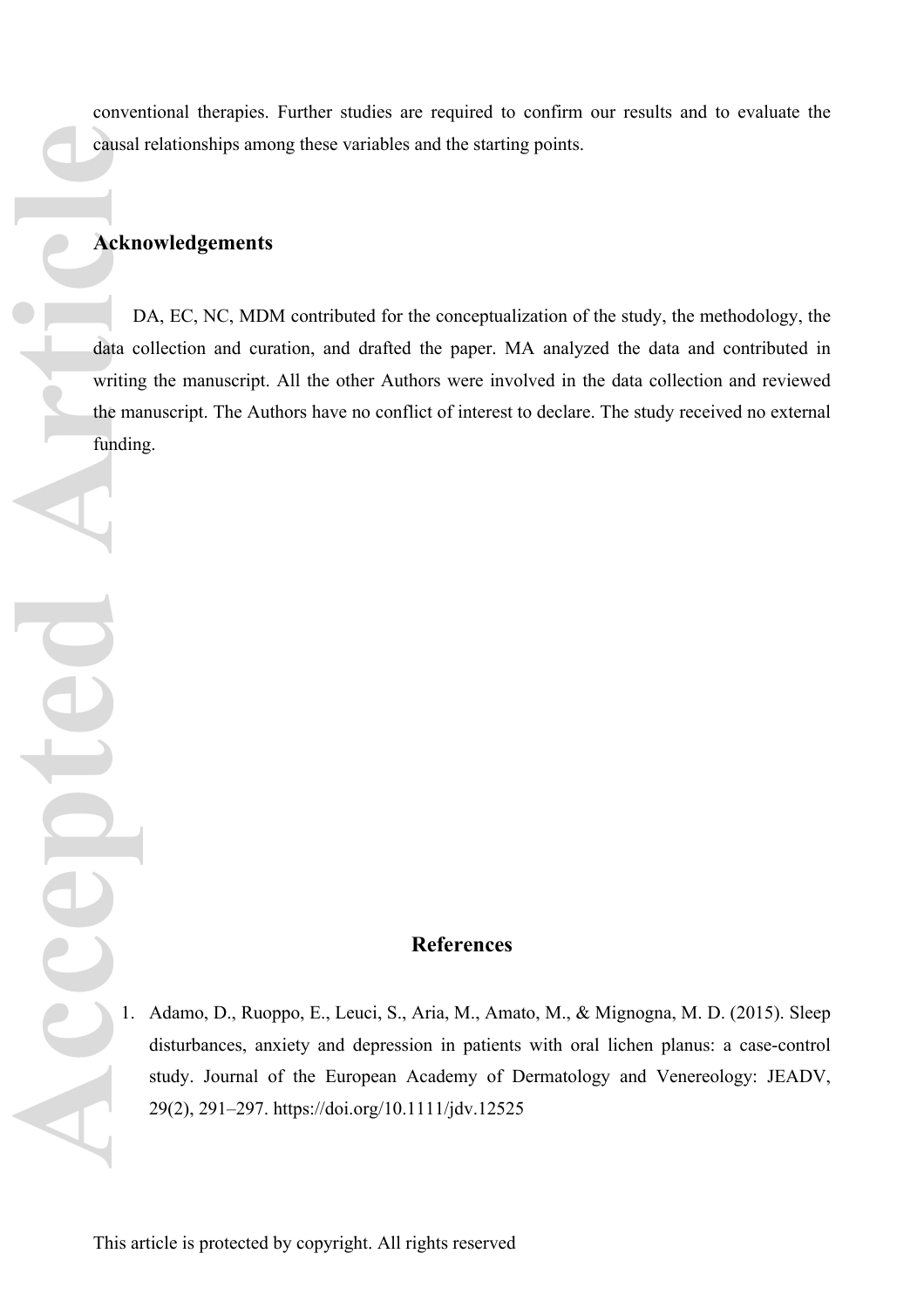- 2. Adamo, D., Cascone, M., Celentano, A., Ruoppo, E., Leuci, S., Aria, M., & Mignogna, M. D. (2017). Psychological profiles in patients with symptomatic reticular forms of oral lichen planus: A prospective cohort study. Journal of oral pathology & medicine: official publication of the International Association of Oral Pathologists and the American Academy of Oral Pathology, 46(9), 810–816. https://doi.org/10.1111/jop.12577
- 3. Adamo, D., Mignogna, M. D., Pecoraro, G., Aria, M., & Fortuna, G. (2018). Management of reticular oral lichen planus patients with burning mouth syndrome-like oral symptoms: a pilot study. The Journal of dermatological treatment, 29(6), 623–629. https://doi.org/10.1080/09546634.2018.1425359
- 4. Alberdi-Navarro, J., Aguirre-Urizar, J. M., & Ginestal-Gómez, E. (2020). Clinical presentation of burning mouth syndrome in patients with oral lichenoid disease. Medicina oral, patologia oral y cirugia bucal, 23812. Advance online publication. https://doi.org/10.4317/medoral.23812
- 5. Alrashdan, M. S., Cirillo, N., & McCullough, M. (2016). Oral lichen planus: a literature review and update. Archives of dermatological research, 308(8), 539–551. https://doi.org/10.1007/s00403-016-1667-2
- 6. Alves, M. G. O., do Carmo Carvalho, B. F., Balducci, I., Cabral, L. A. G., Nicodemo, D., & Almeida, J. D. (2015). Emotional assessment of patients with oral lichen planus. International Journal of Dermatology, 54, 29-32. https://doi.org/10.1111/ijd.12052
- 7. Anand, R., Sarode, G. S., & Sarode, S. C. (2016). Chronic stress and oral cancer research: Disregarded aspects in animal model studies. Oral oncology, 54, e5–e6. https://doi.org/10.1016/j.oraloncology.2015.12.010
- 8. Bellavance, M. A., & Rivest, S. (2014). The HPA Immune Axis and the Immunomodulatory Actions of Glucocorticoids in the Brain. Frontiers in immunology, 5, 136. https://doi.org/10.3389/fimmu.2014.00136
- 9. Capuron, L., & Miller, A. H. (2011). Immune system to brain signaling: neuropsychopharmacological implications. Pharmacology & therapeutics, 130(2), 226– 238. https://doi.org/10.1016/j.pharmthera.2011.01.014
- 10. Carrozzo, M., Porter, S., Mercadante, V., & Fedele, S. (2019). Oral lichen planus: A disease or a spectrum of tissue reactions? Types, causes, diagnostic algorhythms, prognosis, management strategies. Periodontology 2000, 80(1), 105–125. https://doi.org/10.1111/prd.12260 Accepted Article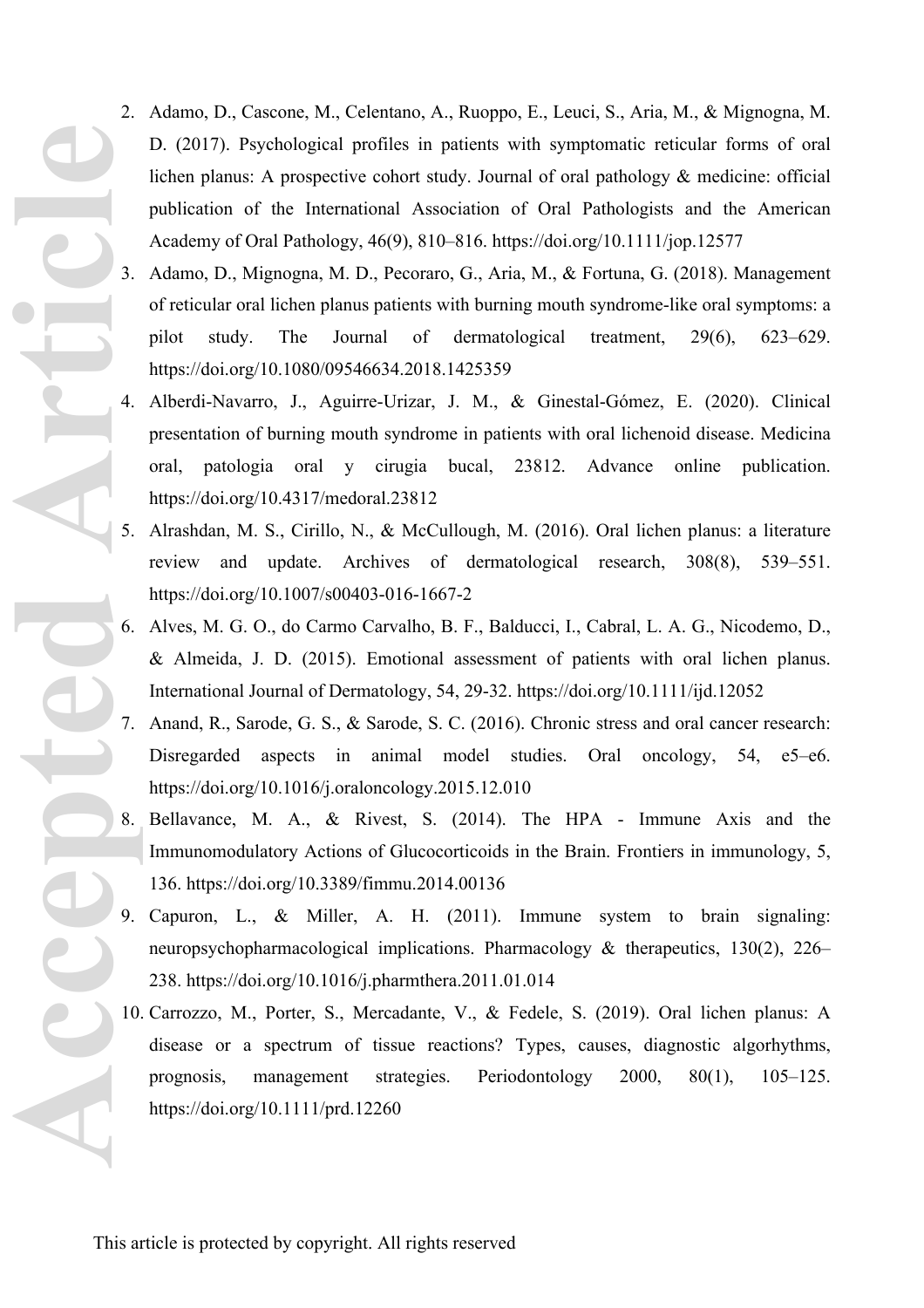- 11. Carvalho, M., Cavalieri, D., Do Nascimento, S., Lourenço, T., Ramos, D., Pasqualin, D., Martins, L., Rocha, F. A., Heller, D., & Marti, L. (2019). Cytokines Levels and Salivary Microbiome Play A Potential Role in Oral Lichen Planus Diagnosis. Scientific reports, 9(1), 18137. https://doi.org/10.1038/s41598-019-54615-y
- 12. Chaitanya NC, Reshmapriyanka D, Pallavi K, Ameer S, Appala A, Chowdhary A, Prabhath T, Ratna MP, Sowmya BS, Vaishnavi C, Bontala P. Serological and psychological assessment of patients with oral lichen planus using serum cortisol levels and hads questionnaire-a case control study. J Popul Ther Clin Pharmacol. 2020 Apr 6;27(2):e19-e27. doi: 10.15586/jptcp.v27i2.667. PMID: 32320169
- 13. Curcio, G., Tempesta, D., Scarlata, S., Marzano, C., Moroni, F., Rossini, P. M., Ferrara, M., & De Gennaro, L. (2013). Validity of the Italian version of the Pittsburgh Sleep Quality Index (PSQI). Neurological sciences: official journal of the Italian Neurological Society and of the Italian Society of Clinical Neurophysiology, 34(4), 511–519. https://doi.org/10.1007/s10072-012-1085-y
- 14. Cutolo, M., & Straub, R. H. (2009). Insights into endocrine-immunological disturbances in autoimmunity and their impact on treatment. Arthritis research & therapy, 11(2), 218. https://doi.org/10.1186/ar2630
- 15. Dantzer R. (2018). Neuroimmune Interactions: From the Brain to the Immune System and Vice Versa. Physiological reviews, 98(1), 477–504. https://doi.org/10.1152/physrev.00039.2016
- 16. DeAngelis, L. M., Cirillo, N., & McCullough, M. J. (2019). The immunopathogenesis of oral lichen planus-Is there a role for mucosal associated invariant T cells?. Journal of oral pathology & medicine : official publication of the International Association of Oral Pathologists and the American Academy of Oral Pathology, 48(7), 552–559. https://doi.org/10.1111/jop.12898
- 17. Duksal, T., Tiftikcioglu, B. I., Bilgin, S., Kose, S., & Zorlu, Y. (2016). Role of inflammation in sensory neuropathy in prediabetes or diabetes. Acta neurologica Scandinavica, 133(5), 384–390. https://doi.org/10.1111/ane.12474
- 18. Escudier, M., Ahmed, N., Shirlaw, P., Setterfield, J., Tappuni, A., Black, M. M., & Challacombe, S. J. (2007). A scoring system for mucosal disease severity with special reference to oral lichen planus. The British journal of dermatology, 157(4), 765–770. https://doi.org/10.1111/j.1365-2133.2007.08106.x

**Accepted** Article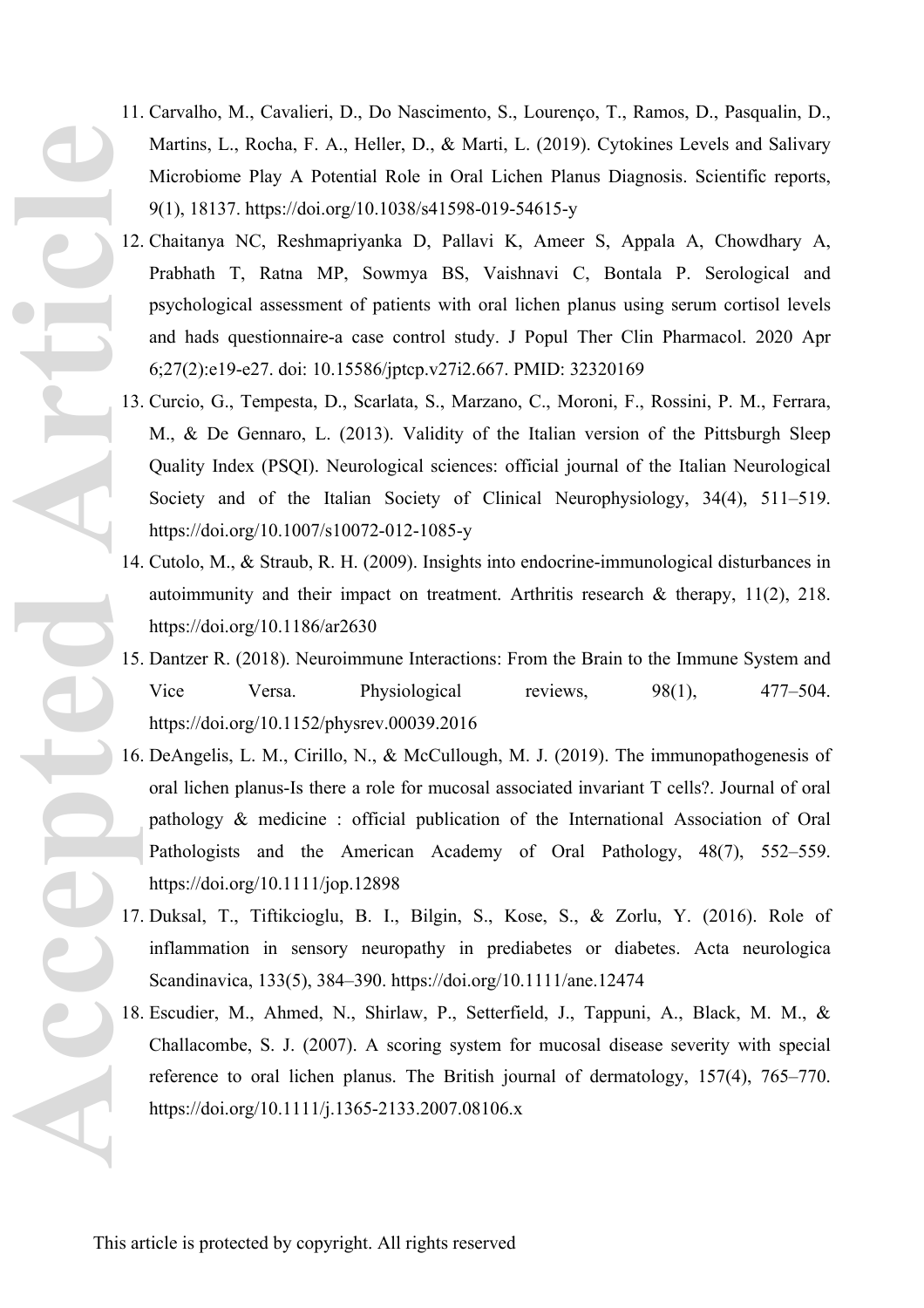- 19. Gavic, L., Cigic, L., Biocina Lukenda, D., Gruden, V., & Gruden Pokupec, J. S. (2014). The role of anxiety, depression, and psychological stress on the clinical status of recurrent aphthous stomatitis and oral lichen planus. Journal of oral pathology & medicine : official publication of the International Association of Oral Pathologists and the American Academy of Oral Pathology, 43(6), 410–417. https://doi.org/10.1111/jop.12148
- 20. Giesecke, T., Gracely, R. H., Williams, D. A., Geisser, M. E., Petzke, F. W., & Clauw, D. J. (2005). The relationship between depression, clinical pain, and experimental pain in a chronic pain cohort. Arthritis and rheumatism, 52(5), 1577–1584. https://doi.org/10.1002/art.21008
- 21. Girardi, C., Luz, C., Cherubini, K., de Figueiredo, M. A., Nunes, M. L., & Salum, F. G. (2011). Salivary cortisol and dehydroepiandrosterone (DHEA) levels, psychological factors in patients with oral lichen planus. Archives of Oral Biology, 56, 864-868. https://doi.org/10.1016/j.archoralbio.2011.02.003
- 22. González-Moles, M. Á., Warnakulasuriya, S., González-Ruiz, I., González-Ruiz, L., Ayén, Á., Lenouvel, D., Ruiz-Ávila, I., & Ramos-García, P. (2020). Worldwide prevalence of oral lichen planus: A systematic review and meta-analysis. Oral diseases, 10.1111/odi.13323. Advance online publication. https://doi.org/10.1111/odi.13323
- 23. Gupta, S., Ghosh, S., & Gupta, S. (2017). Interventions for the management of oral lichen planus: a review of the conventional and novel therapies. Oral diseases, 23(8), 1029–1042. https://doi.org/10.1111/odi.12634.
- 24. Hamilton M. (1959). The assessment of anxiety states by rating. *British Journal of Medical Psychology*; 32(1):50‐55.
- 25. Hamilton M. A rating scale for depression. (1960). *Journal of Neurology, Neurosurgery & Psychiatry.* 1960;23(1):56‐62.
- 26. Hjermstad, M. J., Fayers, P. M., Haugen, D. F., Caraceni, A., Hanks, G. W., Loge, J. H., Fainsinger, R., Aass, N., Kaasa, S., & European Palliative Care Research Collaborative (EPCRC) (2011). Studies comparing Numerical Rating Scales, Verbal Rating Scales, and Visual Analogue Scales for assessment of pain intensity in adults: a systematic literature review. Journal of pain and symptom management, 41(6), 1073–1093. https://doi.org/10.1016/j.jpainsymman.2010.08.016 **Accepted** 23.<br>
Cepted 23.<br>
25.<br>
25.<br>
25.<br>
25.<br>
27.
	- 27. Jalenques, I., Lauron, S., Almon, S., Pereira, B., D'Incan, M., & Rondepierre, F. (2020). Prevalence and Odds of Signs of Depression and Anxiety in Patients with Lichen Planus: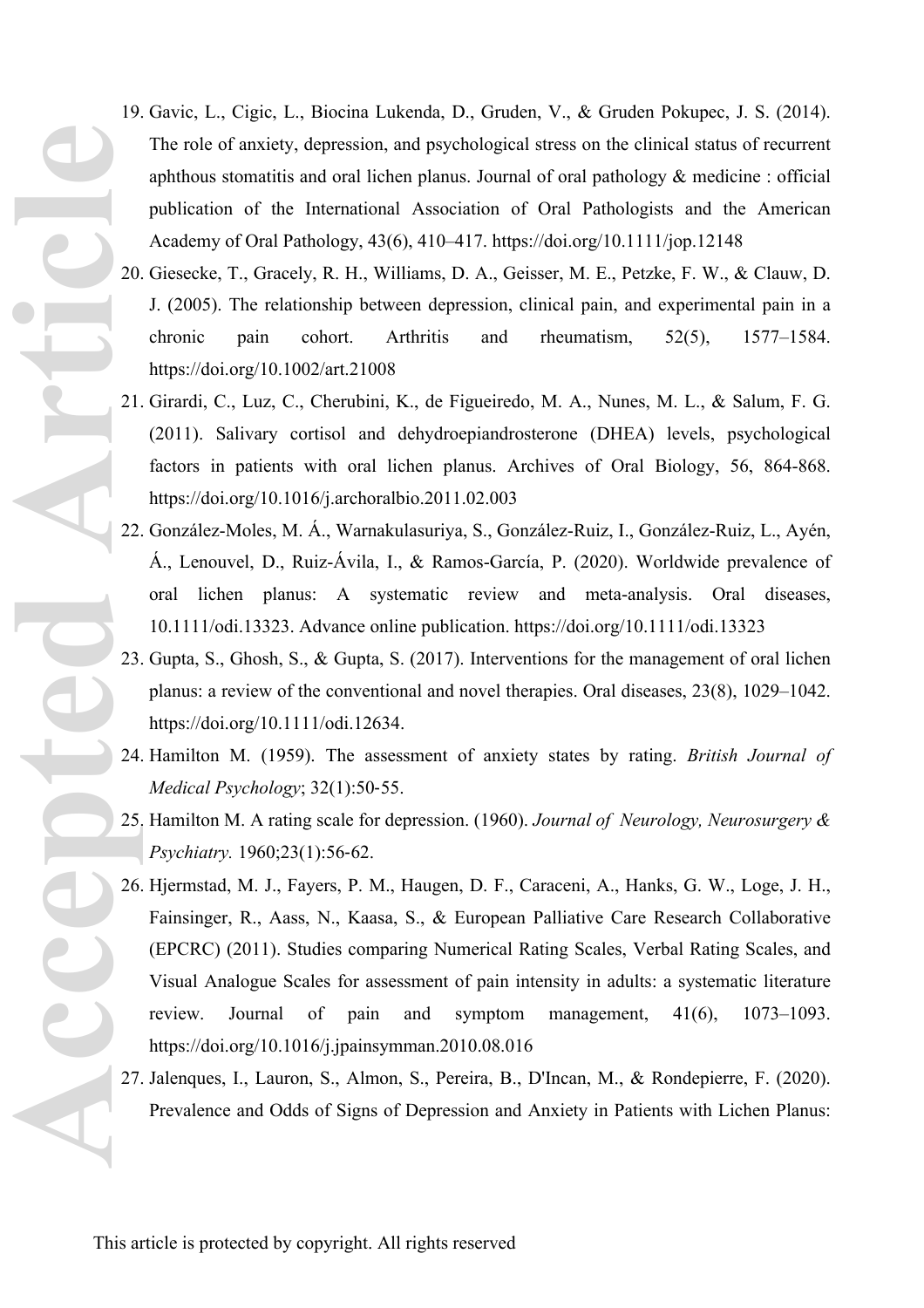Systematic Review and Meta-analyses. Acta dermato-venereologica, 10.2340/00015555- 3660. Advance online publication. https://doi.org/10.2340/00015555-3660

- 28. Jara, L. J., Navarro, C., Medina, G., Vera-Lastra, O., & Blanco, F. (2006). Immuneneuroendocrine interactions and autoimmune diseases. Clinical & developmental immunology, 13(2-4), 109–123. https://doi.org/10.1080/17402520600877059
- 29. Kappelmann, N., Arloth, J., Georgakis, M. K., Czamara, D., Rost, N., Ligthart, S., Khandaker, G. M., & Binder, E. B. (2020). Dissecting the Association Between Inflammation, Metabolic Dysregulation, and Specific Depressive Symptoms: A Genetic Correlation and 2-Sample Mendelian Randomization Study. JAMA psychiatry, e203436. Advance online publication. https://doi.org/10.1001/jamapsychiatry.2020.3436
- 30. Kusnecov, A., King, M. G., & Husband, A. J. (1989). Immunomodulation by behavioural conditioning. Biological psychology, 28(1), 25–39. https://doi.org/10.1016/0301- 0511(89)90109-9
- 31. Larsen, K. R., Johansen, J. D., Reibel, J., Zachariae, C., Rosing, K., & Pedersen, A. (2017). Oral symptoms and salivary findings in oral lichen planus, oral lichenoid lesions and stomatitis. BMC oral health, 17(1), 103. https://doi.org/10.1186/s12903-017-0393-2
- 32. Lee, Y. C., Nassikas, N. J., & Clauw, D. J. (2011). The role of the central nervous system in the generation and maintenance of chronic pain in rheumatoid arthritis, osteoarthritis and fibromyalgia. Arthritis research & therapy, 13(2), 211. https://doi.org/10.1186/ar3306
- 33. Liao H, Luo Y, Long L, Peng J, Qiu X, Yuan P, Xu H, Jiang L. Anxiety and oral lichen planus. Oral Dis. 2020 Jul 22. doi: 10.1111/odi.13569. Epub ahead of print. PMID: 32697012.
- 34. Liu, J., Shi, Q., Yang, S., Wang, Q., Xu, J., & Guo, B. (2017). The relationship between levels of salivary and serum interleukin-6 and oral lichen planus: A systematic review and meta-analysis. Journal of the American Dental Association (1939), 148(10), 743–749.e9. https://doi.org/10.1016/j.adaj.2017.05.007 **Accepted Article**
	- 35. Liu, Y., & Tang, X. (2018). Depressive Syndromes in Autoimmune Disorders of the Nervous System: Prevalence, Etiology, and Influence. Frontiers in psychiatry, 9, 451. https://doi.org/10.3389/fpsyt.2018.00451
	- 36. Lodi, G., Carrozzo, M., Furness, S., & Thongprasom, K. (2012). Interventions for treating oral lichen planus: a systematic review. The British journal of dermatology, 166(5), 938– 947. https://doi.org/10.1111/j.1365-2133.2012.10821.x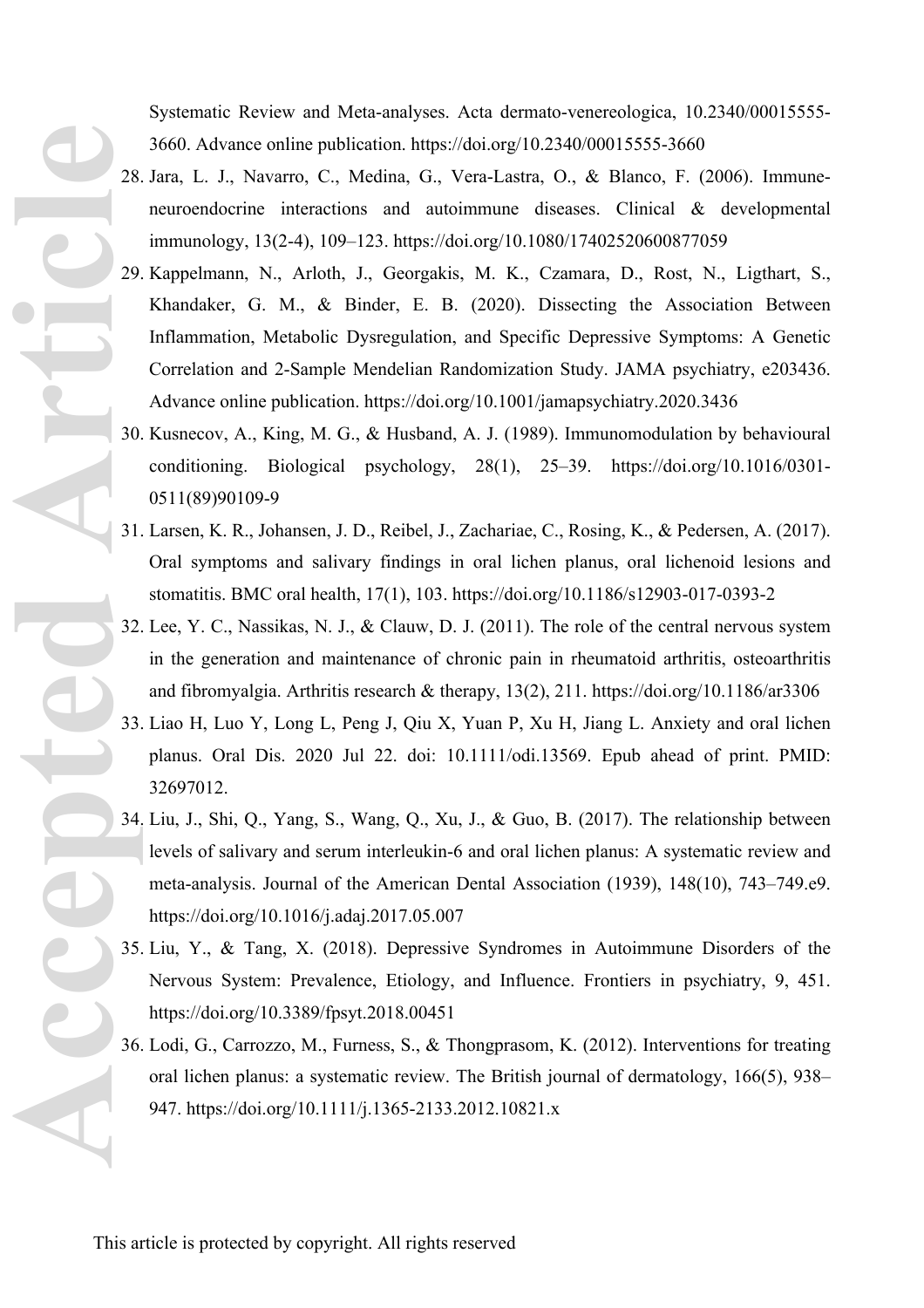- 37. Lu, R., Zhang, J., Sun, W., Du, G., & Zhou, G. (2015). Inflammation-related cytokines in oral lichen planus: an overview. Journal of oral pathology & medicine : official publication of the International Association of Oral Pathologists and the American Academy of Oral Pathology, 44(1), 1–14. https://doi.org/10.1111/jop.12142
- 38. Lundqvist, E. N., Wahlin, Y. B., Bergdahl, M., & Bergdahl, J. (2006). Psychological health in patients with genital and oral erosive lichen planus. Journal of the European Academy of Dermatology and Venereology: JEADV, 20, 661-666. https://doi.org/10.1111/j.1468- 3083.2006.01559.
- 39. Magrinelli, F., Briani, C., Romano, M., Ruggero, S., Toffanin, E., Triolo, G., Peter, G. C., Praitano, M., Lauriola, M. F., Zanette, G., & Tamburin, S. (2015). The Association between Serum Cytokines and Damage to Large and Small Nerve Fibers in Diabetic Peripheral Neuropathy. Journal of diabetes research, 2015, 547834. https://doi.org/10.1155/2015/547834 **ACCEPTED** 42.
	- 40. Manczyk, B., Gołda, J., Biniak, A., Reszelewska, K., Mazur, B., Zając, K., Bińczak, P., Chomyszyn-Gajewska, M., & Oruba, Z. (2019). Evaluation of depression, anxiety and stress levels in patients with oral lichen planus. Journal of oral science, 61(3), 391–397. https://doi.org/10.2334/josnusd.18-0113
	- 41. Martucci, K. T., & Mackey, S. C. (2018). Neuroimaging of Pain: Human Evidence and Clinical Relevance of Central Nervous System Processes and Modulation. Anesthesiology, 128(6), 1241–1254. https://doi.org/10.1097/ALN.0000000000002137
	- 42. Melzack R. (1987). The short-form McGill Pain Questionnaire. *Pain*, 30(2), 191–197. https://doi.org/10.1016/0304-3959(87)91074-8
	- 43. Mohamadi Hasel, K., Besharat, M. A., Abdolhoseini, A., Alaei Nasab, S., & Niknam, S. (2013). Relationships of personality factors to perceived stress, depression, and oral lichen planus severity. International journal of behavioral medicine, 20(2), 286–292. https://doi.org/10.1007/s12529-012-9226-5
	- 44. Mravec, B., Tibensky, M., & Horvathova, L. (2020). Stress and cancer. Part I: Mechanisms mediating the effect of stressors on cancer. Journal of neuroimmunology, 346, 577311. Advance online publication. https://doi.org/10.1016/j.jneuroim.2020.577311
	- 45. Namkung, H., Kim, S. H., & Sawa, A. (2018). The Insula: An Underestimated Brain Area in Clinical Neuroscience, Psychiatry, and Neurology: (Trends in Neuroscience 40, 200-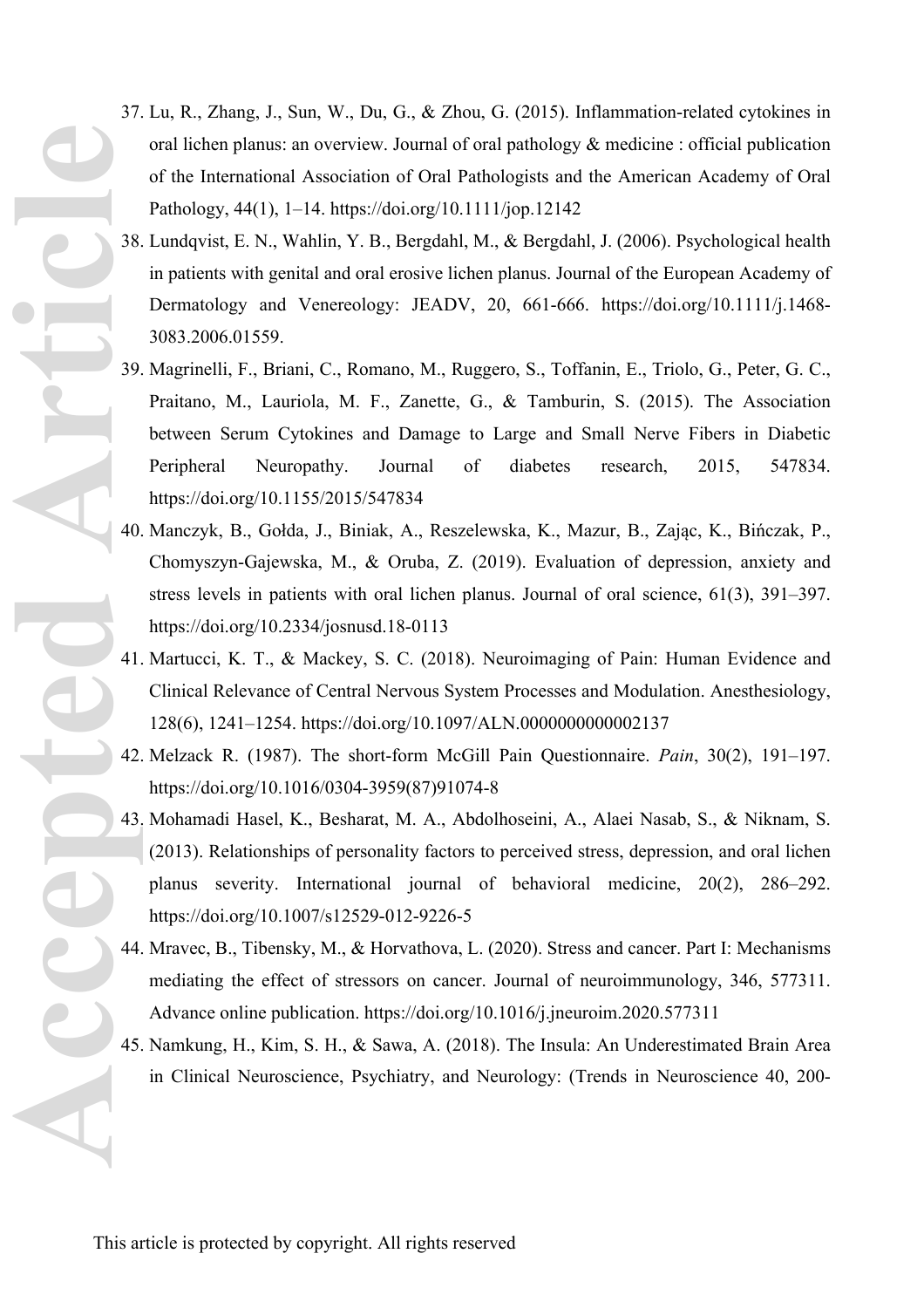207, 2017). Trends in neurosciences, 41(8), 551–554. https://doi.org/10.1016/j.tins.2018.05.004

- 46. Park, H. K., Hurwitz, S., & Woo, S. B. (2012). Oral lichen planus: REU scoring system correlates with pain. Oral surgery, oral medicine, oral pathology and oral radiology, 114(1), 75–82. https://doi.org/10.1016/j.oooo.2012.02.013
- 47. Radwan-Oczko, M., Zwyrtek, E., Owczarek, J. E., & Szczesniak, D. (2018). Psychopathological profile and quality of life of patients with oral lichen planus. Journal of Applied Oral Science : Revista FOB, 26, e20170146. https://doi.org/10.1590/1678-7757- 2017-0146
- 48. Ratnayake, U., Quinn, T., Walker, D. W., & Dickinson, H. (2013). Cytokines and the neurodevelopmental basis of mental illness. Frontiers in neuroscience, 7, 180. https://doi.org/10.3389/fnins.2013.00180
- 49. Rojo-Moreno, J. L., Bagan, J. V., Rojo-Moreno, J., Donat, J. S., Milian, M. A., & Jimenez, Y. (1998). Psychologic factors and oral lichen planus. A psychometric evaluation of 100 cases. Oral Surgery, Oral Medicine, Oral Pathology, Oral Radiology, and Endodontics, 86, 687-691
- 50. Shubayev VI, Kato K, Myers RR. Cytokines in Pain. In: Kruger L, Light AR, editors.(2010) Translational Pain Research: From Mouse to Man. Boca Raton (FL): CRC Press/Taylor & Francis; . Chapter 8. Available from: https://www.ncbi.nlm.nih.gov/books/NBK57275/ **Accepted Article**
	- 51. Solimani, F., Pollmann, R., Schmidt, T., Schmidt, A., Zheng, X., Savai, R., Mühlenbein, S., Pickert, J., Eubel, V., Möbs, C., Eming, R., & Hertl, M. (2019). Therapeutic Targeting of Th17/Tc17 Cells Leads to Clinical Improvement of Lichen Planus. Frontiers in immunology, 10, 1808. https://doi.org/10.3389/fimmu.2019.01808
	- 52. Theofilopoulos, A. N., Kono, D. H., & Baccala, R. (2017). The multiple pathways to autoimmunity. Nature immunology, 18(7), 716–724. https://doi.org/10.1038/ni.3731
	- 53. Trombetta, A. C., Meroni, M., & Cutolo, M. (2017). Steroids and Autoimmunity. Frontiers of hormone research, 48, 121–132. https://doi.org/10.1159/000452911
	- 54. Vallejo, M. J., Huerta, G., Cerero, R., & Seoane, J. M. (2001). Anxiety and depression as risk factors for oral lichen planus. Dermatology (Basel, Switzerland), 203, 303-307. https://doi.org/10.1159/000051777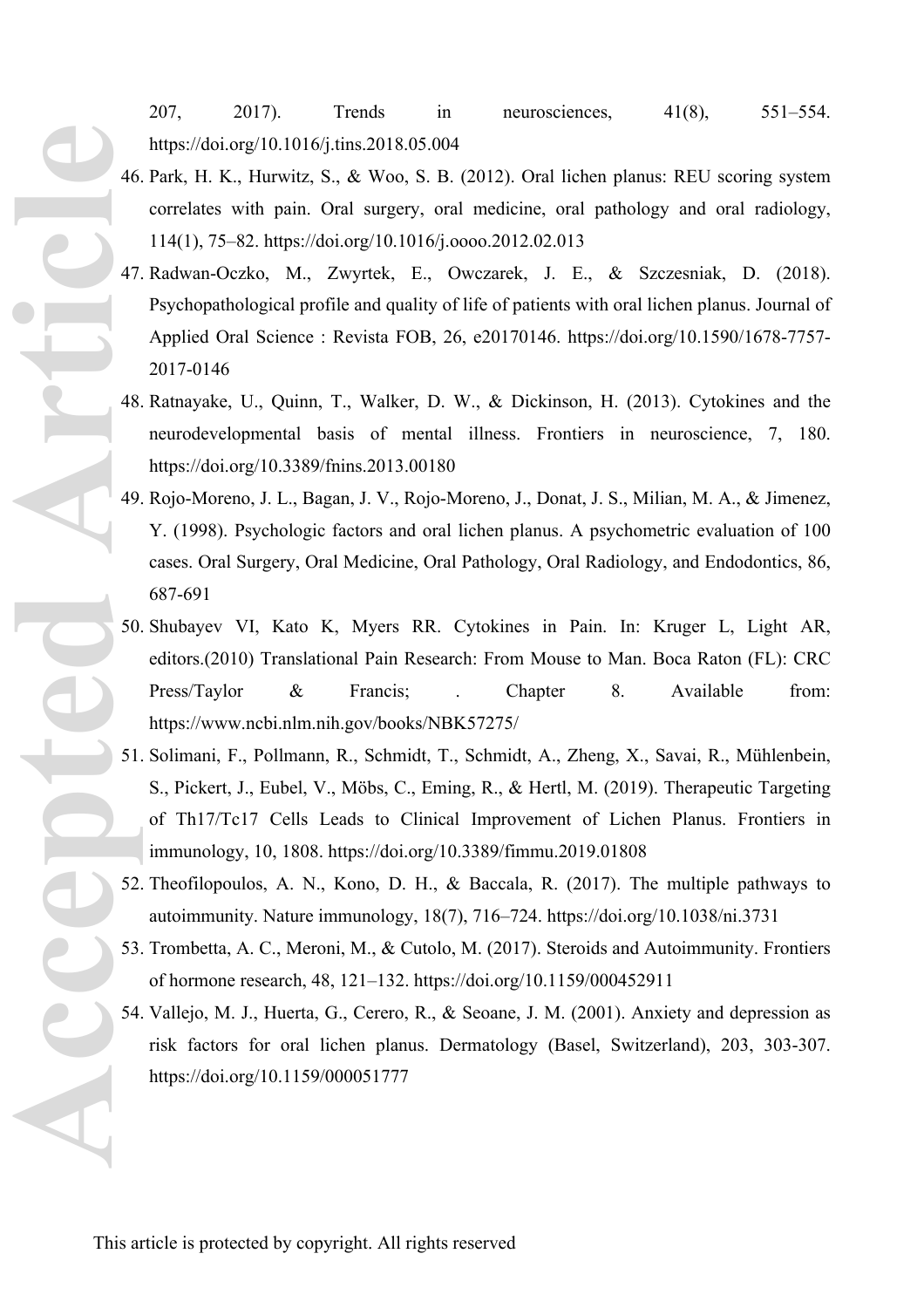- 55. van der Meij, E. H., & van der Waal, I. (2003). Lack of clinicopathologic correlation in the diagnosis of oral lichen planus based on the presently available diagnostic criteria and suggestions for modifications. Journal of oral pathology & medicine : official publication of the International Association of Oral Pathologists and the American Academy of Oral Pathology, 32(9), 507–512. https://doi.org/10.1034/j.1600-0714.2003.00125.
- 56. Vignatelli, L., Plazzi, G., Barbato, A., Ferini-Strambi, L., Manni, R., Pompei, F., D'Alessandro, R., & GINSEN (Gruppo Italiano Narcolessia Studio Epidemiologico Nazionale (2003). Italian version of the Epworth sleepiness scale: external validity. Neurological sciences : official journal of the Italian Neurological Society and of the Italian Society of Clinical Neurophysiology, 23(6), 295–300. https://doi.org/10.1007/s100720300004
- 57. Vilar-Villanueva, M., Gándara-Vila, P., Blanco-Aguilera, E., Otero-Rey, E. M., Rodríguez-Lado, L., García-García, A., & Blanco-Carrión, A. (2019). Psychological disorders and quality of life in oral lichen planus patients and a control group. Oral diseases, 25(6), 1645–1651.<https://doi.org/10.1111/odi.13106>
- 58. von Elm, E., Altman, D. G., Egger, M., Pocock, S. J., Gøtzsche, P. C., Vandenbroucke, J. P., & STROBE Initiative (2014). The Strengthening the Reporting of Observational Studies in Epidemiology (STROBE) Statement: guidelines for reporting observational studies. International journal of surgery (London, England), 12(12), 1495–1499. https://doi.org/10.1016/j.ijsu.2014.07.013.
- 59. Wei, W., Sun, Q., Deng, Y., Wang, Y., Du, G., Song, C., Li, C., Zhu, M., Chen, G., & Tang, G. (2018). Mixed and inhomogeneous expression profile of Th1/Th2 related cytokines detected by cytometric bead array in the saliva of patients with oral lichen planus. Oral surgery, oral medicine, oral pathology and oral radiology, 126(2), 142–151. <https://doi.org/10.1016/j.oooo.2018.02.013> Accepted Articl<sup>es</sup>
	- 60. Wiriyakijja, P., Porter, S., Fedele, S., Hodgson, T., McMillan, R., Shephard, M., & Ni Riordain, R. (2020). Health-related quality of life and its associated predictors in patients with oral lichen planus: a cross-sectional study. International dental journal, 10.1111/idj.12607. https://doi.org/10.1111/idj.12607
	- 61. Wiriyakijja, P., Porter, S., Fedele, S., Hodgson, T., McMillan, R., Shephard, M., & Ni Riordain, R. (2020). Meaningful improvement thresholds in measures of pain and quality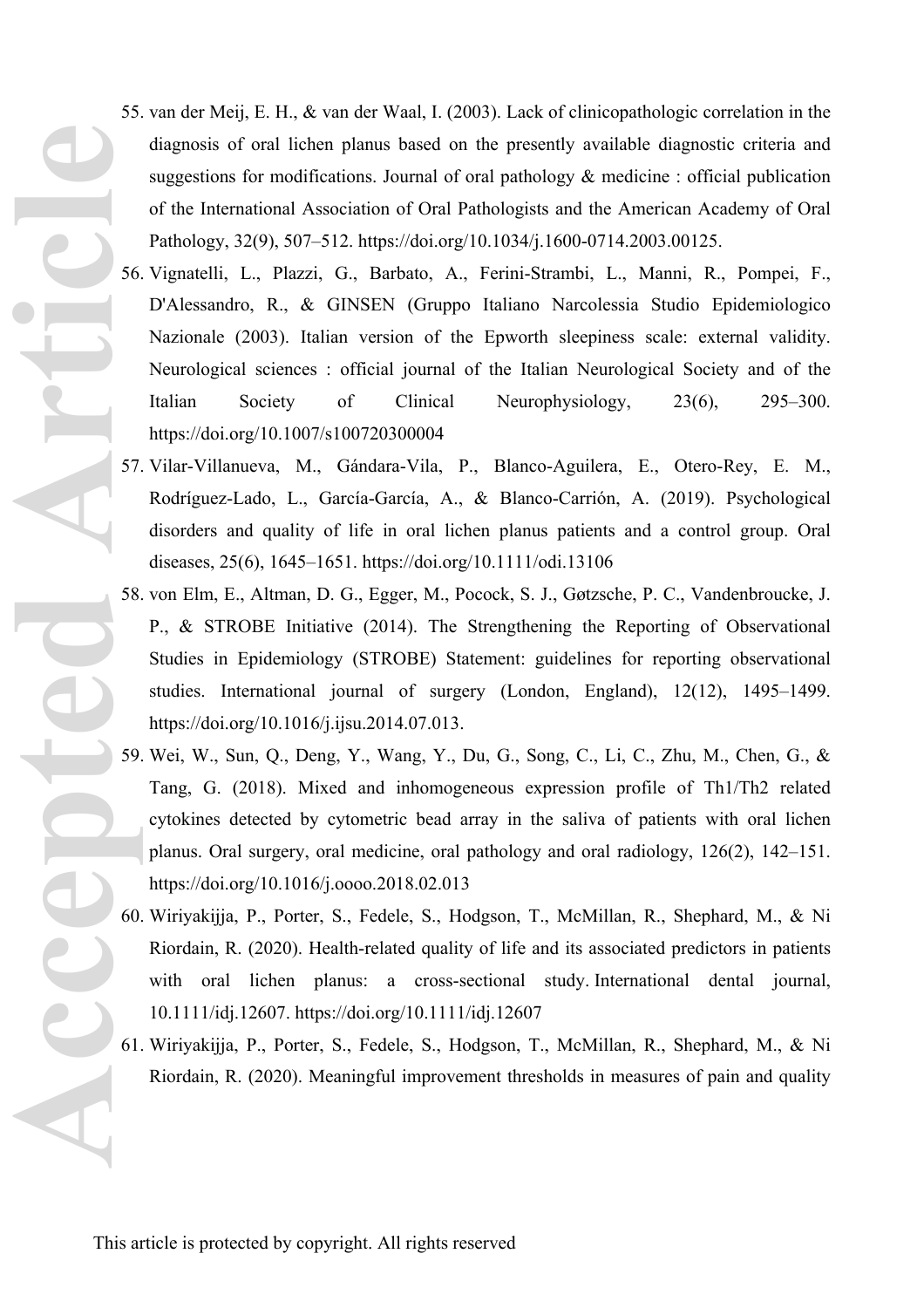of life in oral lichen planus. Oral diseases, 10.1111/odi.13379. Advance online publication. https://doi.org/10.1111/odi.13379

- 62. Wiriyakijja, P., Porter, S., Fedele, S., Hodgson, T., McMillan, R., Shephard, M., & Ni Riordain, R. (2020). Validation of the HADS and PSS-10 and psychological status in patients with oral lichen planus. Oral diseases, 26(1), 96–110. https://doi.org/10.1111/odi.13220
- 63. Zucoloto, M. L., Shibakura, M., Pavanin, J. V., Garcia, F. T., da Silva Santos, P. S., Maciel, A. P., de Barros Gallo, C., Souza, N. V., Innocentini, L., Humberto, J., & Motta, A. (2019). Severity of oral lichen planus and oral lichenoid lesions is associated with anxiety. Clinical oral investigations, 23(12), 4441–4448. https://doi.org/10.1007/s00784- 019-02892-2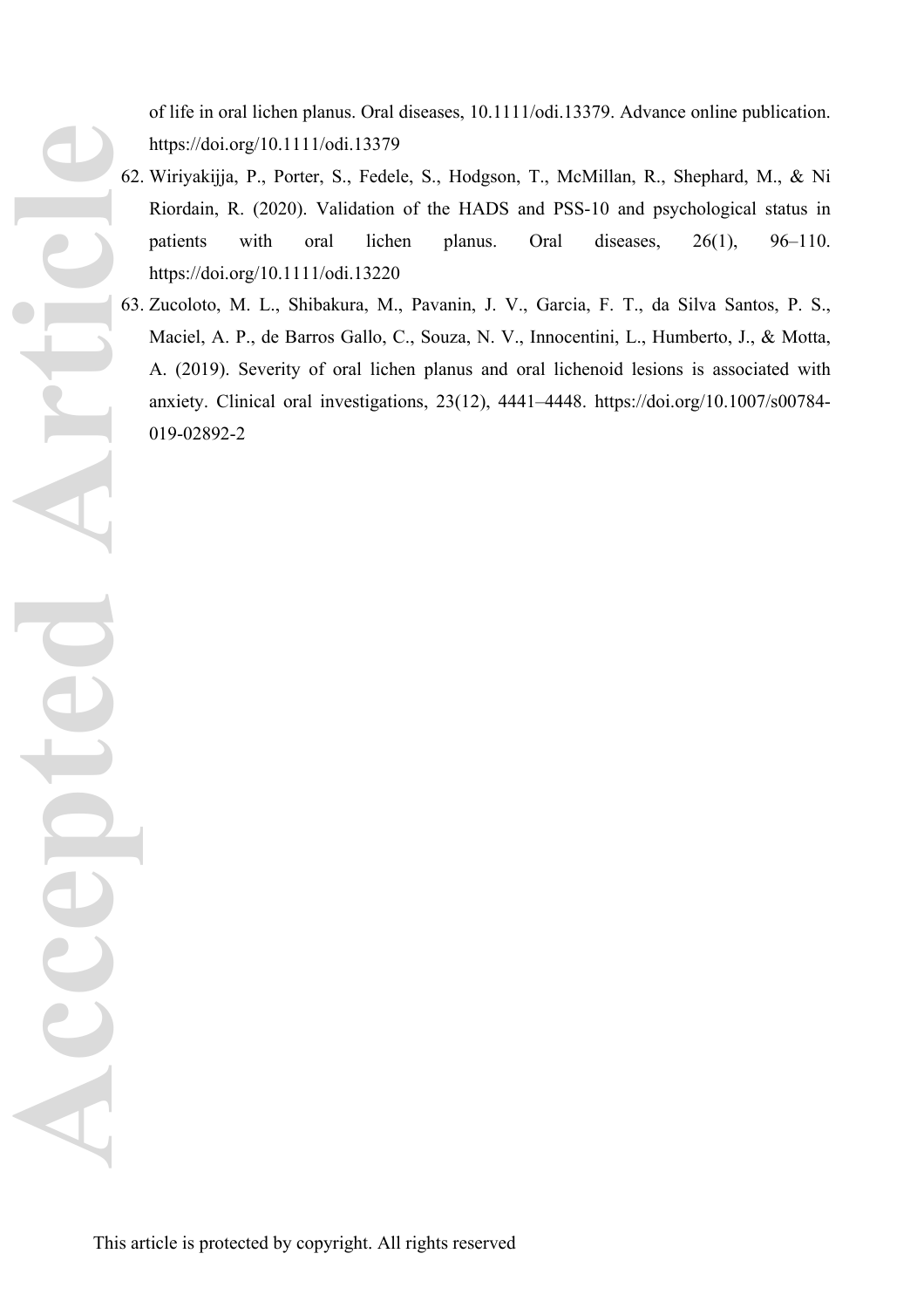**Table 1. Socio-demographic profile, body mass index, disease onset, and risk factors in the 300 K-OLP, 300nK-OLP patients and 300 controls.** 

| <b>Demographic variables</b> | <b>K-OLP</b>    | nK-OLP          | <b>Controls</b> |
|------------------------------|-----------------|-----------------|-----------------|
| Gender                       | Frequency (%)   | Frequency (%)   | Frequency (%)   |
| <b>Male</b>                  | 125 (41.7%)     | 125 (41.7%)     | 125 (41.7%)     |
| Female                       | 175 (58.3%)     | 175 (58.3%)     | 175 (58.3%)     |
| Age (in years)               | $Mean \pm SD$   | $Mean \pm SD$   | $Mean \pm SD$   |
|                              | $65.2 \pm 12.2$ | $64.6 \pm 12.6$ | $64.2 \pm 16.9$ |
| <b>Education (in years)</b>  | $Mean \pm SD$   | $Mean \pm SD$   | $Mean \pm SD$   |
|                              | $10.9 \pm 4.0$  | $11.0 \pm 4.4$  | $13.6 \pm 4.5$  |
| <b>Family situation</b>      | Frequency (%)   | Frequency (%)   | Frequency (%)   |
| <b>Single</b>                | 37 (12.3%)      | 27 (9.0%)       | 82 (27.3%)      |
| <b>Married</b>               | 217 (72.3%)     | 209 (69.7%)     | 176 (58.7%)     |
| <b>Divorced</b>              | 16 (5.3%)       | 14 (4.7%)       | 24 (8.0%)       |
| Widowed                      | 30 (10.0%)      | 50 (16.7%)      | 18 (6.0%)       |
| Employment                   | Frequency (%)   | Frequency (%)   | Frequency (%)   |
| Employed                     | 108 (36.0%)     | 80 (26.7%)      | 155 (51.7%)     |
| Unemployed                   | 113 (37.7%)     | 158 (52.7%)     | 68 (22.7%)      |
| <b>Retired</b>               | 79 (26.3%%)     | 62 (20.7%)      | 77 (25.7%)      |
| <b>Body Mass Index</b>       | $Mean \pm SD$   | $Mean \pm SD$   | $Mean \pm SD$   |
|                              | $24.9 \pm 3.9$  | $25.0 \pm 4.0$  | $24.3 \pm 3.6$  |
| Disease onset (years)        | $Mean \pm SD$   | Mean $±$ SD     | Mean $±$ SD     |
|                              | $4.5 \pm 2.3$   | $4.3 \pm 2.7$   | <b>NA</b>       |
| <b>Risk factors</b>          |                 |                 |                 |
| <b>Smoker</b>                | Frequency (%)   | Frequency (%)   | Frequency (%)   |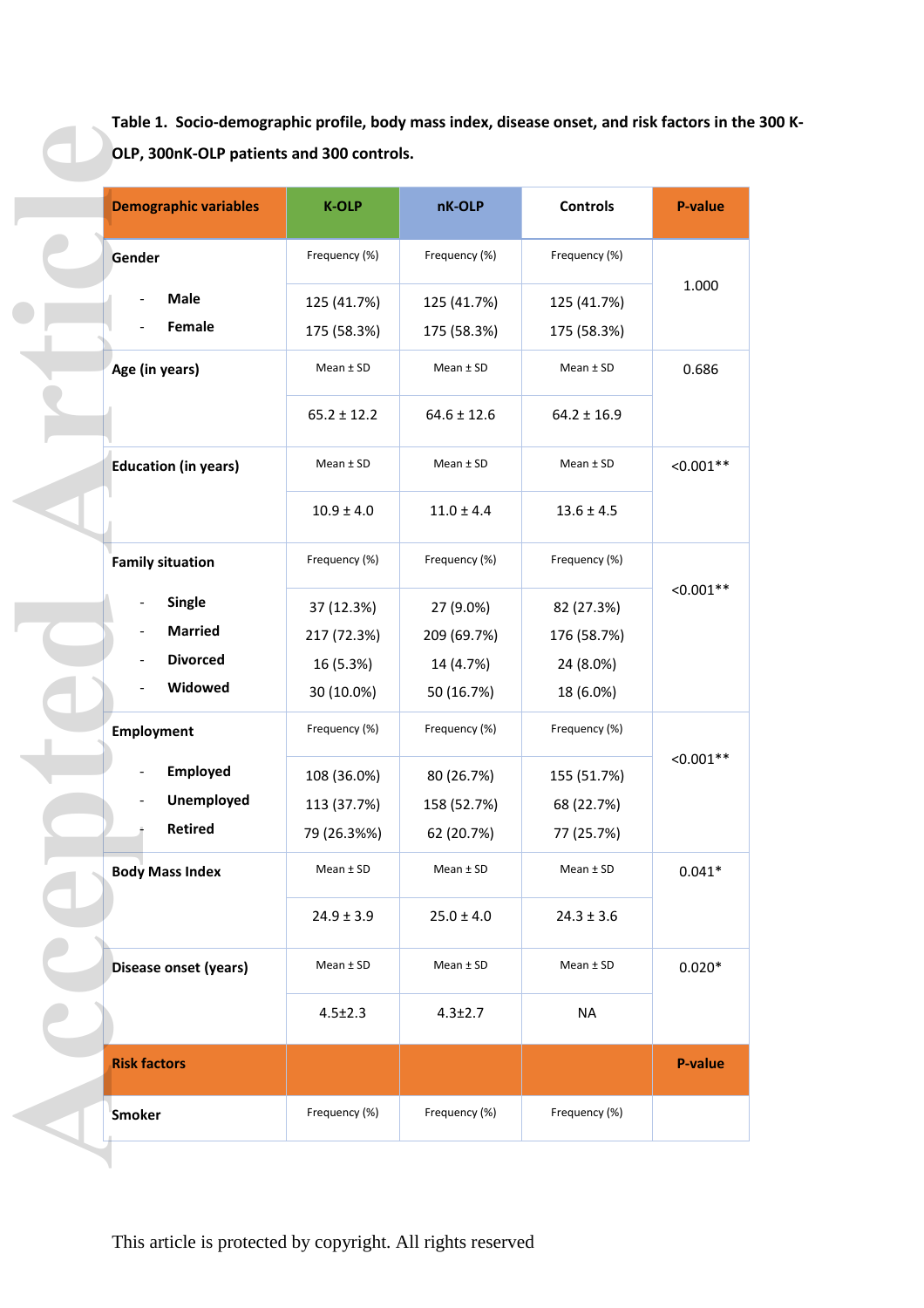|              | Yes                                                                                                         | 66 (22.0%)    | 52 (17.3%)    | 96 (32.0%)    | $< 0.001**$ |
|--------------|-------------------------------------------------------------------------------------------------------------|---------------|---------------|---------------|-------------|
|              | ${\sf No}$                                                                                                  | 234 (78.0%)   | 248 (82.7%)   | 204 (68.0%)   |             |
|              |                                                                                                             |               |               |               |             |
|              | Alcohol use                                                                                                 | Frequency (%) | Frequency (%) | Frequency (%) |             |
|              |                                                                                                             |               |               |               | 0.552       |
|              | Yes ( ≤ 14                                                                                                  | 91 (30.3%)    | 83 (27.7%)    | 95 (31.7%)    |             |
|              | units/week)                                                                                                 | 209 (69.7%)   | 217 (72.3%)   | 205 (68.3%)   |             |
|              | <b>Not</b>                                                                                                  |               |               |               |             |
|              |                                                                                                             |               |               |               |             |
|              |                                                                                                             |               |               |               |             |
|              |                                                                                                             |               |               |               |             |
|              |                                                                                                             |               |               |               |             |
|              | IQR is the interquartile range. The significance difference between medians was measured by the Kruskal-    |               |               |               |             |
|              | Significant $0.01 < p \le 0.05$ , ** Significant $p \le 0.01$ .                                             |               |               |               |             |
|              |                                                                                                             |               |               |               |             |
|              | The Significance difference between the percentages was measured by the Pearson Chi Square test. * Sign     |               |               |               |             |
|              | $\leq$ 0.05, ** Significant p $\leq$ 0.01.                                                                  |               |               |               |             |
|              | Abbreviations: K-OLP: keratotic oral lichen planus; nK-OLP: non-keratotic oral lichen planus; NRS: numeric  |               |               |               |             |
|              | PRI: total pain rating index; HAM-A: Hamilton rating scale for anxiety; HAM-D: Hamilton rating scale for de |               |               |               |             |
|              | Pittsburgh sleep quality index; ESS: Epworth sleepiness scale.                                              |               |               |               |             |
|              |                                                                                                             |               |               |               |             |
|              |                                                                                                             |               |               |               |             |
|              |                                                                                                             |               |               |               |             |
|              |                                                                                                             |               |               |               |             |
|              |                                                                                                             |               |               |               |             |
|              |                                                                                                             |               |               |               |             |
|              |                                                                                                             |               |               |               |             |
|              |                                                                                                             |               |               |               |             |
|              |                                                                                                             |               |               |               |             |
|              |                                                                                                             |               |               |               |             |
|              |                                                                                                             |               |               |               |             |
| $\mathbf{c}$ |                                                                                                             |               |               |               |             |
|              |                                                                                                             |               |               |               |             |
|              |                                                                                                             |               |               |               |             |
|              |                                                                                                             |               |               |               |             |
|              |                                                                                                             |               |               |               |             |
|              |                                                                                                             |               |               |               |             |
|              |                                                                                                             |               |               |               |             |
|              |                                                                                                             |               |               |               |             |

IQR is the interquartile range. The significance difference between medians was measured by the Kruskal-Wallis test. \* Significant  $0.01 < p \leq 0.05$ , \*\* Significant  $p \leq 0.01$ .

 The Significance difference between the percentages was measured by the Pearson Chi Square test. \* Significant 0.01 < p ≤ 0.05, \*\* Significant p ≤ 0.01.

**Abbreviations**: K-OLP: keratotic oral lichen planus; nK-OLP: non-keratotic oral lichen planus; NRS: numeric rating scale; T-PRI: total pain rating index; HAM-A: Hamilton rating scale for anxiety; HAM-D: Hamilton rating scale for depression; PSQI: Pittsburgh sleep quality index; ESS: Epworth sleepiness scale.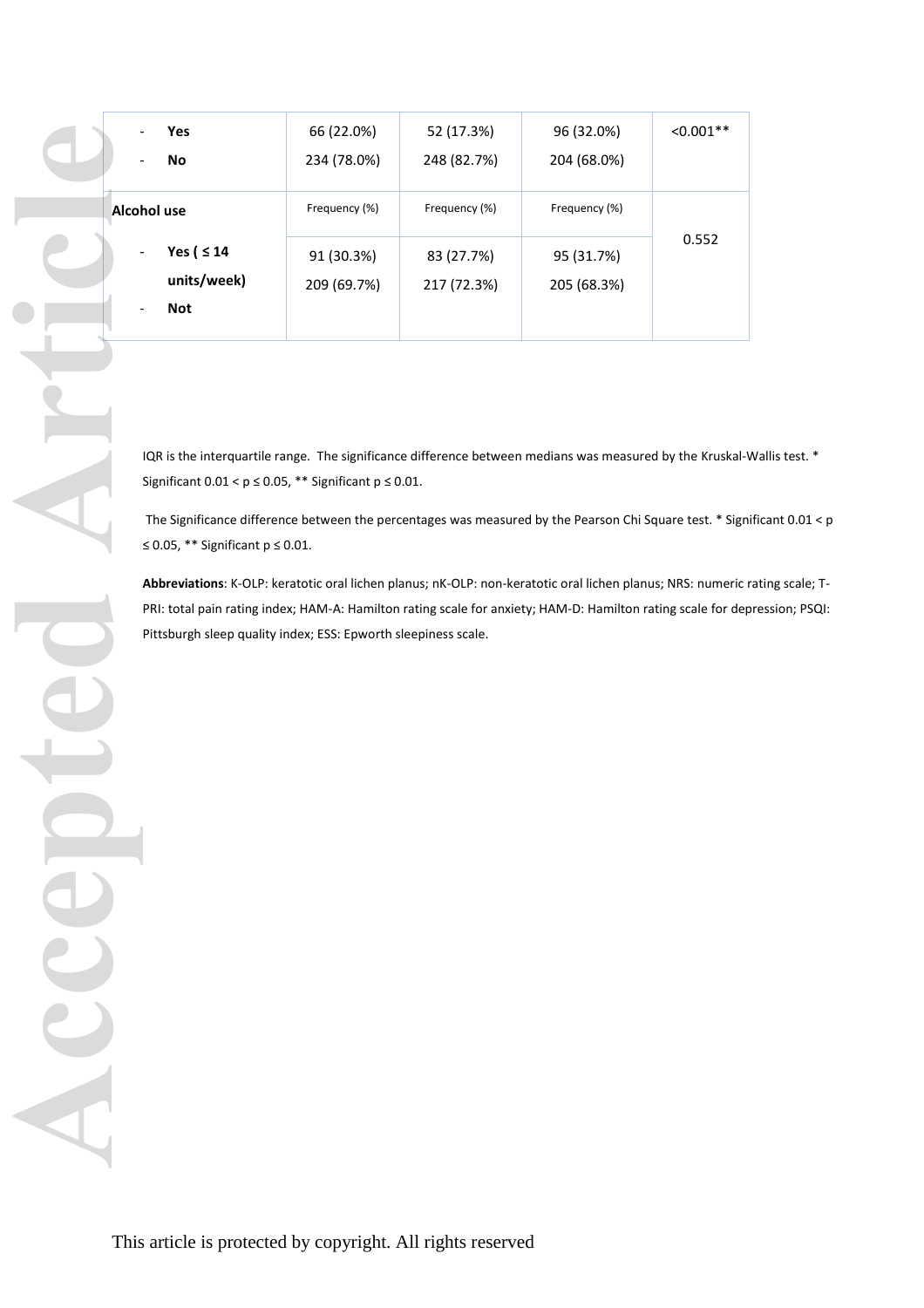**Table 2. Frequency of systemic diseases and drug consumption in the 300 K-OLP and 300 nK-OLP patients and 300 controls.** 

|                                          |              | <b>Frequency (%)</b> |                 |             |
|------------------------------------------|--------------|----------------------|-----------------|-------------|
| <b>Systemic disease</b>                  | <b>K-OLP</b> | nK-OLP               | <b>Controls</b> | P-value     |
| <b>Essential Hypertension</b>            | 32.7%        | 48.0%                | 26.0%           | $< 0.001**$ |
| Hypercholesterolemia                     | 22.3%        | 23.0%                | 16.7%           | 0.109       |
| Previous myocardial infarction           | 2.0%         | 2.3%                 | 2.7%            | 0.864       |
| <b>Diabetes</b>                          | 8.3%         | 9.3%                 | 7.0%            | 0.762       |
| <b>Asthma</b>                            | 2.3%         | 5.7%                 | 2.3%            | $0.035*$    |
| Gastro-oesophageal reflux disease        | 15.3%        | 21.3%                | 9.0%            | $< 0.001**$ |
| <b>Hepatitis B</b>                       | 1.3%         | 0.7%                 | 0.0             | 0.134       |
| <b>Hepatitis C</b>                       | 3.3%         | 3.3%                 | 1.3%            | 0.214       |
| <b>Endocrine disease</b>                 | 3.7%         | 5.3%                 | 2.0%            | 0.094       |
|                                          |              |                      |                 |             |
| Hypothyroidism                           | 11.3%        | 10.7%                | 7.0%            | 0.154       |
| <b>Hyperthyroidism</b>                   | 1.7%         | 3.7%                 | 1.3%            | 0.111       |
| Benign prostatic hypertrophy             | 7.0%         | 6.0%                 | 2.75%           | $0.044*$    |
| <b>Previous malignant disease</b>        | 8.0%         | 8.0%                 | 5.3%            | 0.341       |
| <b>Drug Consumption</b>                  |              |                      |                 |             |
| <b>Beta-Adrenergic receptor blockers</b> | 15.7%        | 19.3%                | 11.7%           | $0.001**$   |
| Angiotensin II receptor blockers         | 8.0%         | 8.3%                 | 5.7%            | 0.394       |
| <b>Diuretics</b>                         | 8.0%         | 8.3%                 | 8.0%            | 0.985       |
| <b>Calcium Channel blockers</b>          | 4.7%         | 9.3%                 | 3.7%            | $0.006**$   |
| <b>ACE-inhibitors</b>                    | 9.3%         | 19.7%                | 10.3%           | $< 0.001**$ |
| Simvastatin                              | 14.3%        | 19.3%                | 13.7%           | 0.115       |
| <b>Metformin</b>                         | 8.0%         | 6.7%                 | 5.3%            | 0.424       |
| Insulin                                  | 2.7%         | 2.7%                 | 2.0%            | 0.830       |
| <b>Antiplatelets</b>                     | 11.7%        | 16.0%                | 8.0%            | $0.010**$   |
| <b>Blood thinner</b>                     | 5.0%         | 4.7%                 | 2.0%            | 0.114       |
| Levothyroxine sodium                     | 12%          | 12%                  | 6.3%            | $0.029*$    |
| Proton pump inhibitors                   | 14.0%        | 19.7%                | 11.7%           | $< 0.001*$  |

The significance difference between percentages was measured by the Pearson Chi Square test. \* Significant 0.01 < p ≤ 0.05, \*\* Significant p ≤ 0.01.

**Abbreviations**: K-OLP: keratotic oral lichen planus; nK-OLP: non-keratotic oral lichen planus.

This article is protected by copyright. All rights reserved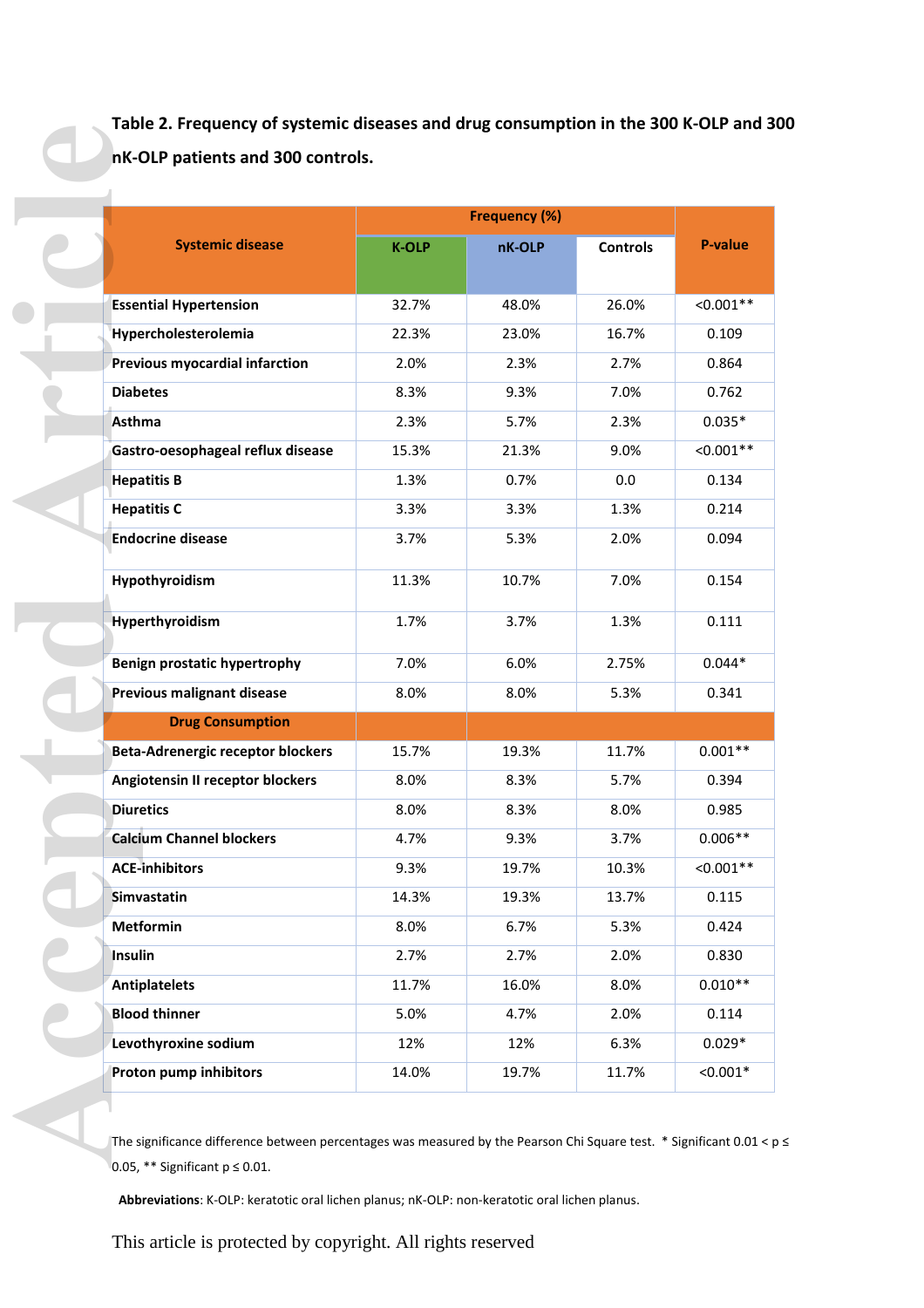**Table 3: Clinical parameters and multiple comparison test of the NRS, T‐PRI, HAM‐A, HAM‐D, PSQI and ESS in the K-OLP, nK-OLP patients and the control group.** 

| <b>Clinical</b> |                    |                                 |                    |                |
|-----------------|--------------------|---------------------------------|--------------------|----------------|
|                 | <b>K-OLP</b>       | nK-OLP                          | <b>Controls</b>    |                |
| parameters      |                    |                                 |                    |                |
|                 | <b>Median; IQR</b> | <b>Median; IQR</b>              | <b>Median; IQR</b> | <b>P.value</b> |
| <b>NRS</b>      | $2.0$ ; $[0 - 5]$  | $4.0; [0.3 - 6]$                | $0.0; [0 - 0]$     | $< 0.001**$    |
| <b>T-PRI</b>    | $2.0$ ; $[0 - 5]$  | $3.0; [1 - 7]$                  | $0.0; [0 - 0]$     | $< 0.001**$    |
| HAM-A           | $7.0; [3 - 12]$    | $8.0$ ; [4 - 15]                | $5.0$ ; $[1 - 10]$ | $< 0.001**$    |
| HAM-D           | $6.0; [3 - 12]$    | $8.0; [4 - 13]$                 | $5.0; [2 - 9]$     | $< 0.001**$    |
| <b>PSQI</b>     | $5.0$ ; $[3 - 8]$  | $6.0; [4 - 9]$                  | $5.0$ ; $[3 - 7]$  | $< 0.001**$    |
| <b>ESS</b>      | $4.5.0; [2-8]$     | $5.0; [2 - 8]$                  | $5.0; [3 - 8]$     | 0.315          |
|                 |                    | <b>Multiple comparison test</b> |                    |                |

| <b>Clinical</b> | <b>K-OLP</b>       | nK-OLP                          | <b>Controls</b>    |
|-----------------|--------------------|---------------------------------|--------------------|
| parameters      | <b>Median; IQR</b> | <b>Median; IQR</b>              | <b>Median; IQR</b> |
| <b>NRS</b>      | $2.0; [0-5]$       | $4.0; [0.3 - 6]$                | $0.0; [0 - 0]$     |
| <b>T-PRI</b>    | $2.0; [0-5]$       | $3.0; [1 - 7]$                  | $0.0; [0 - 0]$     |
| HAM-A           | $7.0; [3 - 12]$    | $8.0; [4 - 15]$                 | $5.0; [1 - 10]$    |
| HAM-D           | $6.0; [3 - 12]$    | $8.0; [4 - 13]$                 | $5.0; [2 - 9]$     |
| <b>PSQI</b>     | $5.0; [3 - 8]$     | 6.0; $[4 - 9]$                  | $5.0; [3 - 7]$     |
| <b>ESS</b>      | $4.5.0; [2-8]$     | $5.0; [2-8]$                    | $5.0; [3 - 8]$     |
|                 |                    | <b>Multiple comparison test</b> |                    |
|                 |                    | <b>K-OLP</b>                    | nK-OLP             |
| <b>NRS</b>      | <b>K-OLP</b>       |                                 |                    |
|                 | nK-OLP             | $< 0.001*$                      |                    |
|                 | <b>Controls</b>    | $< 0.001*$                      | $< 0.001*$         |
| <b>T-PRI</b>    | <b>K-OLP</b>       |                                 |                    |
|                 | nK-OLP             | $< 0.001*$                      |                    |
|                 | <b>Controls</b>    | $< 0.001*$                      | $< 0.001*$         |
| HAM-A           | <b>K-OLP</b>       |                                 |                    |
|                 | nK-OLP             | 0.009                           |                    |
|                 | <b>Controls</b>    | $< 0.001*$                      | $< 0.001*$         |
|                 |                    |                                 |                    |
| <b>HAM-D</b>    | <b>K-OLP</b>       |                                 |                    |
|                 | nK-OLP             | $0.007*$                        |                    |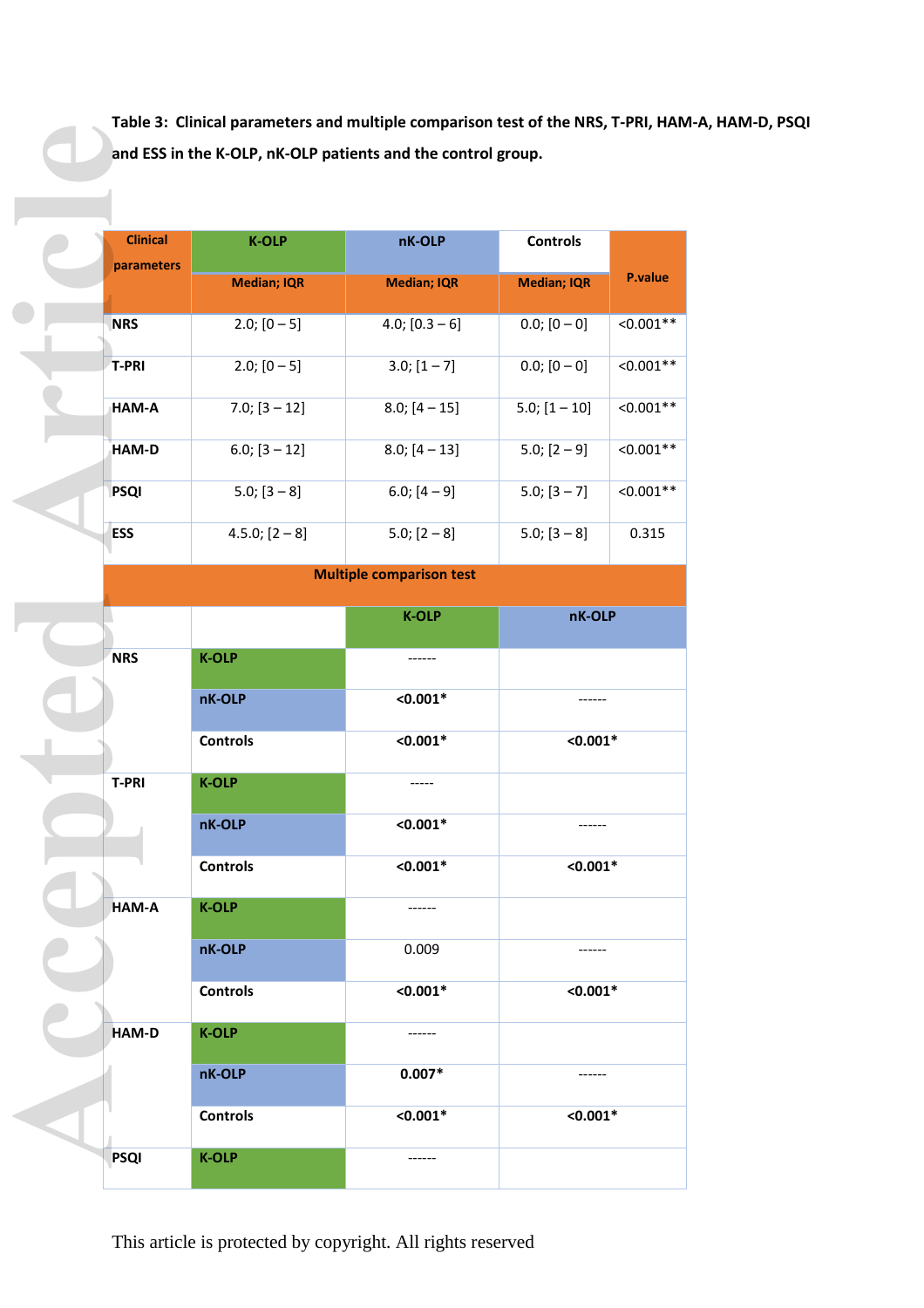| nK-OLP          | 0.107      | -----      |
|-----------------|------------|------------|
| <b>Controls</b> | $< 0.004*$ | $< 0.001*$ |

IQR is the interquartile range. The significance difference between medians was measured by the Kruskal-Wallis test.

\* Significant  $0.01 < p \leq 0.05$ , \*\* Significant  $p \leq 0.01$ .

Multiple comparison test using the Mann-Whitney U test with the Bonferroni correction.

\*Test is significant with a p-value<0.008

**Abbreviations**: K-OLP: keratotic oral lichen planus; nK-OLP: non-keratotic oral lichen planus; NRS: numeric rating scale; T-PRI: total pain rating index; HAM-A: Hamilton rating scale for anxiety; HAM-D: Hamilton rating scale for depression; PSQI: Pittsburgh sleep quality index; ESS: Epworth sleepiness scale.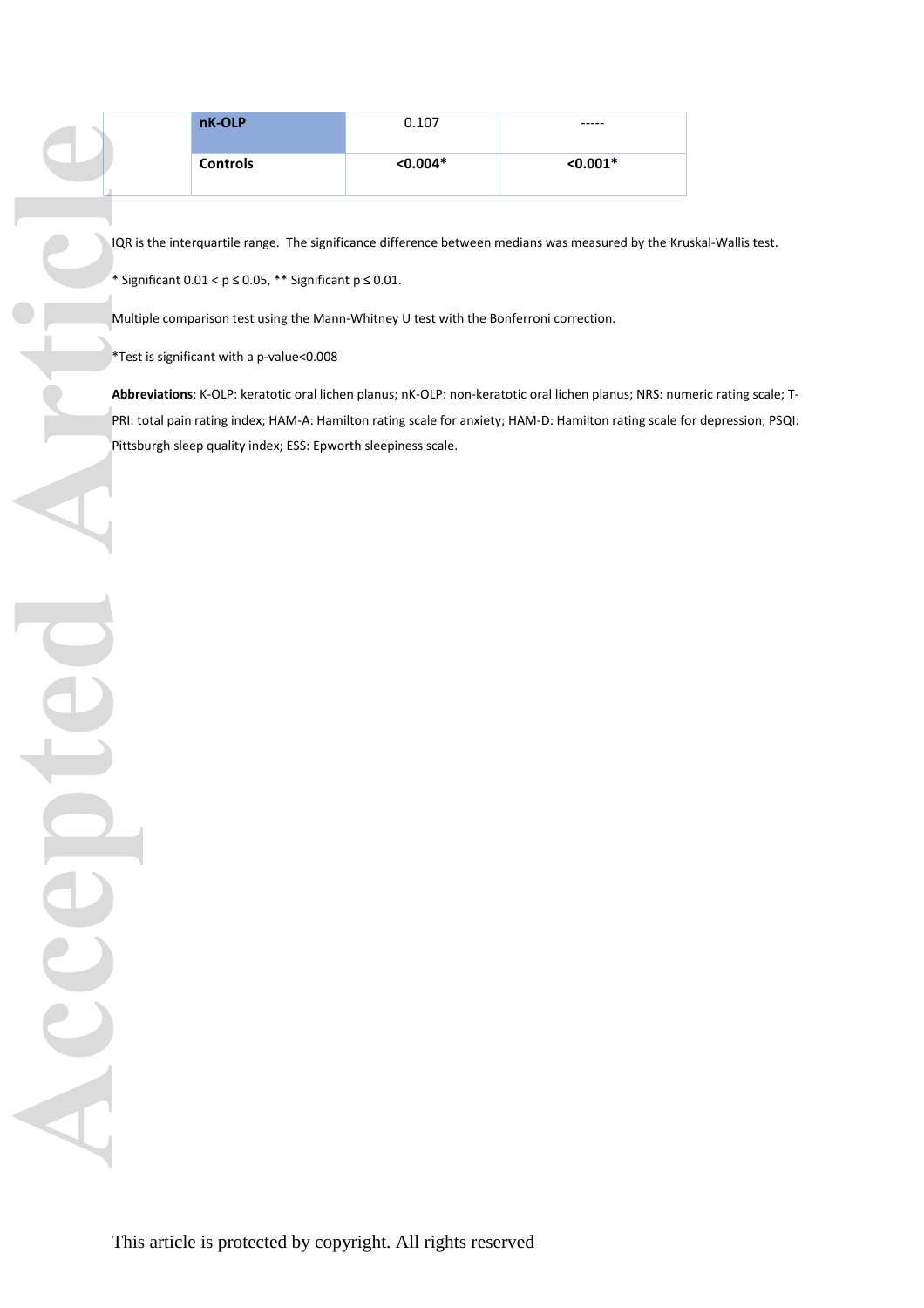**Table 4. Frequency of oral symptoms, oral sites involved and location of burning in the 300 K-OLP and 300 nK-OLP patients and comparison test of the number of oral symptoms reported and the number of oral sites involved.**

| number of oral sites involved.                 |                            |                      |             |
|------------------------------------------------|----------------------------|----------------------|-------------|
|                                                |                            |                      |             |
| <b>Oral symptoms</b>                           | <b>K-OLP Frequency (%)</b> | nK-OLP Frequency (%) | P-value     |
| Pain/Burning localized in one or<br>more sites | 43.0%                      | 63.0%                | $< 0.001**$ |
| Pain/Burning localized in all sites            | 15.3%                      | 8.7%                 | $0.012*$    |
| Xerostomia                                     | 33.7%                      | 34.7%                | 0.819       |
| <b>Dysgeusia</b>                               | 19.3%                      | 22.0%                | 0.420       |
| Sialorrhea                                     | 10.3%                      | 18.7%                | $0.004**$   |
| <b>Subjective Halitosis</b>                    | 18.3%                      | 20.3%                | 0.535       |
| <b>Globus pharyngeus</b>                       | 13.3%                      | 17.0%                | 0.211       |
| Itching                                        | 11.4%                      | 12.7%                | 0.637       |
| <b>Intraoral Foreign Body Sensation</b>        | 11.7%                      | 12.7%                | 0.708       |
| <b>Tingling sensation</b>                      | 9.7%                       | 12.7%                | 0.243       |
| <b>Occlusal Dysesthesia</b>                    | 7.7%                       | 9.0%                 | 0.555       |
| Change in tongue morphology                    | 0.7%                       | 0.7%                 | 1.000       |
| Oral dyskinesia                                | 2.3%                       | 2.7%                 | 0.794       |
| <b>Dysosmia</b>                                | 6.3%                       | 6.3%                 | 1.000       |
| Oral sites involved by OLP                     | <b>K-OLP Frequency (%)</b> | nK-OLP Frequency (%) | P-value     |
| <b>Upper Gingiva</b>                           | 21.3%                      | 19.6%                | 0.407       |
| <b>Lower Gingiva</b>                           | 21.3%                      | 19.6%                | 0.407       |
| Lips                                           | 24.0%                      | 29.3%                | 0.140       |
| <b>Right Buccal mucosa</b>                     | 23.1%                      | 23%                  | 0.900       |
|                                                |                            |                      |             |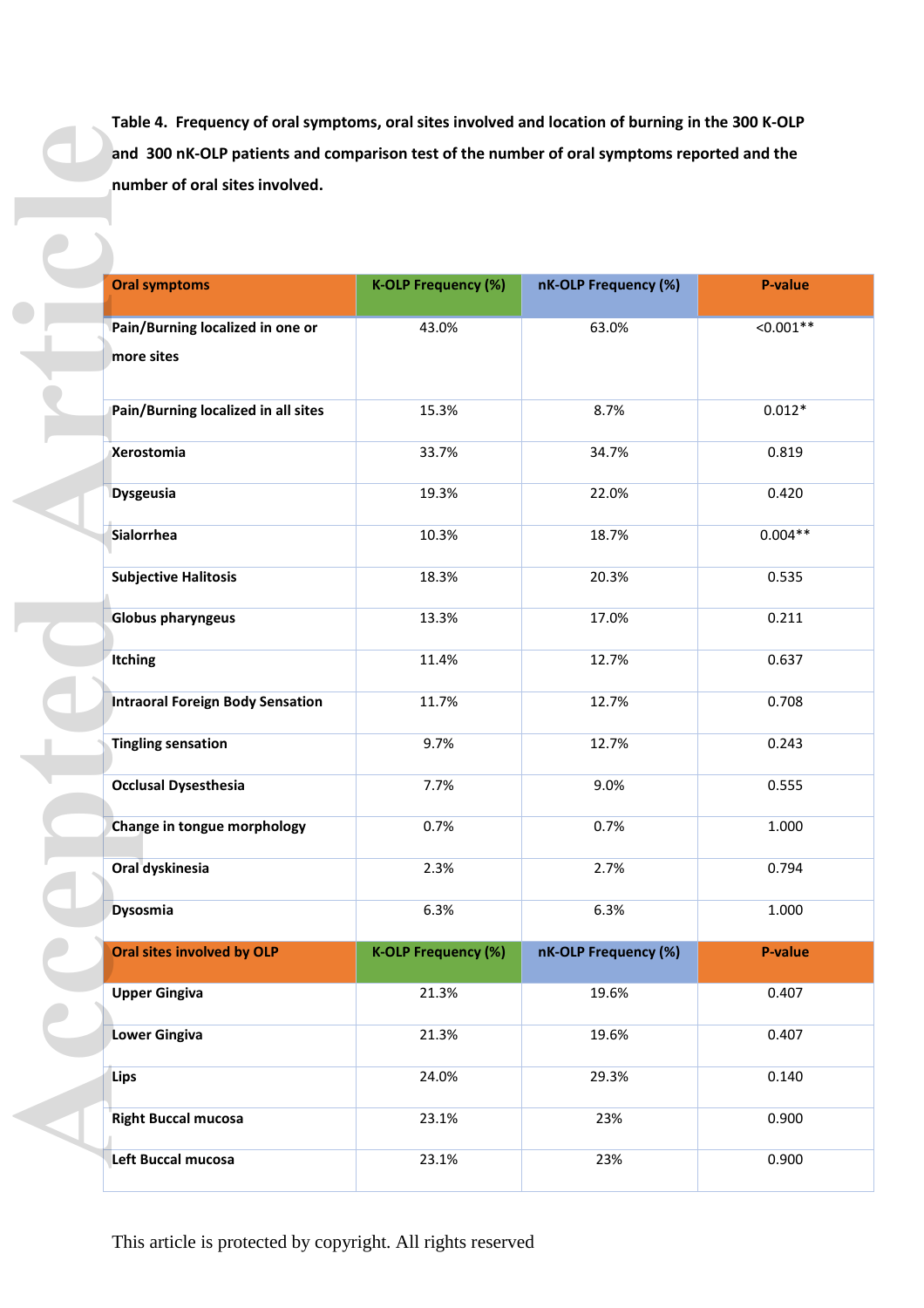| <b>Tongue</b>                   | 39.7%                      | 41.3%                | 0.678          |
|---------------------------------|----------------------------|----------------------|----------------|
| Floor of the Mouth              | 15.3%                      | 22.7%                | $0.023*$       |
| <b>Hard Palate</b>              | 25.3%                      | 30.0%                | 0.201          |
| <b>Soft Palate</b>              | 15.3%                      | 20.3%                | 0.101          |
| <b>Location of Pain/Burning</b> | <b>K-OLP Frequency (%)</b> | nK-OLP Frequency (%) | <b>P-value</b> |
| <b>Upper Gingivae</b>           | 40%                        | 43%                  | $0.001**$      |
| <b>Lower Gingivae</b>           | 33.9%                      | 42.9%                | $0.001**$      |
| Lips                            | 63.6%                      | 83.3%                | $0.006**$      |
| <b>Right Buccal mucosa</b>      | 37%                        | 45.3%                | $< 0.001**$    |
| Left Buccal mucosa              | 36.5%                      | 45%                  | $< 0.001**$    |
| <b>Tongue</b>                   | 72.6%                      | 87.4%                | $0.004**$      |
| Floor of the Mouth              | 58.8%                      | 73.9%                | 0.098          |
| <b>Hard Palate</b>              | 63.3%                      | 81.6%                | $0.009**$      |
| <b>Soft Palate</b>              | 54.1%                      | 71.7%                | 0.063          |
|                                 | <b>Comparison test</b>     |                      |                |
|                                 | <b>K-OLP</b>               | nK-OLP               |                |
|                                 | Median; IQR                | Median; IQR          | P.value        |
| N° oral symptoms                | 1.0; $[1 - 3]$             | $2.0; [1 - 3]$       | $0.006**$      |
| N° oral sites                   | $2.0; [1 - 3]$             | $2.0; [1 - 3]$       | 0.412          |
|                                 |                            |                      |                |

**Abbreviations**: K-OLP: keratotic oral lichen planus; nK-OLP: non-keratotic oral lichen planus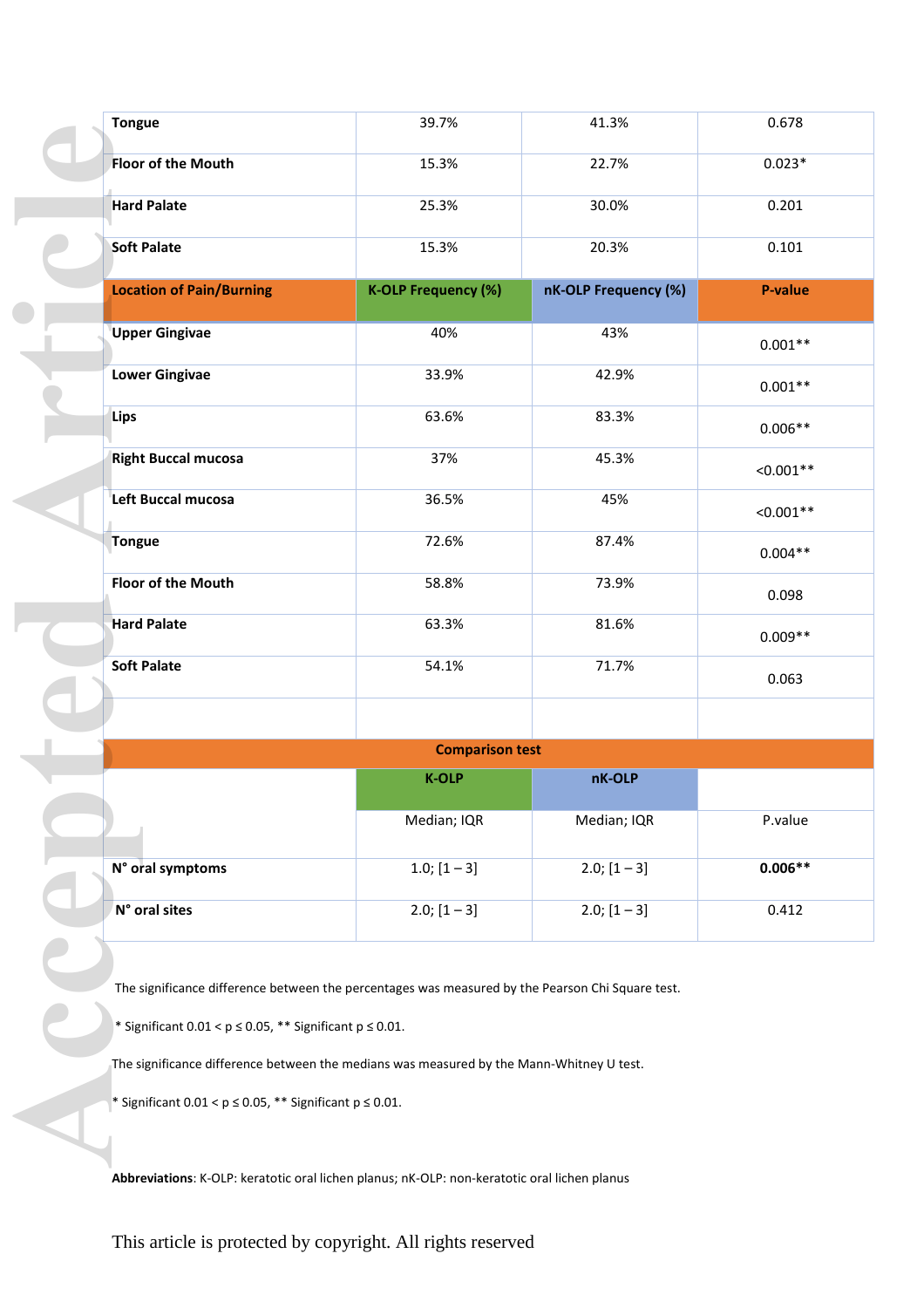**Tab 5. Correlation analysis between the number of oral symptoms reported, the number of oral sites involved and the NRS, T-PRI, HAM-A, HAM-D, PSQI and ESS scores in the 300 K-OLP and 300nK-OLP patients.** 

| <b>Clinical</b> |                     | <b>K-OLP</b>  | nK-OLP                                                                                                                                                                                                                                                                                                                           |               |
|-----------------|---------------------|---------------|----------------------------------------------------------------------------------------------------------------------------------------------------------------------------------------------------------------------------------------------------------------------------------------------------------------------------------|---------------|
| parameters      | N° oral<br>symptoms | N° oral sites | N° oral symptoms                                                                                                                                                                                                                                                                                                                 | N° oral sites |
| <b>NRS</b>      | 0.455               | 0.331         | 0.562                                                                                                                                                                                                                                                                                                                            | 0.0310        |
|                 | $(<0.001**)$        | $(0.001**)$   | $(<0.001**)$                                                                                                                                                                                                                                                                                                                     | $(0.001**)$   |
| <b>TPRI</b>     | 0.472               | 0.348         | 0.535                                                                                                                                                                                                                                                                                                                            | 0.351         |
|                 | $(<0.001**)$        | $(0.001**)$   | $(0.001**)$                                                                                                                                                                                                                                                                                                                      | $(0.001**)$   |
| HAM-A           | 0.261               | 0.224         | 0.343                                                                                                                                                                                                                                                                                                                            | 0.153         |
|                 | $(0.001**)$         | $(0.001**)$   | $(<0.001**)$                                                                                                                                                                                                                                                                                                                     | $(0.008**)$   |
| HAM-D           | 0.199               | 0.126         | 0.340                                                                                                                                                                                                                                                                                                                            | 0.156         |
|                 | $(0.001**)$         | $(0.029*)$    | $(0.001**)$                                                                                                                                                                                                                                                                                                                      | $(0.007**)$   |
| <b>PSQI</b>     | 0.293               | 0.184         | 0.300                                                                                                                                                                                                                                                                                                                            | 0.201         |
|                 | $(<0.001**)$        | $(0.001**)$   | $(<0.001**)$                                                                                                                                                                                                                                                                                                                     | $(0.001**)$   |
| $\leq 0.01.$    |                     |               | The significance correlations were measured by the Spearman correlation test. * Significant 0.01 < $p \le 0.05$<br>Abbreviations: K-OLP: keratotic oral lichen planus; nK-OLP: non-keratotic oral lichen planus; HAM-A: Hamil<br>for anxiety; HAM-D: Hamilton rating scale for depression; PSQI: Pittsburgh sleep quality index. |               |

The significance correlations were measured by the Spearman correlation test. \* Significant 0.01 <  $p \le 0.05$ , \*\* Significant p ≤ 0.01.

**Abbreviations**: K-OLP: keratotic oral lichen planus; nK-OLP: non-keratotic oral lichen planus; HAM-A: Hamilton rating scale for anxiety; HAM-D: Hamilton rating scale for depression; PSQI: Pittsburgh sleep quality index.

This article is protected by copyright. All rights reserved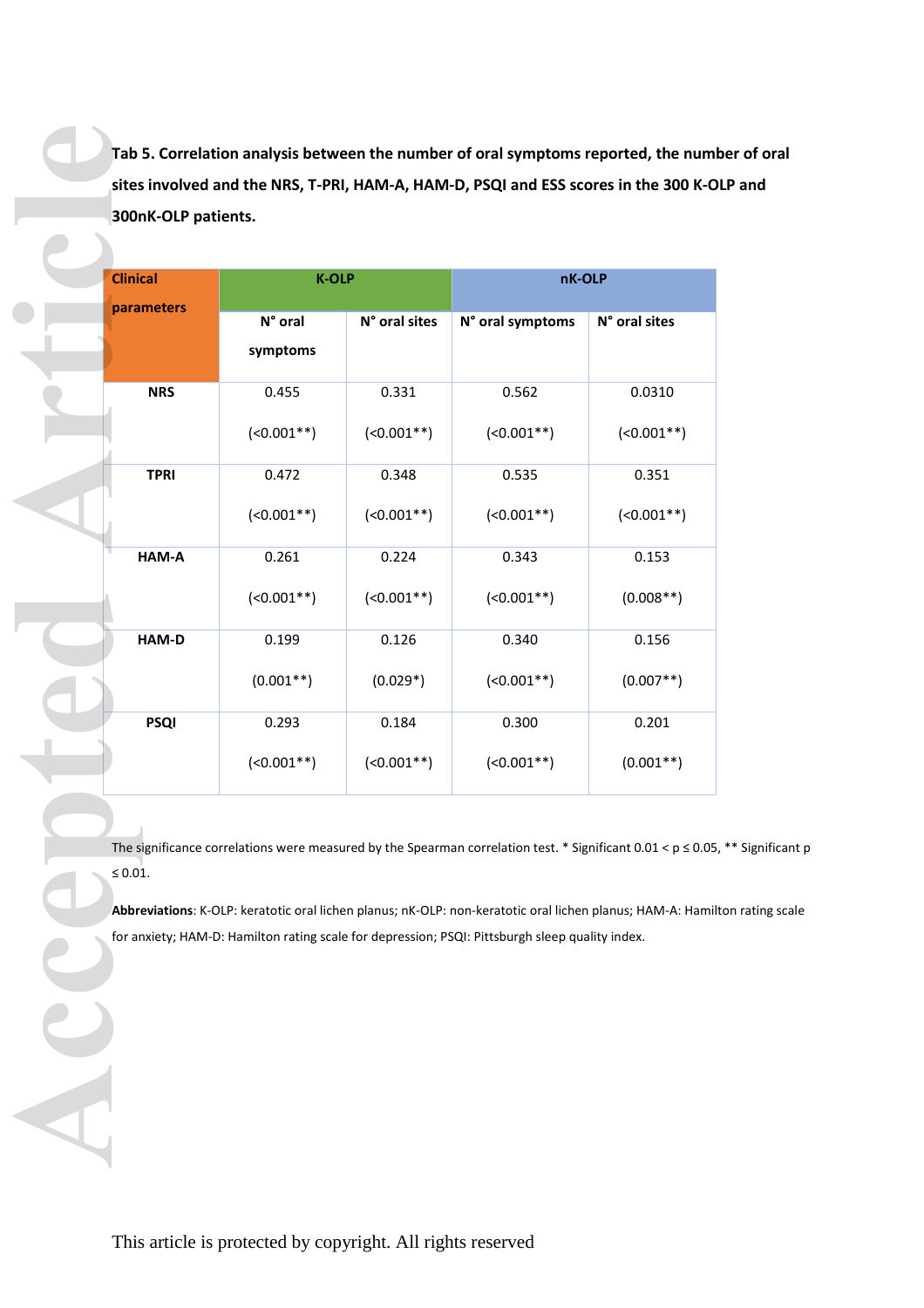**Tab 6 Multiple linear regression analysis predicting pain in the 300 K-OLP and 300 nK-OLP patients.** 

| <b>NRS K-OLP</b>          |           | Model 1   |                | <b>Model 2</b> |           | Model 3     |           | Model 4     |                | Model 5     |
|---------------------------|-----------|-----------|----------------|----------------|-----------|-------------|-----------|-------------|----------------|-------------|
|                           | Beta (SE) | P-value   | Beta (SE)      | P-value        | Beta (SE) | P-value     | Beta (SE) | P-value     | Beta (SE)      | P-value     |
| Age                       | $-0.01$   | 0.714     | $-0.01$        | 0.579          | $-0.01$   | 0.514       | $-0.01$   | 0.254       | $-0.01$        | 0.308       |
|                           | (0.01)    |           | (0.01)         |                | (0.01)    |             | (0.01)    |             | (0.01)         |             |
| Gender: F                 | $-0.03$   | 0.858     | $-0.20$        | 0.313          | $-0.15$   | 0.468       | $-0.09$   | 0.633       | $-0.18$        | 0.357       |
|                           | (0.21)    |           | (0.21)         |                | (0.21)    |             | (0.21)    |             | (0.21)         |             |
| <b>Years of education</b> | $-0.02$   | 0.259     | $-0.02$        | 0.429          | $-0.02$   | 0.357       | $-0.02$   | 0.346       | $-0.01$        | 0.439       |
|                           | (0.02)    |           | (0.02)         |                | (0.02)    |             | (0.02)    |             | (0.02)         |             |
| <b>Marital status:</b>    | 0.06      | 0.779     | 0.13           | 0.576          | 0.16      | 0.489       | 0.22      | 0.314       | 0.21           | 0.343       |
| <b>Married</b>            | (0.23)    |           | (0.23)         |                | (0.23)    |             | (0.23)    |             | (0.23)         |             |
| Job:yes                   | 0.01      | 0.901     | $-0.01$        | 0.921          | 0.02      | 0.884       | 0.01      | 0.903       | $-0.02$        | 0.913       |
|                           | (0.03)    |           | (0.03)         |                | (0.03)    |             | (0.03)    |             | (0.03)         |             |
| Smoker                    | 0.01      | 0.991     | 0.02           | 0.942          | 0.01      | 0.988       | 0.02      | 0.962       | 0.03           | 0.899       |
|                           | (0.50)    |           | (0.50)         |                | (0.50)    |             | (0.50)    |             | (0.50)         |             |
| Alchool use               | 0.27      | 0.530     | 0.29           | 0.551          | 0.26      | 0.590       | 0.26      | 0.591       | 0.31           | 0.487       |
|                           | (0.43)    |           | (0.43)         |                | (0.43)    |             | (0.43)    |             | (0.43)         |             |
|                           | $-0.04$   | 0.371     | 0.05           |                | 0.03      | 0.401       | $-0.05$   | 0.387       | $-0.05$        |             |
| BMI                       |           |           |                | 0.390          |           |             |           |             |                | 0.296       |
|                           | (0.04)    |           | (0.04)         |                | (0.04)    |             | (0.04)    |             | (0.04)         |             |
| Anxiety                   |           |           | 0.09           | $< 0.001**$    |           |             |           |             | 0.06           | $0.024*$    |
| (HAM-A)                   |           |           | (0.02)         |                |           |             |           |             | (0.03)         |             |
| <b>Depression</b>         |           |           |                |                | 0.06      | $< 0.001**$ |           |             | $-0.01$        | 0.7471      |
| (HAM-D)                   |           |           |                |                | (0.01)    |             |           |             | (0.03)         |             |
| Quality of sleep          |           |           |                |                |           |             | 0.17      | $< 0.001**$ | 0.12           | $< 0.001**$ |
| (PSQI)                    |           |           |                |                |           |             | (0.03)    |             | (0.03)         |             |
| $R^2$ (%)                 | 0.0       | 0.850     | 8.1            | $< 0.001**$    | 4.6       | $0.002**$   | 9.2       | $< 0.001**$ | 11.5           | $< 0.001**$ |
| $R^2$ change (%)          |           |           | 8.1            | $< 0.001**$    | 4.6       | $< 0.001**$ | 9.2       | $< 0.001**$ | 11.5           | $< 0.001**$ |
| NRS nK-OLP                |           | Model 1   |                | Model 2        |           | Model 3     |           | Model 4     |                | Model 5     |
|                           | Beta (SE) | P-value   | Beta (SE)      | P-value        | Beta (SE) | P-value     | Beta (SE) | P-value     | Beta (SE)      | P-value     |
| Age                       | $-0.01$   | 0.618     | $-0.01$        | 0.628          | $-0.01$   | 0.636       | $-0.01$   | 0.417       | $-0.01$        | 0.465       |
|                           | (0.01)    |           | (0.01)         |                | (0.01)    |             | (0.01)    |             | (0.01)         |             |
| <b>Gender: F</b>          | 1.02      | $0.005**$ | 0.84           | $0.017*$       | 0.88      | $0.013*$    | 0.66      | 0.060       | 0.66           | 0.061       |
|                           | (0.36)    |           | (0.36)         |                | (0.36)    |             | (0.36)    |             | (0.36)         |             |
| <b>Years of education</b> | $-0.01$   | 0.938     | 0.01           | 0.766          | 0.01      | 0.967       | 0.001     | 0.903       | $-0.01$        | 0.745       |
|                           | (0.05)    |           | (0.05)         |                | (0.05)    |             | (0.05)    |             | (0.05)         |             |
|                           |           |           | 0.01           | 0.997          | $-0.02$   | 0.955       | $-0.05$   | 0.888       | $-0.01$        | 0.982       |
| <b>Marital status:</b>    | $-0.13$   | 0.739     |                |                |           |             |           |             |                |             |
| <b>Married</b>            | (0.39)    |           | (0.39)         |                | (0.39)    |             | (0.39)    |             | (0.39)         |             |
| Job: yes                  | 0.02      | 0.792     | 0.02           | 0.797          | 0.02      | 0.786       | $-0.02$   | 0.781       | 0.02           | 0.842       |
|                           | (0.103)   |           | (0.03)         |                | (0.03)    |             | (0.03)    |             | (0.03)         |             |
| Smoker                    | 0.01      | 0.991     | 0.02           | 0.942          | 0.01      | 0.977       | 0.01      | 0.985       | 0.01           | 0.985       |
|                           | (0.43)    |           | (0.43)         |                | (0.43)    |             | (0.43)    |             | (0.43)         |             |
|                           | 0.27      |           |                |                |           | 0.388       |           | 0.424       |                | 0.431       |
| Alchool use               |           | 0.452     | 0.23           | 0.521          | 0.29      |             | 0.26      |             | 0.26           |             |
|                           | (0.51)    |           | (0.51)         |                | (0.51)    |             | (0.51)    |             | (0.51)         |             |
| <b>BMI</b>                | $-0.04$   | 0.254     | 0.05           | 0.199          | 0.04      | 0.236       | $-0.04$   | 0.240       | 0.05           | 0.203       |
|                           | (0.05)    |           | (0.05)         |                | (0.05)    |             | (0.05)    |             | (0.05)         |             |
| Anxiety<br>(HAM-A)        |           |           | 0.10<br>(0.02) | $< 0.001**$    |           |             |           |             | 0.07<br>(0.02) | $0.029*$    |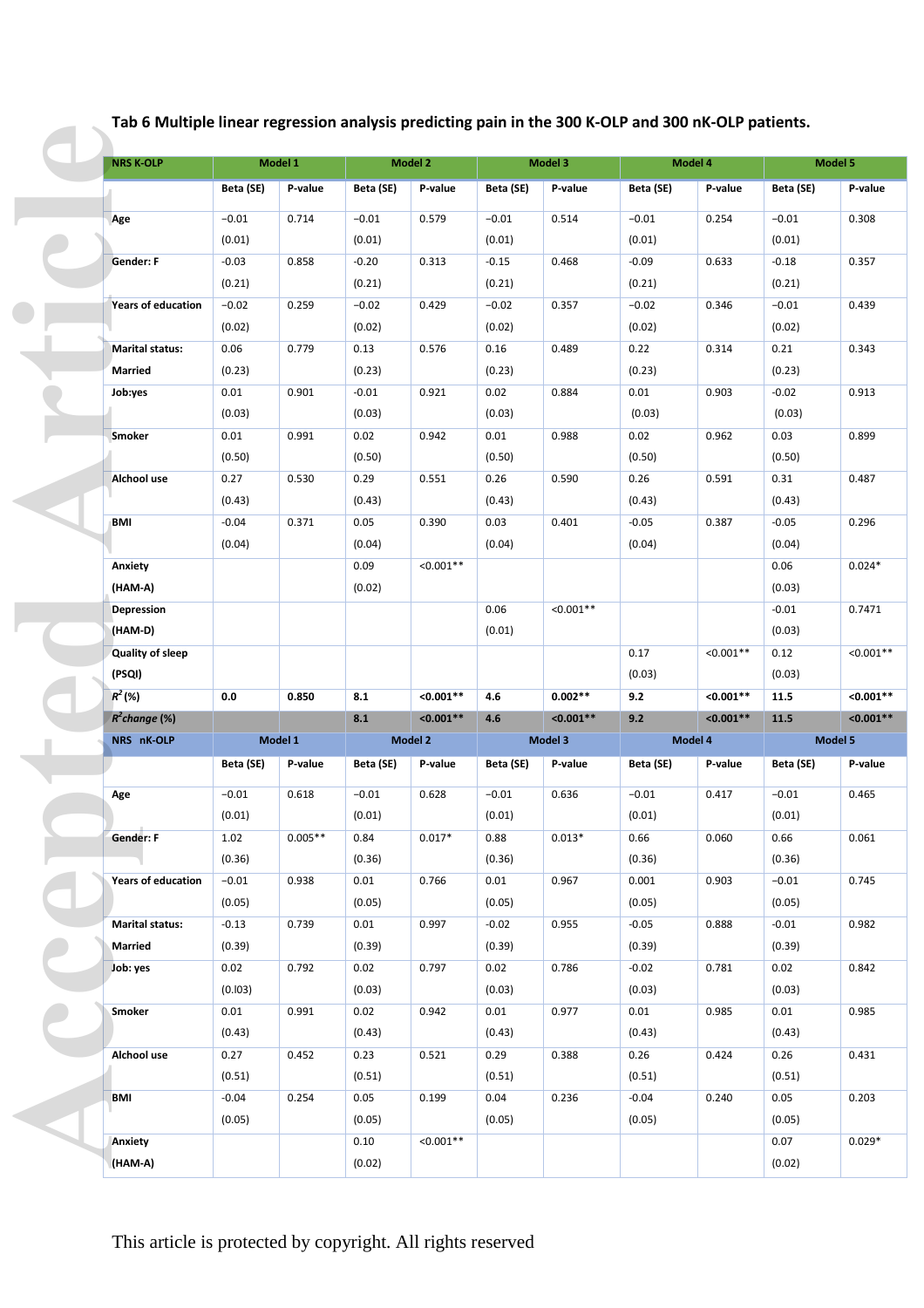| Depression                 |           |           |           |                | 0.08    | $0.001**$   |                   |             | $-0.02$           | 0.503       |
|----------------------------|-----------|-----------|-----------|----------------|---------|-------------|-------------------|-------------|-------------------|-------------|
| (HAM-D)                    |           |           |           |                | (0.02)  |             |                   |             | (0.02)            |             |
| <b>Quality of sleep</b>    |           |           |           |                |         |             | 0.23              | $< 0.001**$ | 0.17              | $0.002**$   |
| (PSQI)                     |           |           |           |                |         |             | (0.04)            |             | (0.03)            |             |
| $R^2$ (%)                  | 1.5       | 0.08      | 7.9       | $< 0.001**$    | 5.0     | $0.002**$   | 9.2               | $< 0.001**$ | 10.4              | $< 0.001**$ |
| $R^2$ change (%)           |           |           | 6.4       | $< 0.001**$    | 3.5     | $0.001**$   | 7.7               | $< 0.001**$ | 8.9               | $< 0.001**$ |
| <b>T-PRI K-OLP</b>         |           | Model 1   |           | <b>Model 2</b> |         | Model 3     | Model 4           |             | Model 5           |             |
|                            | Beta (SE) | P-value   | Beta (SE) | P-value        | Beta    | P-value     | Beta (SE)         | P-value     | Beta (SE)         | P-value     |
|                            |           |           |           |                | (SE)    |             |                   |             |                   |             |
|                            | $-0.02$   | 0.071     | 0.02      | 0.084          | $-0.02$ | 0.109       | 0.02              | 0.159       | 0.01              | 0.144       |
| Age                        | (0.01)    |           | (0.01)    |                | (0.01)  |             | (0.01)            |             | (0.01)            |             |
| <b>Gender: F</b>           | 0.22      | 0.458     | 0.05      | 0.853          | 0.08    | 0.777       | 0.17              | 0.551       | 0.06              | 0.831       |
|                            | (0.30)    |           | (0.30)    |                | (0.30)  |             | (0.30)            |             | (0.30)            |             |
| <b>Years of education</b>  | $-0.02$   | 0.507     | 0.03      | 0.346          | 0.03    | 0.379       | 0.03              | 0.4208      | 0.03              | 0.339       |
|                            | (0.03)    |           | (0.03)    |                | (0.03)  |             | (0.03)            |             | (0.03)            |             |
| <b>Marital status:</b>     | $-0.41$   |           | $-0.34$   | 0.294          | $-0.29$ |             | $-0.28$           | 0.406       | $-0.26$           | 0.431       |
| <b>Married</b>             | (0.34)    | 0.228     |           |                |         | 0.380       | (0.34)            |             | (0.34)            |             |
|                            |           |           | (0.34)    |                | (0.34)  |             |                   |             |                   |             |
| Job:yes                    | $-0.02$   | 0.921     | $-0.02$   | 0.899          | 0.01    | 0.934       | $-0.02$           | 0.952       | $-0.02$           | 0.885       |
|                            | (0.04)    | 0.204     | (0.04)    | 0.251          | (0.04)  | 0.259       | (0.04)<br>$-0.87$ |             | (0.04)<br>$-0.87$ | 0.253       |
| Smoker                     | $-0.85$   |           | $-0.87$   |                | $-0.87$ |             |                   | 0.249       |                   |             |
|                            | (0.67)    |           | (0.67)    |                | (0.67)  |             | (0.67)            |             | (0.67)            |             |
| Alchool use                | 0.71      | 0.253     | 0.65      | 0.342          | 0.65    | 0.331       | 0.65              | 0.357       | 0.65              | 0.328       |
|                            | (0.62)    |           | (0.62)    |                | (0.62)  |             | (0.62)            |             | (0.62)            |             |
| <b>BMI</b>                 | $-0.04$   | 0.551     | 0.03      | 0.723          | 0.03    | 0.771       | 0.03              | 0.743       | 0.03              | 0.731       |
|                            | (0.07)    |           | (0.07)    |                | (0.07)  |             | (0.07)            |             | (0.07)            |             |
| Anxiety                    |           |           | 0.09      | $< 0.001**$    |         |             |                   |             | 0.08              | $< 0.001**$ |
| (HAM-A)                    |           |           | (0.02)    |                |         |             |                   |             | (0.03)            |             |
| <b>Depression</b>          |           |           |           |                | 0.08    | $< 0.001**$ |                   |             | 0.04              | 0.319       |
| (HAM-D)                    |           |           |           |                | (0.02)  |             | 0.13              |             | (0.04)            |             |
| Quality of sleep<br>(PSQI) |           |           |           |                |         |             |                   | $0.002**$   | 0.06              | 0.163       |
| $R^2(%)$                   |           |           |           | $0.003**$      |         | $0.004**$   | (0.04)            | $0.019*$    | (0.05)            | $0.004**$   |
| $R^2$ change (%)           | 0.0       | 0.381     | 4.3       | $< 0.001**$    | 4.1     | $< 0.001**$ | 2.9               | $0.002**$   | 4.6               |             |
|                            |           |           | 4.3       | Model 2        | 4.1     |             | 2.9               |             | 4.6               | $< 0.001**$ |
| <b>T-PRI nK-OLP</b>        |           | Model 1   |           |                |         | Model 3     | Model 4           |             | Model 5           |             |
|                            | Beta (SE) | P-value   | Beta (SE) | P-value        | Beta    | P-value     | Beta (SE)         | P-value     | Beta (SE)         | P-value     |
|                            |           |           |           |                | (SE)    |             |                   |             |                   |             |
| Age                        | 0.01      | 0.903     | 0.01      | 0.845          | 0.01    | 0.834       | $-0.01$           | 0.826       | 0.01              | 0.945       |
|                            | (0.02)    |           | (0.02)    |                | (0.02)  |             | (0.02)            |             | (0.02)            |             |
| Gender: F                  | 1.60      | $0.005**$ | 1.10      | $0.032*$       | 1.15    | $0.029*$    | 0.94              | 0.089       | 0.90              | 0.082       |
|                            | (0.57)    |           | (0.52)    |                | (0.52)  |             | (0.55)            |             | (0.52)            |             |
| <b>Years of education</b>  | $-0.02$   | 0.813     | 0.03      | 0.657          | 0.01    | 0.993       | 0.01              | 0.993       | 0.03              | 0.701       |
|                            | (0.08)    |           | (0.08)    |                | (0.08)  |             | (0.08)            |             | (0.07)            |             |
| <b>Marital status:</b>     | $-0.47$   | 0.454     | $-0.11$   | 0.842          | $-0.11$ | 0.844       | $-0.32$           | 0.583       | $-0.07$           | 0.895       |
| Married                    | (0.62)    |           | (0.56)    |                | (0.57)  |             | (0.59)            |             | (0.55)            |             |
| Job: yes                   | 0.04      | 0.843     | 0.04      | 0.872          | 0.04    | 0.901       | 0.04              | 0.889       | 0.04              | 0.845       |
|                            | (0.05)    |           | (0.05)    |                | (0.05)  |             | (0.05)            |             | (0.05)            |             |
| Smoker                     | $-0.78$   | 0.254     | $-0.73$   | 0.327          | $-0.73$ | 0.342       | $-0.73$           | 0.333       | $-0.73$           | 0.368       |
|                            | (0.61)    |           | (0.61)    |                | (0.61)  |             | (0.61)            |             | (0.61)            |             |
| Alchool use                | 0.72      | 0.481     | 0.71      | 0.499          | 0.71    | 0.523       | 0.71              | 0.468       | 0.71              | 0.548       |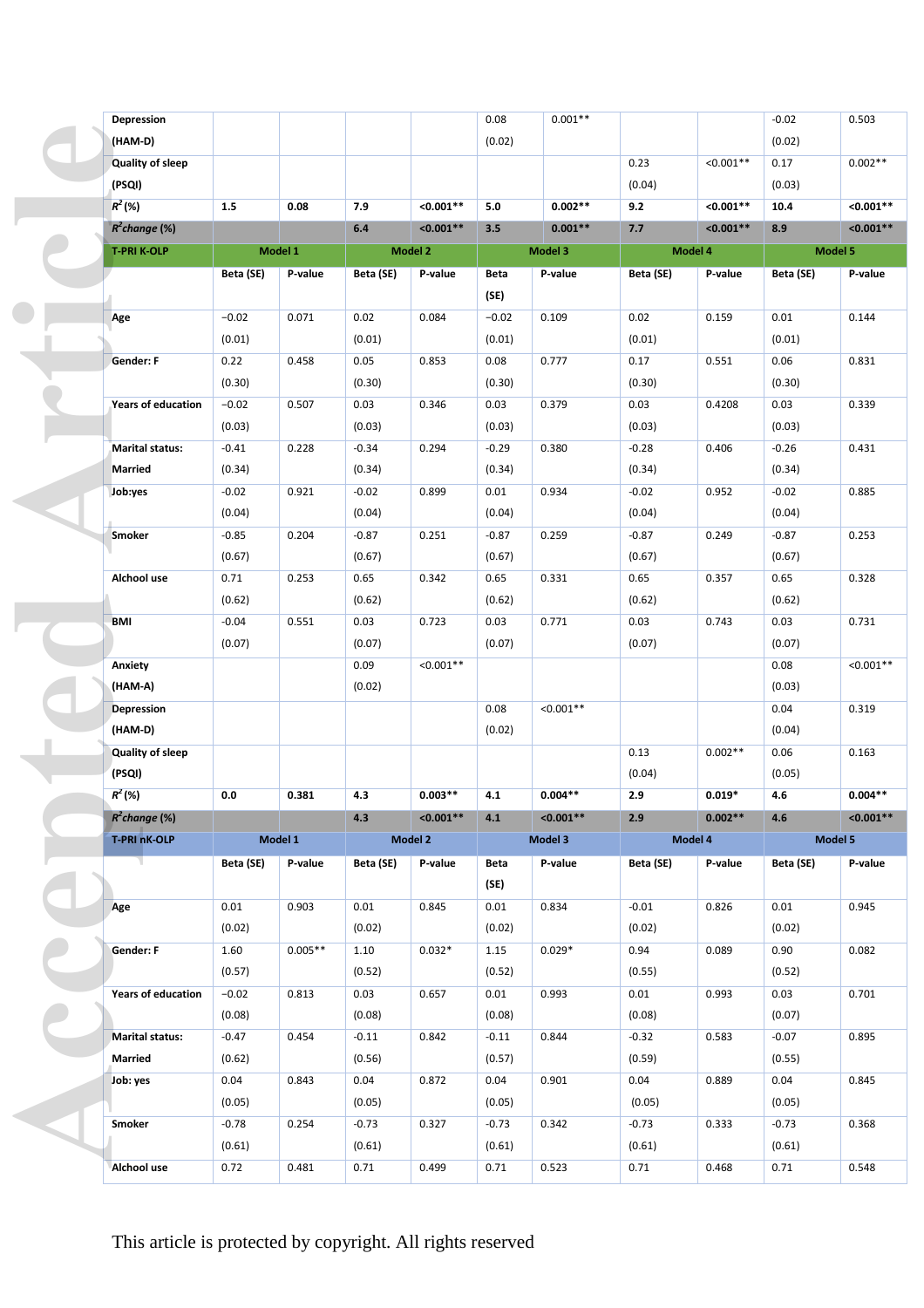|                   | (0.73)  |       | (0.73)  |             | (0.73)  |             | (0.73)  |             | (0.73)  |             |
|-------------------|---------|-------|---------|-------------|---------|-------------|---------|-------------|---------|-------------|
| BMI               | $-0.04$ | 0.692 | $-0.05$ | 0.529       | $-0.05$ | 0.512       | $-0.05$ | 0.553       | $-0.05$ | 0.486       |
|                   | (0.06)  |       | (0.06)  |             | (0.06)  |             | (0.06)  |             | (0.06)  |             |
| Anxiety           |         |       | 0.27    | $< 0.001**$ |         |             |         |             | 0.18    | $< 0.001**$ |
| (HAM-A)           |         |       | (0.03)  |             |         |             |         |             | (0.05)  |             |
| <b>Depression</b> |         |       |         |             | 0.26    | $< 0.001**$ |         |             | 0.07    | 0.149       |
| (HAM-D)           |         |       |         |             | (0.03)  |             |         |             | (0.05)  |             |
| Quality of sleep  |         |       |         |             |         |             | 0.42    | $< 0.001**$ | 0.15    | 0.064       |
| (PSQI)            |         |       |         |             |         |             | (0.07)  |             | (0.08)  |             |
| $R^2(%)$          | 1.8     | 0.056 | 21.6    | $< 0.001**$ | 17.7    | $< 0.001**$ | 12.4    | $< 0.001**$ | 23.0    | $< 0.001**$ |
| $R^2$ change (%)  |         |       | 19.8    | $< 0.001**$ | 15.9    | $< 0.001**$ | 10.6    | $< 0.001**$ | 21.2    | $< 0.001**$ |

SE are the standard errors of the beta estimates. The p-values were obtained from the hypothesis test on regression coefficients.

\*Moderately significant .01 < p-value ≤ .05.\*\*Strongly significant p-value≤ .01.

**Abbreviations**: K-OLP: keratotic oral lichen planus; nK-OLP: non-keratotic oral lichen planus; NRS, Numeric Pain Intensity Scale; T-PRI, Total Pain Rating Index ; HAM-A: Hamilton rating scale for anxiety; HAM-D: Hamilton rating scale for depression; PSQI: Pittsburgh sleep quality index.